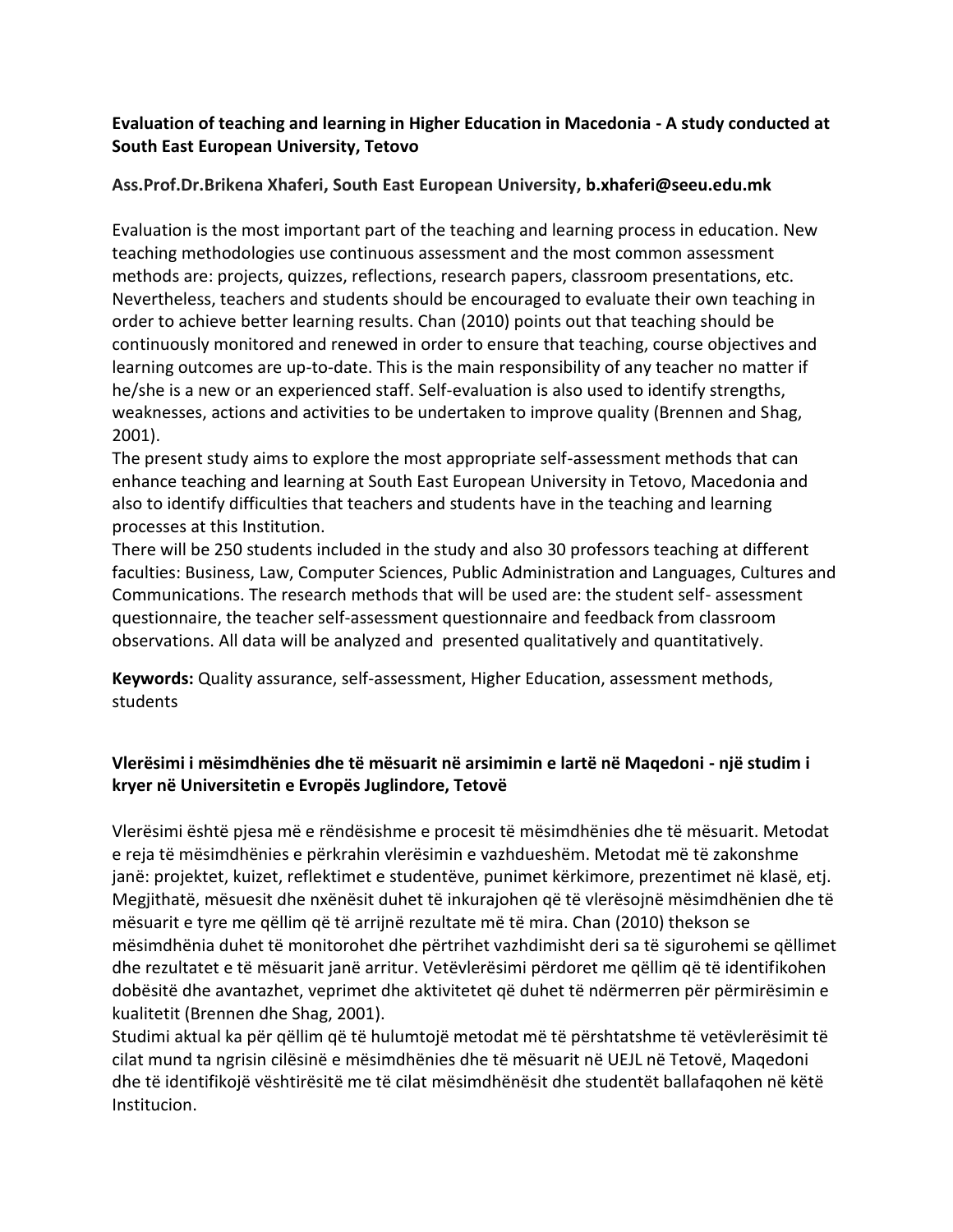Studimi do të përfshijë gjithsej 250 studentë dhe 30 mësimdhënës të cilët japin mësim në fakultete të ndryshme të UEJL: në Fakultetin Ekonomik, Juridik, në [Shkencat dhe Teknologjitë](http://www.seeu.edu.mk/sq/faculties/cst)  [Bashkëkohore,](http://www.seeu.edu.mk/sq/faculties/cst) Administratë Publike dhe në atë të Gjuhëve, Kulturave dhe Komunikimit. Metodat e hulumtimit janë: pyetësori i vetëvlerësimit të studentëve dhe mësimdhënësve si dhe informata kthyese nga observimet. Të dhënat do të analizohen dhe prezentohen në mënyrë kualitative dhe kuantitative.

**Fjalët kyçe:** Sigurimi i cilësisë, vetëvlerësimi, shkollimi i lartë, metodat e vlerësimit, studentët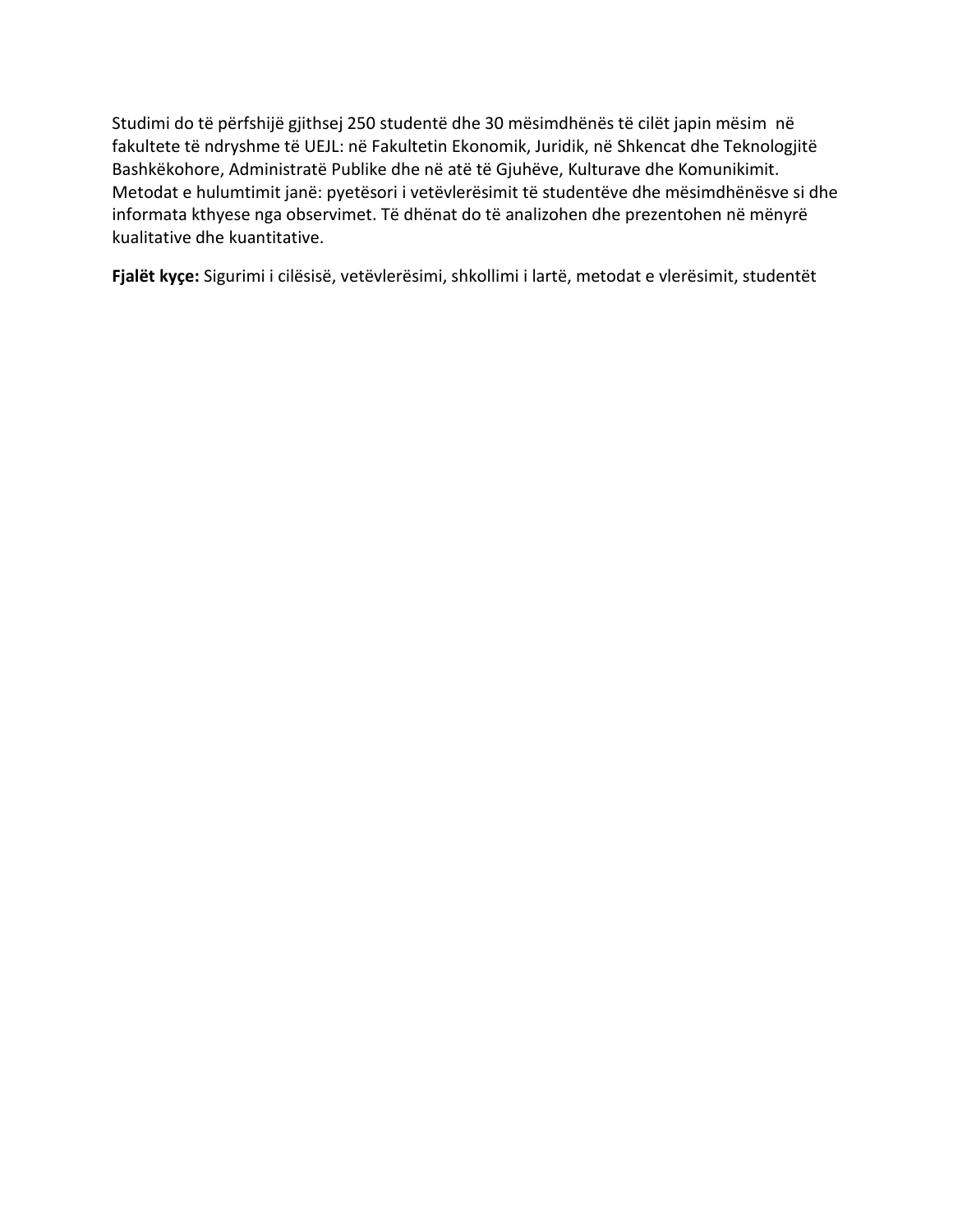### **The Impact of Integrating Weblogs into an ESP Classroom**

#### **Luiza Zeqiri, South East European University, l.zeqiri@seeu.edu.mk**

Researchers have investigated the role of internet technology in teaching and learning but there is a lack of studies investigating the impact of Blogging distinctively. There are previous studies which support the use of technology in the classroom and researchers who are arguing the opposite by expressing their concerns related to technology integration into the curriculum. This paper attempts to explore the impact and effectiveness of using weblogs in the education system particularly in English for Specific Purposes (ESP) environment. The participants in this study were 24 second and third year Communication Sciences students attending ESP one and two courses. Qualitative and quantitative approaches were used for the data collection. Evidence was gathered in the form of student questionnaires, weblogs and teacher's evaluation of the process. The findings indicate that ESP students would not use their blogs effectively unless they are monitored and motivated by the teacher. It can be suggested that Blogs can be used as an educational tool in different subjects and not only with ESP students because their usage enhances student-student and teacher-student interaction. Moreover, using Blogs proved to be a good opportunity to promote students' self reflection, critical thinking and evaluation. It can be concluded that weblogs encourage collaborative work, establish a rapport between the learners and the teacher by building a learning community and enhancing learner autonomy.

#### **Keywords**: ESP, technology, blogs, communication, students

#### **Ndikimi i integrimit të web blogjeve në lëndën Gjuha Angleze për Qëllime Specifike**

Edhe pse studiuesit kanë hetuar rolin e teknologjisë së internetit gjatë mësimdhënies dhe nxënies përsëri ka mungesë të studimeve, dhe në veçanti mungesë e studimeve në lidhje me ndikimin e blogjeve (blogs) në të mësuarit. Ekzistojnë studime të cilat e mbështesin përdorimin e teknologjisë në klasë dhe studiues të cilët argumentojnë të kundërtën duke shprehur shqetësimin e tyre në lidhje me integrimin e teknologjisë në programin mësimor. Ky punim tenton të eksploroj ndikimin dhe efektivitetin e përdorimit të web blogjeve në sistemin edukativ, më saktësisht në lëndën Gjuha angleze për qëllime specifike (ESP). Pjesëmarrësit në këtë studim janë 24 studentë të vitit të dytë dhe të tretë që ndjekin ESP 1 dhe 2 (Shkencat e komunikimit). Për mbledhjen e të dhënave janë përdorur qasje cilësore dhe sasiore. Provat u mblodhën në formë të pyetësorëve të studentëve, blogjeve dhe vlerësimi i procesit nga ana e mësimdhënësit. Rezultatet tregojnë se studentët i përdorin blogjet në mënyrë efektive vetëm nëse ato janë të monitoruar dhe të motivuar nga mësimdhënësi. Mundemi të sugjerojmë se blogjet duhet përdorur si një mjet edukativ në lëndë të ndryshme dhe jo vetëm me studentët e ESP-së për shkak se përdorimi i blogjeve e rrit komunikimin ndërmjet studentëve dhe komunikimin ndërmjet studentëve dhe mësimdhënësit. Për më tepër, përdorimi i blogjeve u vërtetua të jetë një mundësi e mirë për të nxitur vetë-reflektimin e studentëve, të menduarit kritik dhe vlerësimin. Pra, web blogjet inkurajojnë punën bashkëpunuese, krijojnë marrëdhënie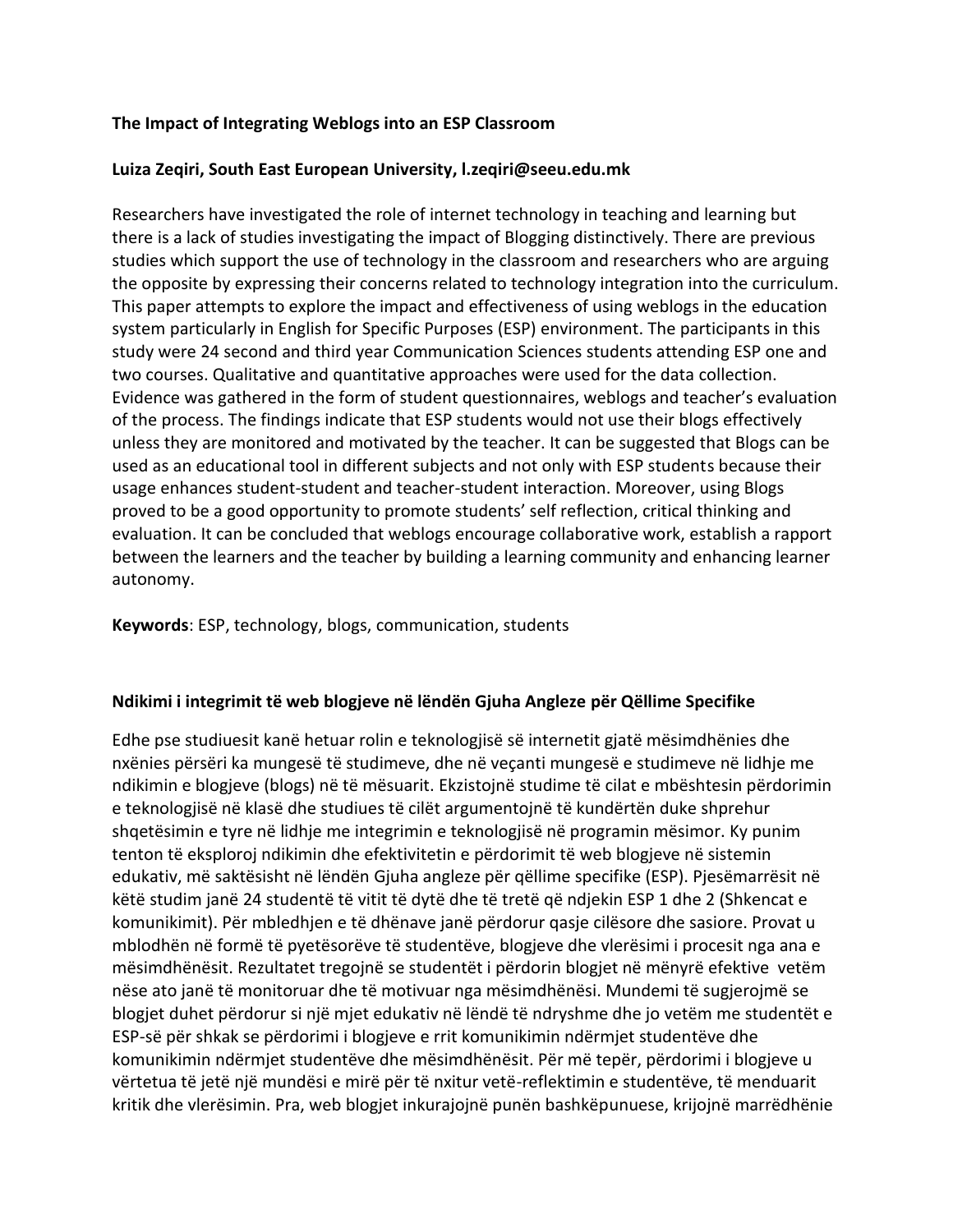ndërmjet mësimdhënësit dhe studentëve duke krijuar një mjedis të mësimnxënies dhe duke rritur autonominë e studentëve.

**Fjalët kyçe**: ESP (Gjuha angleze për qëllime specifike), teknologjia, blogjet, komunikimi, studentët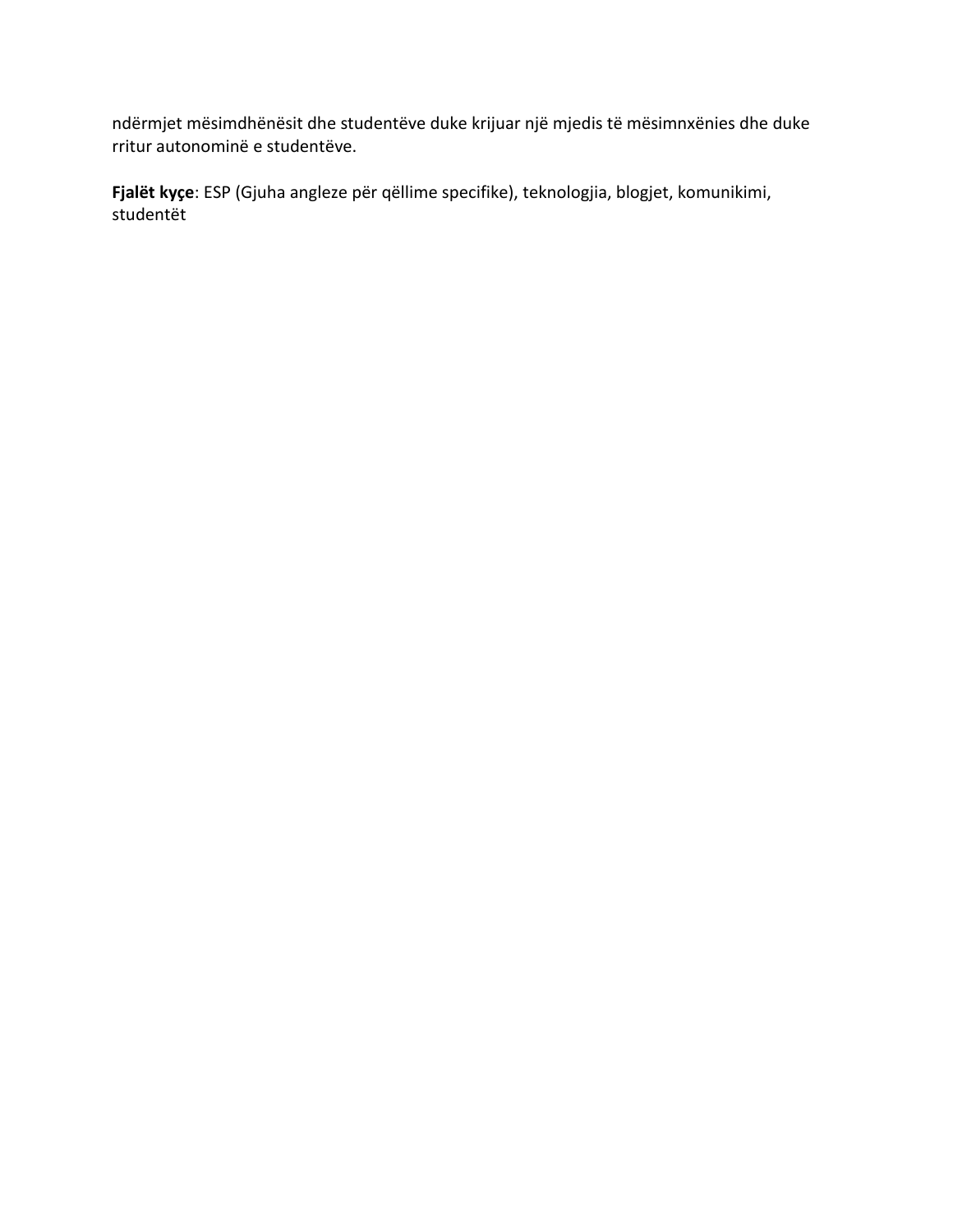## **New chalenges for high-quality education: development of students learning outcomes assessment plan (sloap)**

## **Prof. Zoran Ivanovski, Ph.D, Visiting professor, SEEU, z.ivanovski@seeu.edu.mk**

This study presents the proposal for upgrade of process of students learning outcomes assessment at the Faculty of Business and Economics at SEEU. The SEEU is fully committed to the process of introducing best practices and objective standards in order to offer high-quality business education for its students. SEEU considers implementation of quality improvement measures as a way to achieve previously mentioned standards and join the family of prosperous and respective Universities. In order to achieve this goal, SEEU can uses improved outcomes assessment as a way to measure institutional effectiveness, as well as effective technique for identifying where changes and improvements are necessary. This paper suggests development of Students Learning Outcomes Assessment Plan (SLOAP) as methodology for outcomes assessment that includes a needs statement, explanation how the process will be administered and the linkage with the institution's strategic planning process. There are 3 phases of this upgraded outcomes assessment process: 1) preparation of the SLOAP (Student Learning Outcomes Assessment Plan) document, 2) implementation of two direct and two or three indirect measures from the SLOAP through assessment analysis and action planning, and 3) monitoring changes and improvements made as a result of action planning. Faculty of Business and Economics at SEEU can implement for current third year students Comprehensive Exam and Capstone Course as direct measures, while Student Satisfaction Inventory, Course Evaluations, Alumni, and Employers' Surveys, and a variety of other student learning outcomes assessments can be used as indirect measures for SLOA. This paper contains brief explanation of all three phases of SLOAP and offer prepared all proposed instruments for outcomes assessment as Appendix to paper.

**Keywords:** outcomes, assessment, direct, indirect, measure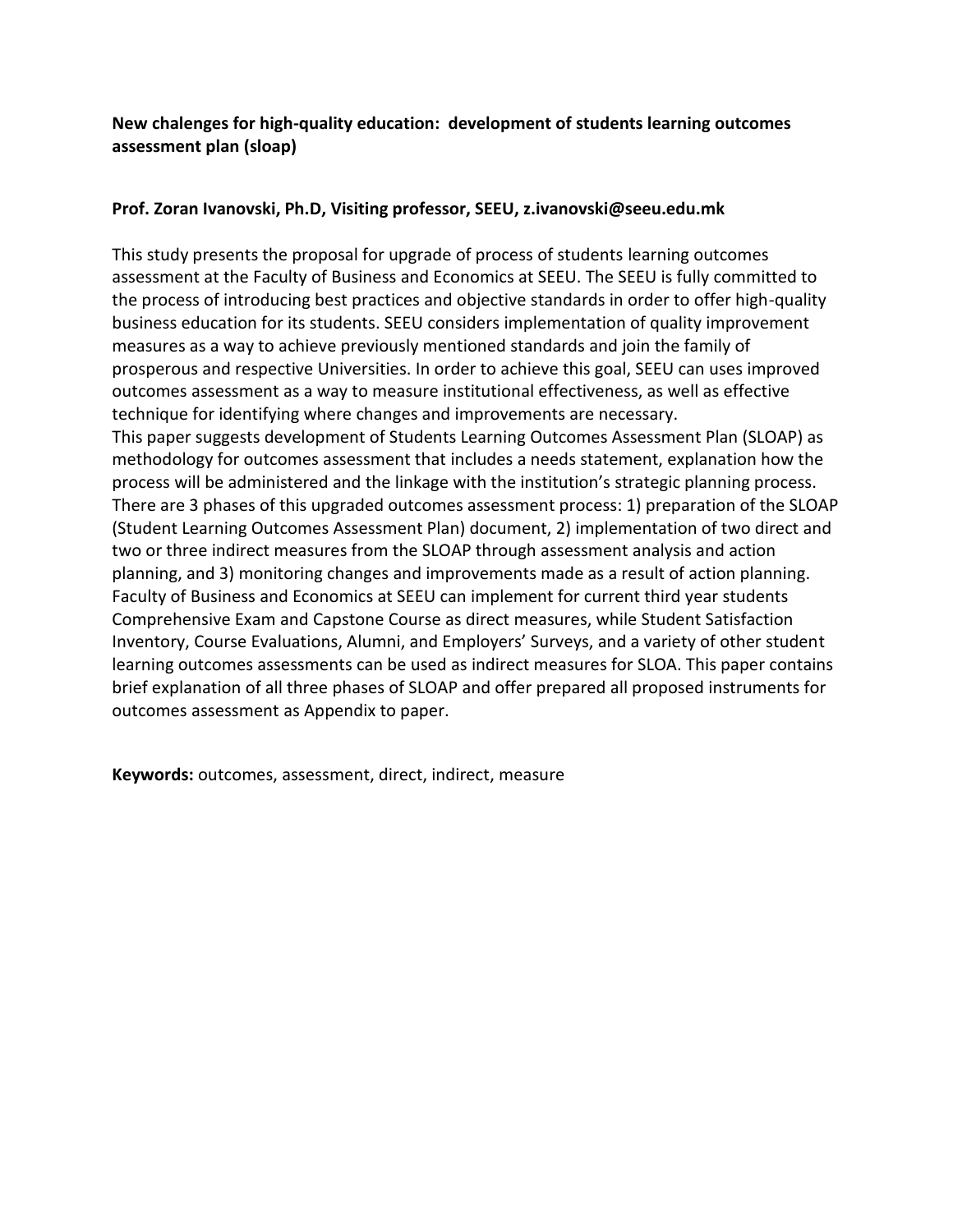**The Legal Aspects of Higher Education in the Republic of Macedonia and Their Implications on Teaching and Learning**

**Prof. Dr. Ismail Zejneli, SEEU, Faculty of Law, i.zejneli@seeu.edu.mk Ass. Prof. Jeton Shasivari, SEEU, Faculty of Law, j.shasivari@seeu.edu.mk Dr. Veronika Kareva, SEEU, Language Center, v.kareva@seeu.edu.mk**

In this paper, the authors analyze the legal aspects of Higher Education in the Republic of Macedonia and their implications on the learning and teaching process. With this regard, it will address the question of legal definition of the structure and content of the study programs as well as the legal determination of the conditions (requirements) for advancement in teaching and research positions, i.e. minimum number of papers published in concrete numbers and types of magazines. These issues are analyzed in light of the university autonomy guaranteed by the Constitution of the Republic of Macedonia and in light of the Constitutional Court decision. The paper will also present a comparative approach to university autonomy related to particular issues.

Its research component aims to seek answers to the question, to what extent the above mentioned provisions in the Law contribute to more efficient learning and teaching based on active student participation and creating feasible learning outcomes that match students' needs. Do these legal solutions have any influence on designing the learning and evaluative activities necessary to achieve the desired outcomes and assess student progress? The paper, by three pronged approaches: theory, legislation and practice will try to bring concrete findings about the difficulties of implementing legal solutions by the professors in their academic settings and offer suggestions and recommendations about some more rational legal solutions in this respect.

**Keywords:** autonomy, legal, definition, teaching, learning

### **Правните аспекти на високото образование во Република Македонија и нивните импликации врз наставата и учењето**

Во овој труд, авторите ги анализираат правните аспекти на високото образование во Република Македонија и нивните импликации на процесот на предавање и учење. Во тој поглед, трудот ќе се осврне на прашањето за законската дефиниција на структурата и содржината на студиските програми, како и на одредбата за условите, односно критериумите за напредување во наставни и научни звања.

Поконкретно, на минималниот број на објавени трудови во соодветни списанија. Оваа проблематика се анализира од аспект на автономијата на универзитетот која е загарантирана со Уставот на Република Македонија, како и од аспект на одлуката на Уставниот суд. Трудот исто така презентира и еден компаративен пристап кон автономијата на универзитетот во поглед на некои посебни проблематики. Истражувачкиот дел на трудот има за цел да добие одговор на прашањаето, до кој степен гореспоменатите одредби во законот придонесуваат кон постигнување на поефикасни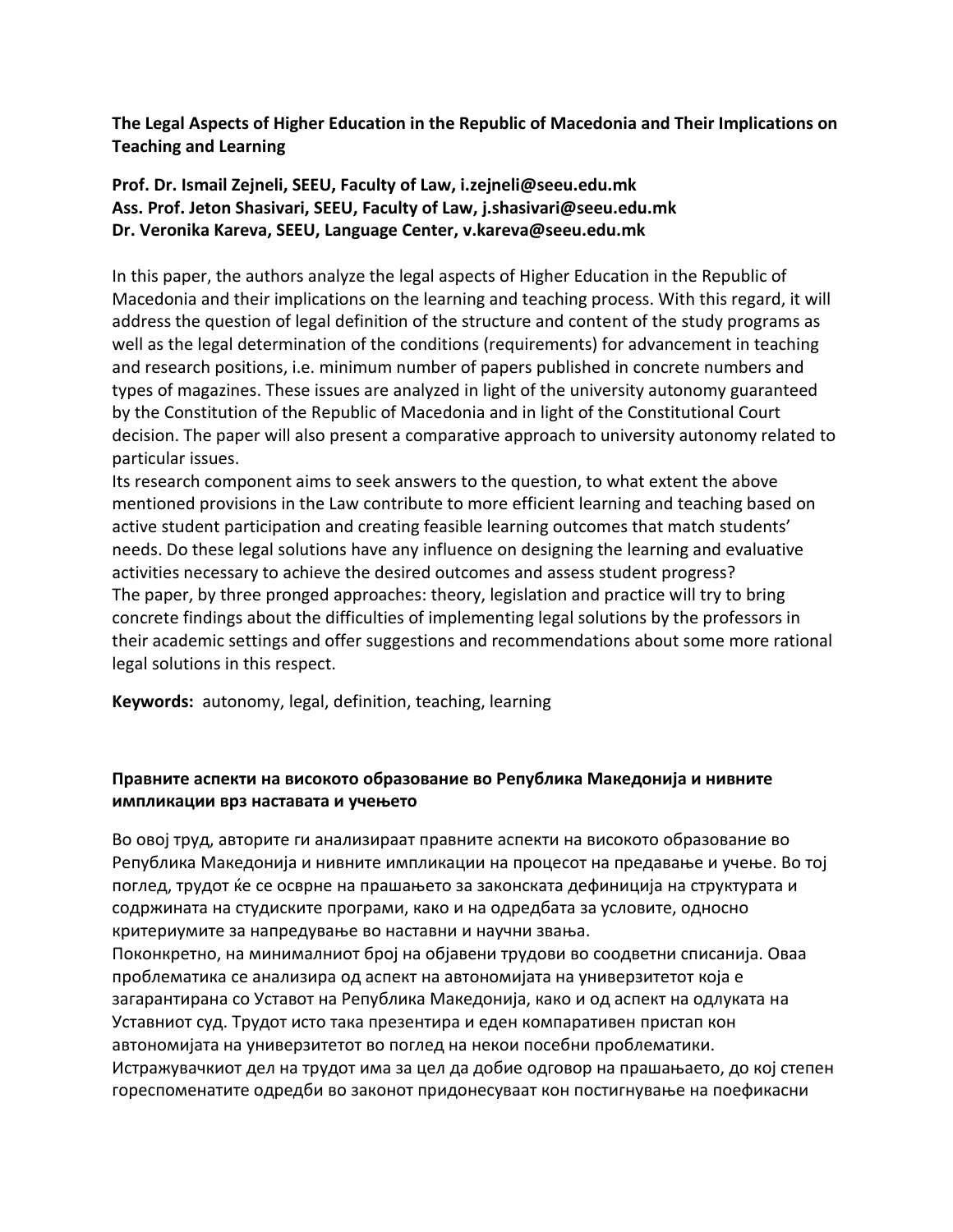резултати од учењето и предавањето засновано на активно учество од страна на студентите, како и на создавање на реални цели на учењето кои соодветствуваат на потребите на студентите. Дали овие правни решенија имаат некакво влијание врз креирањето на активности за учење и оценување со кои се постигнуваат саканите резултати и со кои се оценува напредокот на студентите?

Трудот, преку три интегрирани пристапи: теорија, законодавство и практика ќе се обиде да ги открие потешкотиите со кои професорите се соочуваат при примената на законските решенија. Исто така, ќе се обидеме и да понудиме предлози и препораки за порационални легални солуции кои се однесуваат на овие прашања.

**Клучни зборови**: автономија, закон, дефиниција, предавање, учење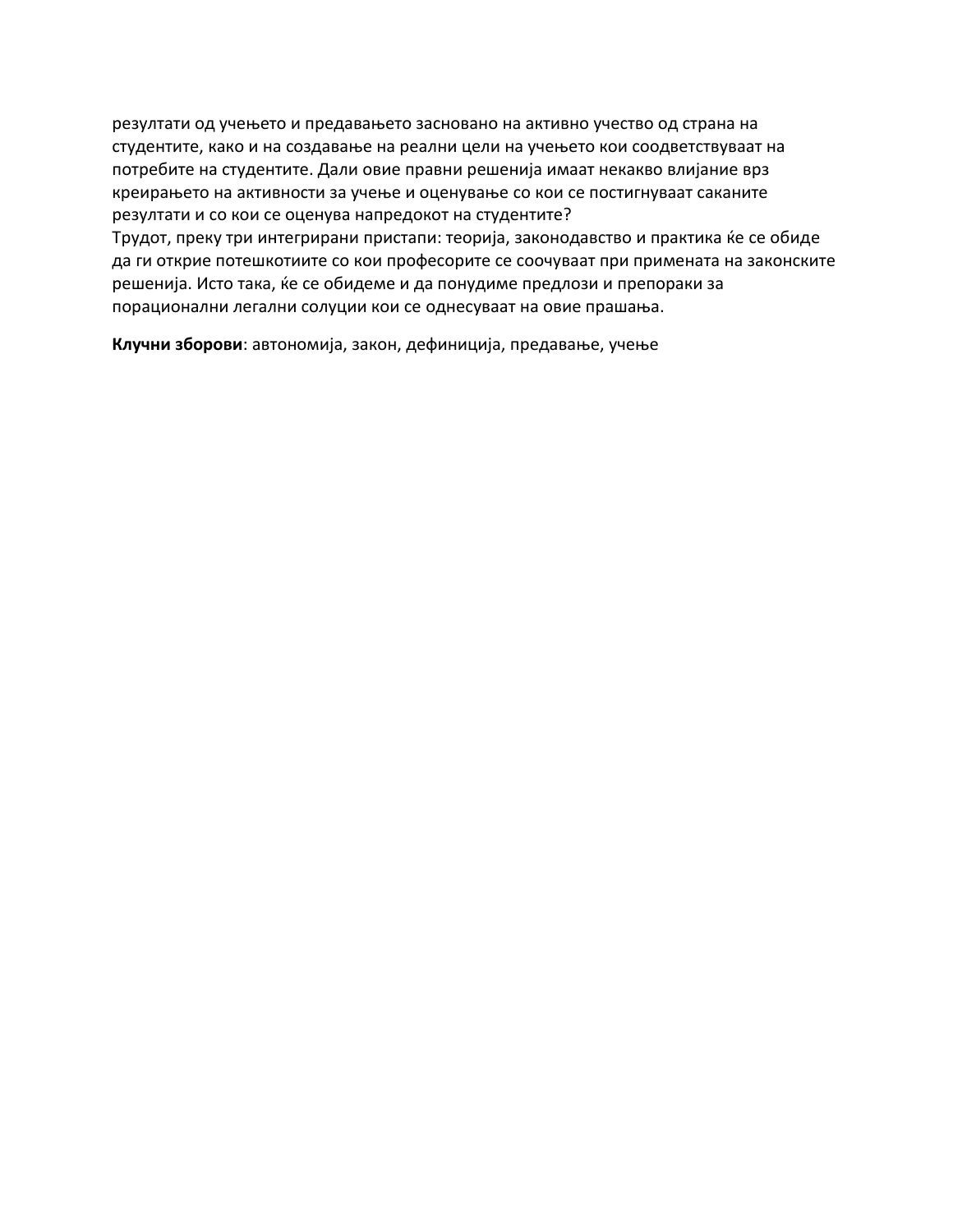### **University E-studying in the Republic of Macedonia**

## **Darinka Marolova, Kostadin Golakov, Faculty of Philology, Goce Delcev University-Stip [darinka.veselinova@ugd.edu.mk,](mailto:darinka.veselinova@ugd.edu.mk) [кostadin.golakov@ugd.edu.mk](mailto:кostadin.golakov@ugd.edu.mk)**

Nowadays, when the computer is considered to be a utility in every household, in every governmental and private institution, when the Internet is a necessity for every clerk, teacher, head of institution, senior, employee, student, pupil and a child even, we may assert that the Internet is an integral part (or should be) of every high education curriculum. E-studying, i.e. studying by means of technical devices, as it is in this case, the Internet, with all its software plugins, is the peak of the contemporary education. E-studying has been applied for several years at the Goce Delcev-University in Stip. The following paper is original and bases on researches on the methods and results from application of e-studying, as part of the everyday practice at Goce Delcev-University. It aims to provide overview on the experience from the electronic interaction between teachers and students, electronic individual work exercises, study materials, forums, research, as well as from evaluation of achieved results i.e. the experience from the e-studying application at the University, in order to reveal the benefits and eventual disadvantages of such modern way of studying and it shall make an attempt to promote positive sides and suggestions for its future improvements.

**Keywords:** Internet, e-studying, high education, teacher, student

#### **Електронското учење во високото образование на Р.Македонија**

Денес во времето кога компјутерот се смета за инвентар во секој дом, во секоја државна и приватна установа, кога интернетот е потреба на секој службеник, наставник, раководител, претпоставен, вработен, студент, ученик па дури и дете, не можеме, а да не констатираме дека интернетот е составен дел (или треба да биде) од секој курикулум во високото образование. Електронското учење, односно учењето со користење на технички помагала, како што е во нашиот случај интернетот, со сите негови софтверски додатоци е врв на модерното образование. На универзитетот "Гоце Делчев" во Штип се применува електронското учење веќе неколку години. Овој труд е оригинален и се базира на истражување на методите и резултатите од примената на електронското учење, како дел од секојдневната пракса на универзитетот "Гоце Делчев" во Штип. Тој има за цел да даде приказ за искуството од електронската интеракција меѓу наставникот и студентот, за електронските вежби за самостојна работа, материјали за учење, форуми, истражувања, како и за евалуацијата на постигнатите разултати, поточно за искуството од примената на електронското учење на овој универзитет, со цел откривање на придобивките и евентуалните недостатоци од овој современ начин на учење, ќе се направи обид за промовирање на позитивните страни и предлози во насока на подобрување и усовршување на овој начин на учење.

**Клучни зборови:** Интернет, електронско учење, високо образование, наставник, студент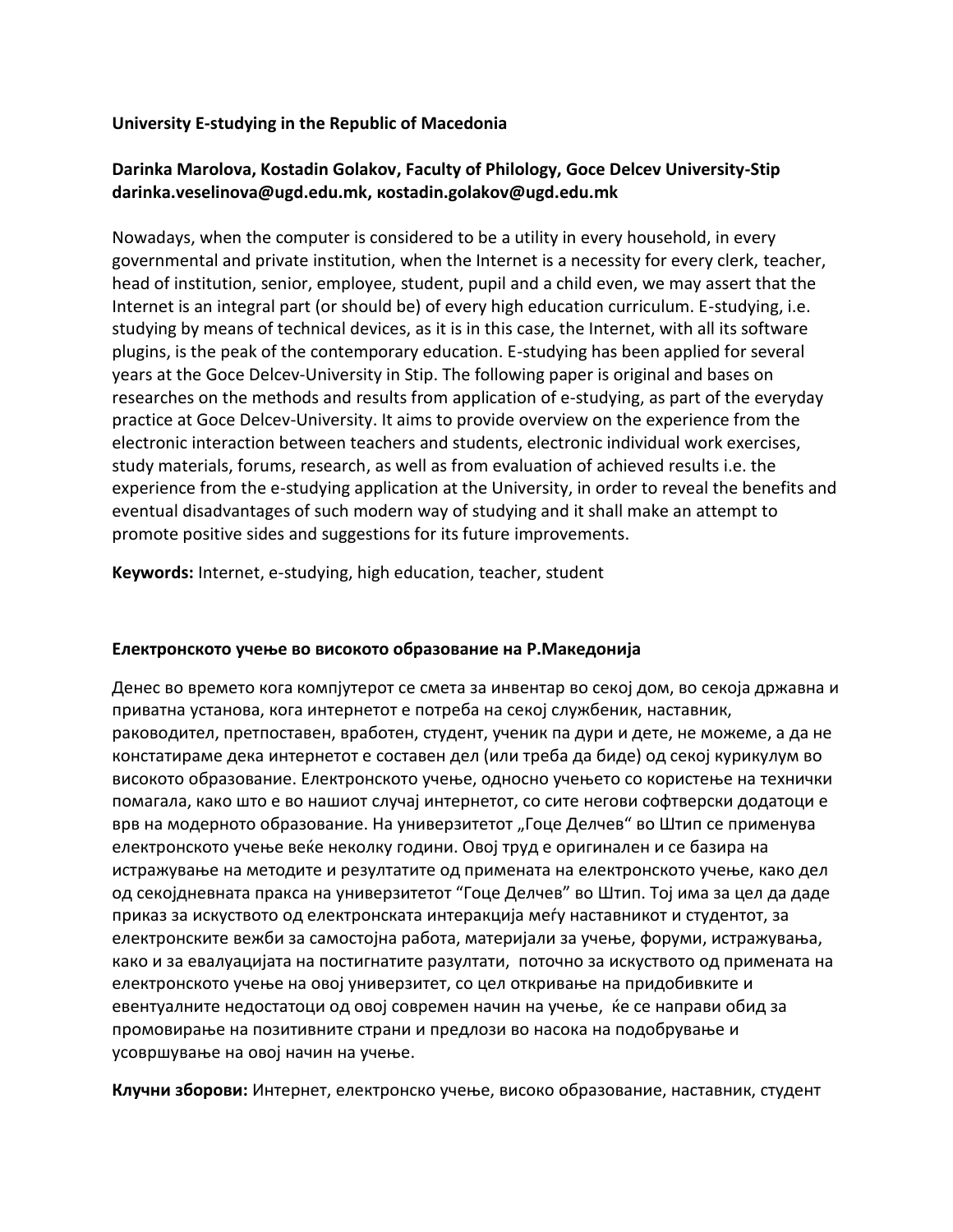#### **Resources and technology in the English language classroom**

#### **Daniela Kirovska-Simjanoska, SEEU – Language Center, d.kiroska@seeu.edu.mk**

Recent years have shown a great amount of interest in using technology (computers) for language teaching and learning. Especially with the advent of the Internet, the role of computers in language instruction has now become an important issue that great numbers of language teachers throughout the world are facing with. In this regard, we can say that the ongoing question about what is the role of informational technology in the language classroom is turning into how the language classroom fits in the information technology society. Therefore, this paper focuses on the question what is the benefit of using technology and various online resources in the classroom. It questions the motivation of the so called "digital" students (students of the digital age) in the foremost analogue classroom. It focuses on technological resources not just as an instructional tool in the classroom but as an instructional content itself. The paper provides insight in the "old" and "new" technology used in a modern classroom and suggests ways of effectively using the web for online learning. However, it should be noted that the successful use of technology requires quality activities. The resources used should be meaningful and have a purpose that learners understand. The technology and the tools and resources it provides lead to a greater students' exposition to authenticity and improves their English skills.

Undoubtedly, technology has its benefits but it can never be a replacement for a live teacher.

**Key words:** technology, web resources, language classroom, instruction, motivation

#### **Материјалите и технологијата во предавањето на аглискиот јазик**

Во последните години се забележува зголемен интерес за употреба на технологијата (компјутерите) за учење и предавање на јазикот. Со пронаоѓањето на интернетот , многу предавачи ширум светот се соочуваат со прашањето за улогата на компјутерите во предавањето на јазикот. Така, од денешна гледна точка може да се каже дека прашањето за тоа која е улогата на информациската технологија во јазичната училница станува повеќе прашање за тоа колку таа училница се вклопува во информатичкото општество на денешнината.

Имајќи го предвид гореспоменатото, оваа презентација ќе се фокусира на прашањето за тоа која е придобивката од употребата на технологијата и различните online материјали при учење на јазикот. Воедно ќе се осврне и на мотивацијата на т.н. "дигитални студенти" (студенти на дигиталното време) во главно аналогна училница. Таа се фокусира и на технолошките ресурси, не само како средство за предавање туку и како содржина сама по себе. Презентацијата се осврнува на "старата" и "новата" технологија која се употребува во модерната училница и предлага неколку начини на ефикасна употреба на интернетот за учење на далечина. Сепка, треба да се спомене дека успешната употреба на технологијата зависи од квалитетот на избраните активности. Материјалите треба да имаат содржина и цел разбирлива за студентите. Средствата и материјалите обезбедени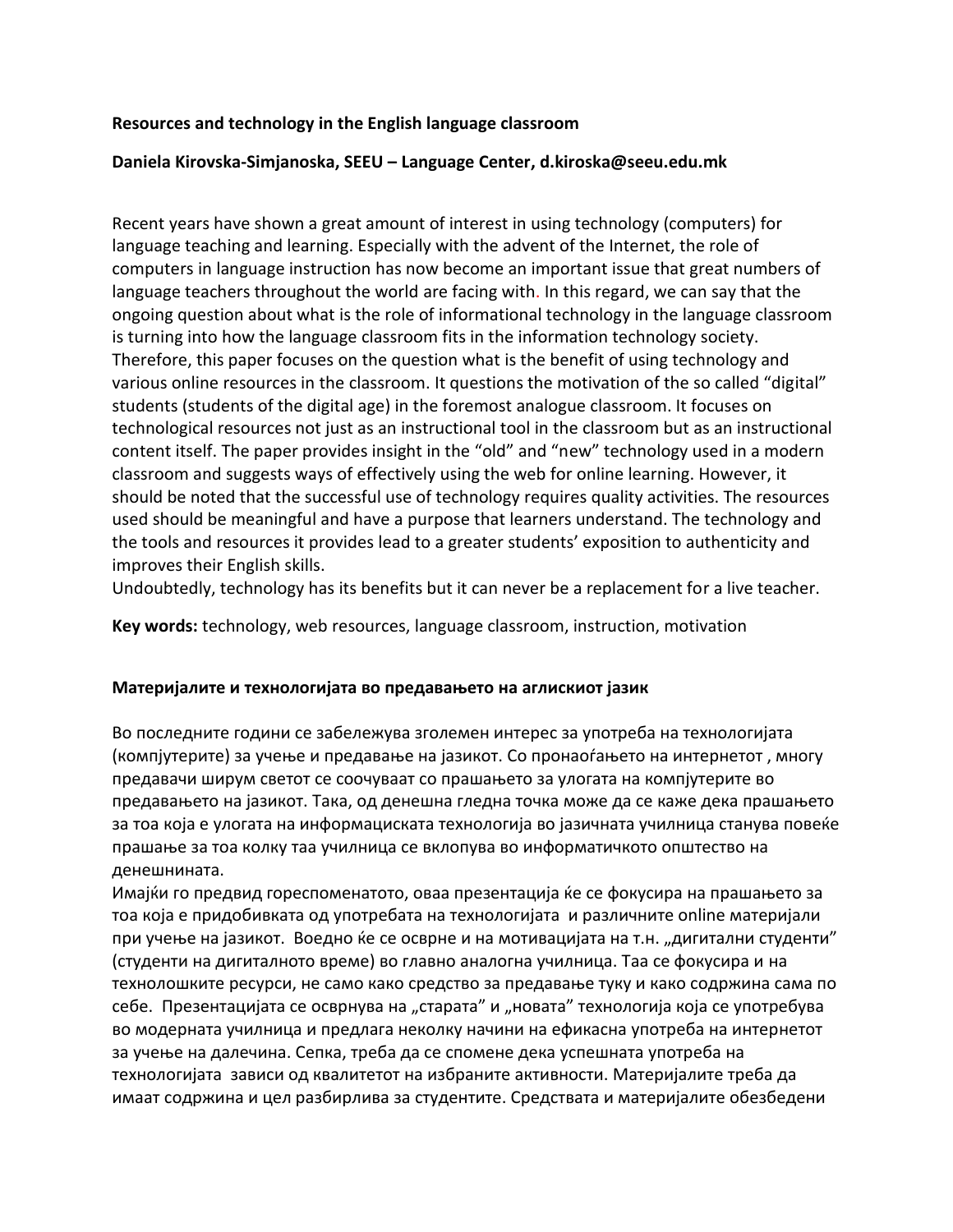преку технологијата нудат поголема автентична јазична изложеност на студентите и ги подобруваат нивните јазични вештини.

Несомнено технологијата има свои предности, но таа не смее да го замени предавачот и неговата улога не смее да биде занемарлива.

**Клучни зборови:** технологија, веб ресурси, јазична училница, предавање, мотивација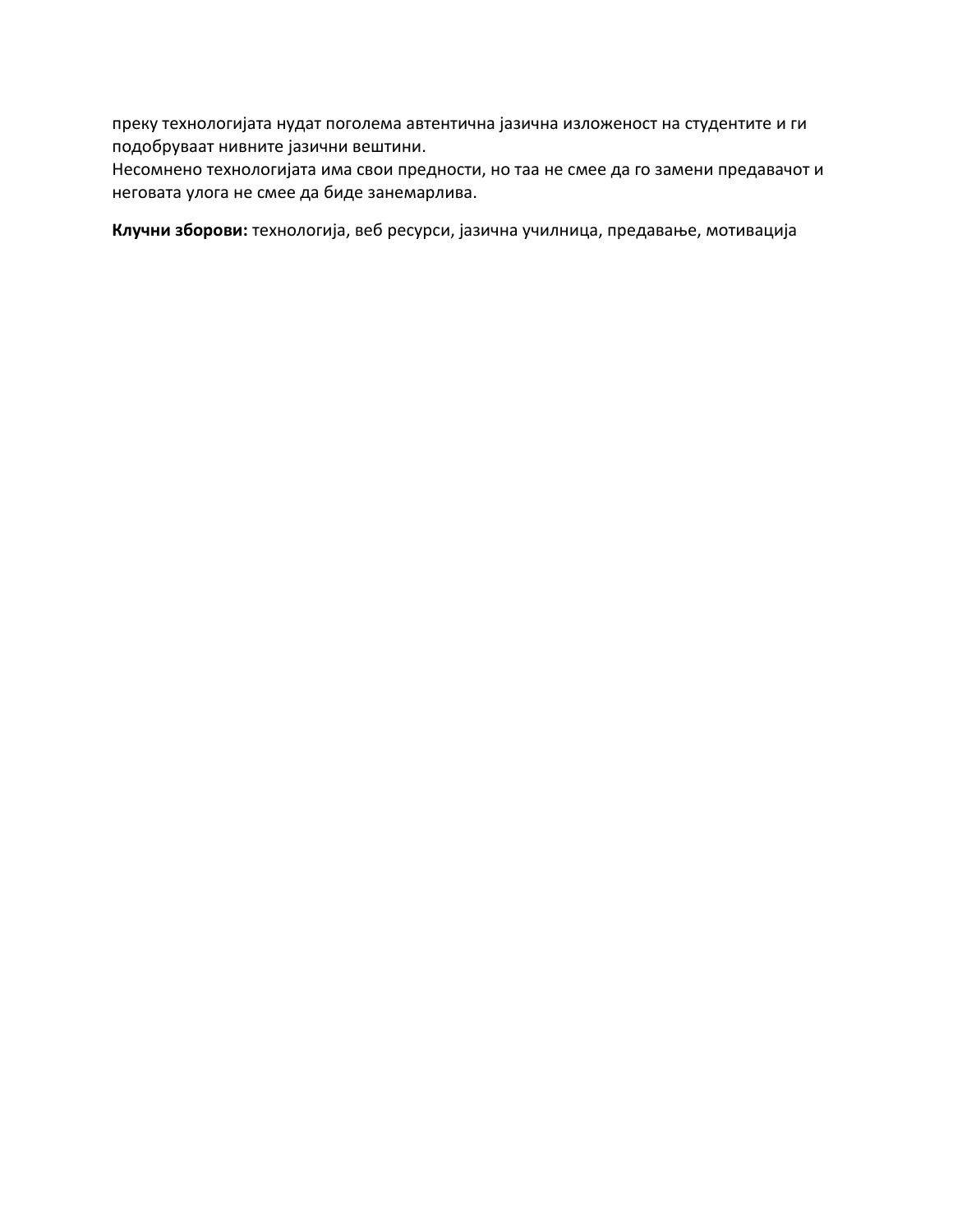### **Use of active teaching and learning methodologies in the higher education: The case of Macedonian Universities**

## **Ana Mickovska-Raleva, MPhil in Education, University of Cambridge, UK, amickovska2@yahoo.com**

One of the requirements of the Bologna process is putting more focus on the student, and placing him/her at the center of the teaching and learning process. Though Macedonian higher education institutions have accepted this goal on a formal level, it is not necessarily reflected in the everyday classroom practices. The general question this paper aims to answer is how much Universities and academic stuff apply active teaching methods and whether they perceive them as one of the preconditions for improving the quality of education.

Initially, the paper elaborates the concept of active (student-centered) teaching and learning methodologies and focuses on their application in the tertiary education. It presents a general overview of the following methods: problem-centered learning, simulations, collaborative learning, case-study techniques and elaborates their value in developing higher-order thinking (analysis, synthesis, application of knowledge etc. - according to Bloom's Taxonomy). Furthermore, it analyses the prospective of Macedonian higher education institutions to apply such methods in their everyday work with students, assessing the potential setbacks as well as the opportunities.

Finally, the findings of a field research conducted by the author, referring to the actual understanding and application of active teaching and learning methods by students enrolled at different programs at three Macedonian universities are presented. The data which will be presented is qualitative and based on conducted focus groups with students and teachers.

**Keywords:** active teaching and learning methods, tertiary education, higher-order thinking, perceptions of students, perceptions of teachers

### **Користењето на активната настава и учење во високото образование: Случајот на Македонските универзитети**

Еден од критериумите на Болољскиот процес е ставање на поголем фокус на студентот, и негово/нејзино постевување во центарот на процесот на учење и настава. Иако универзитетите во Македонија ја имаат прифатено оваа цел на формално ниво, таа не секогаш се рефлектира во нивните секојдневни наставни практики. Ова делумно се должи на некомплетното разбирање на концептот на настава фокусирана на студентот, како и недоволното искуство со методиките кои поддржуваат ваков вид на настава. Во овој труд најпрво се образложува концептот на активна настава и учење и нивната примена во високото образование. Се дава преглед на следните методи: проблемскиориентирано учење, симулации, колаборативно/тимско учење, техники на студии на случај и се елеборира нивното значење за развојот на мислење од повисок ред (според Блумовата таксономија). Понатаму, се анализираат можностите на македонските високообразовни институции за примена на вакви методи на настава во нивната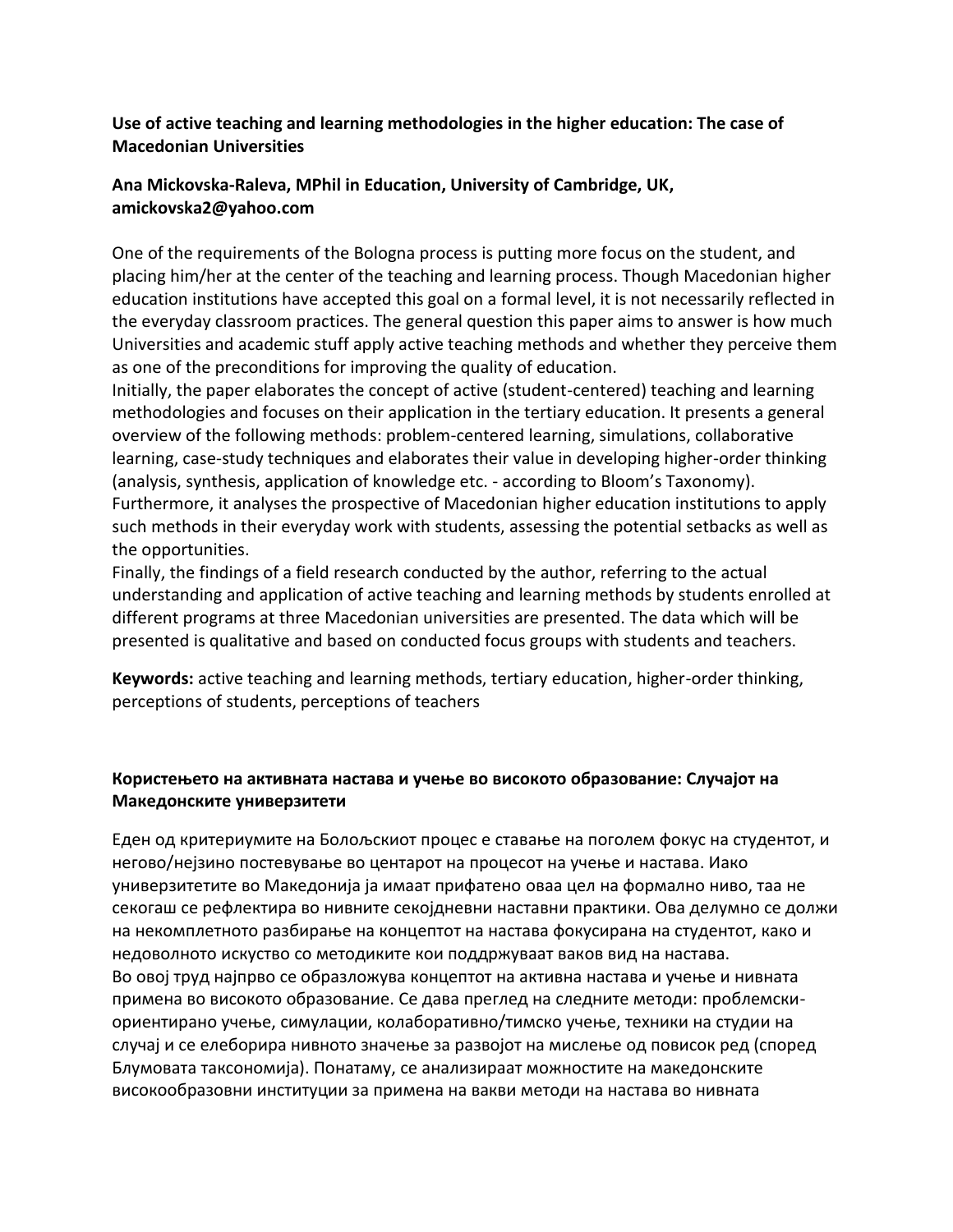секојдневна пракса, преку процена на потенцијалните пречки и можности. Конечно, се презентираат резултатите од теренско истражување спроведено од страна на авторот, кои се однесуваат на конкретното разбирање и примена на активната настава и учење од страна на студенти запишани на различни студиски програми на три универзитети. Податоците кои ќе бидат презентирани се квалитативни и се базирани на спроведени фокус групи со студенти и наставен кадар.

**Клучни зборови:** активна настава и учење, високо образование, мислење од повисок ред, перцепции на студенти, перцепции на наставници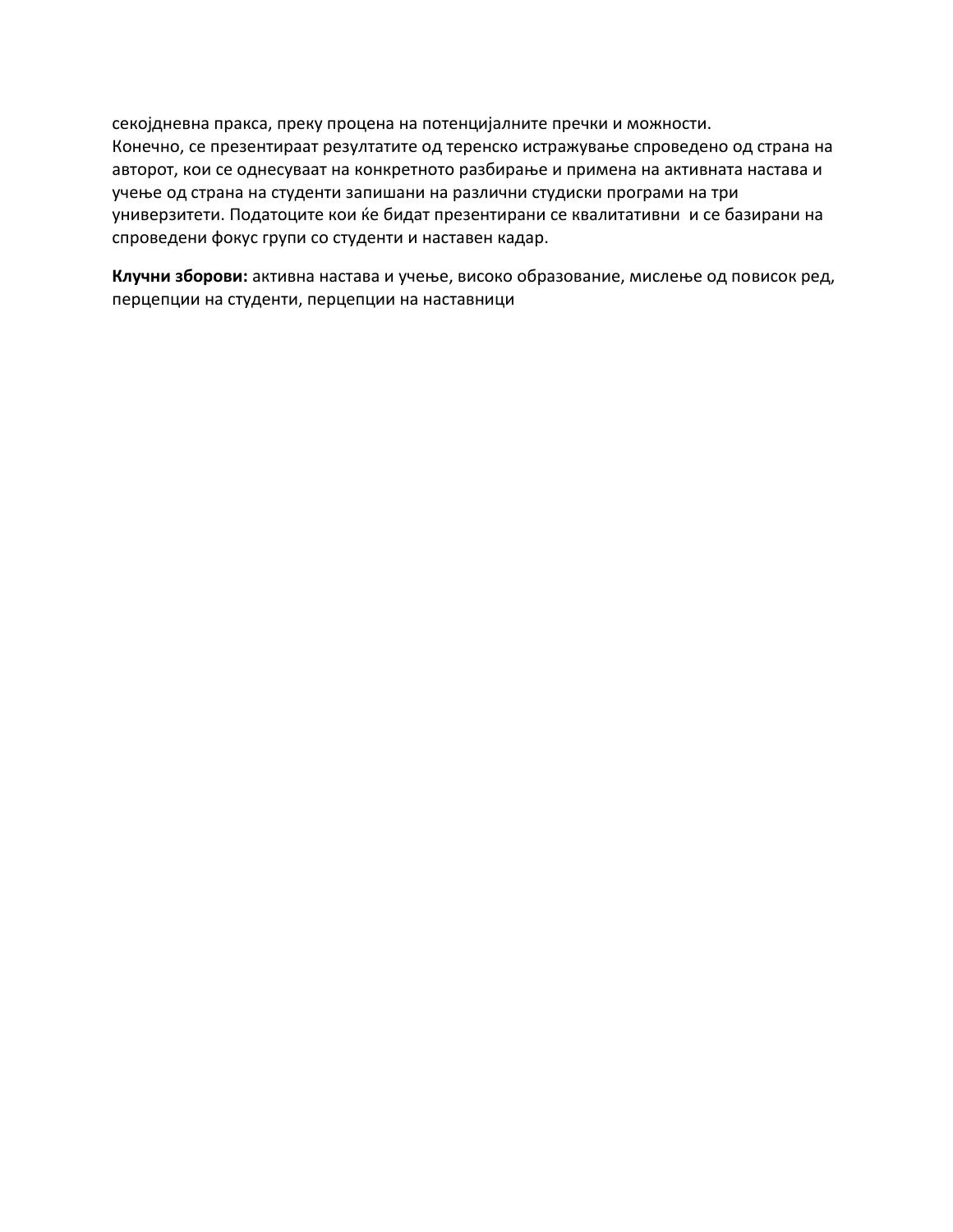#### **Challenging Dual Gender Nouns in English**

#### **Aneta Naumoska, M.A., a\_naumoska@yahoo.ca**

Gender in English has been a pervasive issue for many years, especially since the beginning of the feminist movement, which has been stirring up its share of linguistic controversy. Many have rightfully claimed that English prejudices its users against women by perpetuating cultural assumptions that make being male the norm and being female the deviation in society. This presentation will focus on the degree of linguistic sexism in English on a synchronic level, exemplifying and enriching it with quotations from prominent linguists. Examples of such language appear in the media and in gender-specific job titles that are deemed inappropriate in a professional setting. Linguists have tried to elaborate on examples through Eleanor Rosch's Theory of Prototypes. Thus, is gender in English assigned accordingly? Are the generic nouns in fact male-oriented hyperonyms that include two hyponyms that are distinct in sex? The apple of discord has been which sex emcompasses the dual gender noun - only one sex separately or both sexes equally? Several acceptable replacements will be described as solutions to the issue of achieving gender neutrality in the sense of pronouns, and both advantages and disadvantages will be weighed out. The aim of this presentation is to show how solving this challenge of a gender neutral language will bring about quality teaching and learning, how through professional training of the teachers of this specific issue will make them more aware of its existence, thus developing more inclusive EFL teaching materials and raising students' attention to it.

**Key words:** Gender, linguistic sexism, pronouns, EFL materials, professional training

#### **Предизвикот на двородските именки во англискиот јазик**

Родот во англискиот јазик претставува скокотливо прашање повеќе години, особено од почетокот на феминистичкото движење, кое навлегува во доменот на лингвистички контроверзии. Многумина со право тврдат дека во англискиот јазик постојат предрасуди против женскиот пол особено преку тоа што се видни културолошките претпоставки дека машкоста ја претставува нормата додека женственоста е девијација во општеството. Оваа презентација ќе се фокусира на степенот на лингвистички сексизам во англискиот јазик на синхрониско ниво, преку давање примери и нејзино збогатување со цитати од значајни лингвисти. Овој тип на јазик се јавува во медиумите како и во родово определени работни места кои се сметаат за несоодветни во една професионална средина. Лингвистите се потрудиле ова да го објаснат преку примери од теоријата на прототипови на Елеонор Рош. Оттука, дали родот во англискиот јазик е соодветно поставен и обележан? Дали генеричните именки се всушност хипероними кои вклучуваат два хипоними, различни по пол/род? Јаболкото на раздор се однесува на тоа кој пол ја означува двородската именка - дали само едниот пол или двата пола подеднакво? Неколку прифатливи замени ќе бидат опишани како решенија за предизвикот на постигнување на родова еднаквост во однос на заменките, и двете страни ќе бидат разгледани. Целта на оваа презентација е да се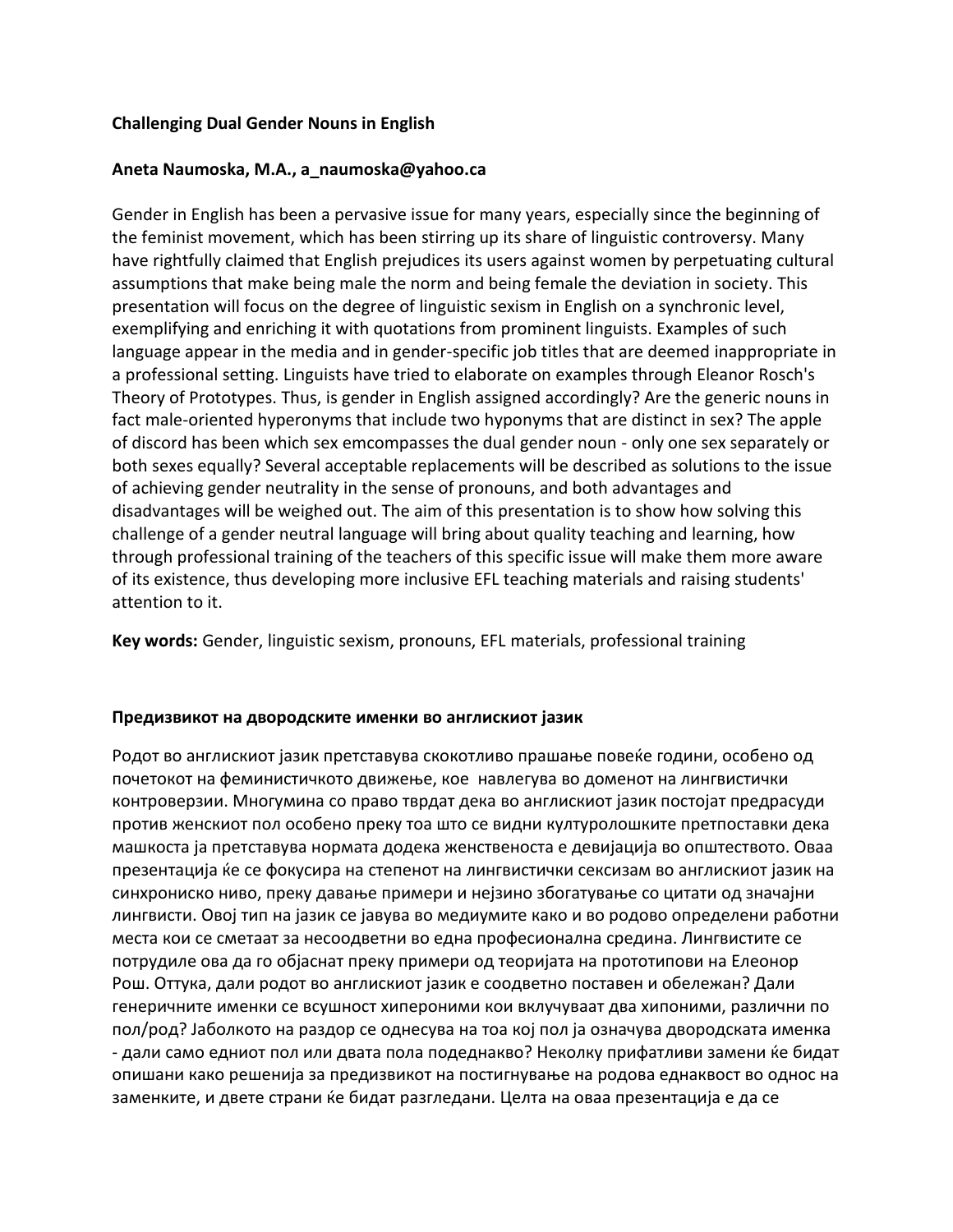прикаже како решавањето на овој предизвик за родово неутрален јазик ќе донесе квалитетно предавање и учење, како преку професионално надоградување на професорите овој специфичен проблем ќе ги направи посвесни за неговото постоење, а со тоа би се развиле поцелосни материјали за предавање на англискиот јазик како странски и исто така би се освестиле студентите за неговото постоење.

**Клучни зборови:** Род, лингвистички сексизам, заменки, материјали за предавање на англискиот јазик како странски, професионално надоградување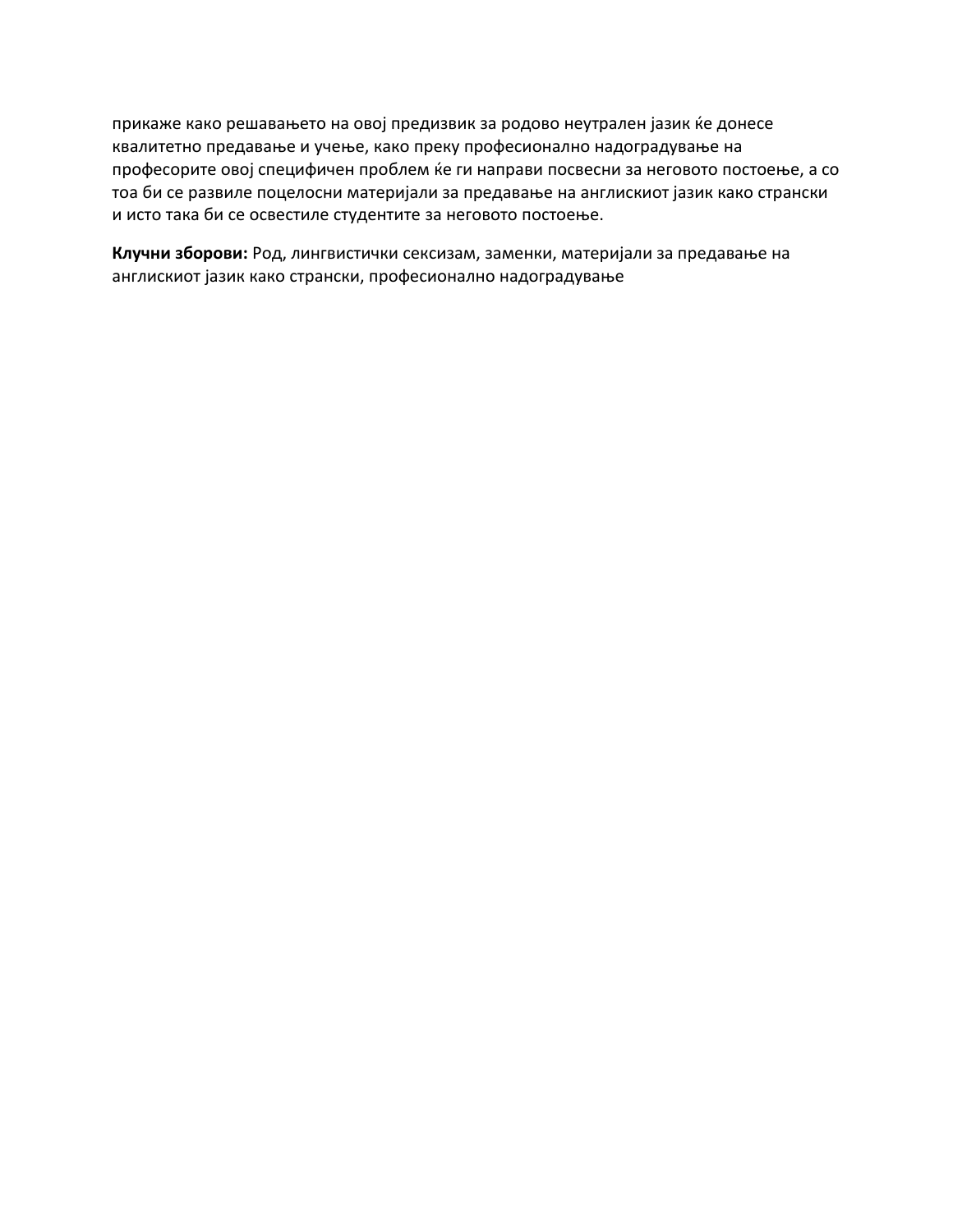### **Testing, Evaluation, Assessment – An Essential Component in EFL Learning**

## **Biljana Naumoska, M.A., Department of English Language and Literature, "Blaze Koneski" Faculty of Philology, Ss. Cyril and Methodius University, biljananaumoska@yahoo.com**

Assessment is an integral part of any learning process, and in this context, learning a foreign language is no exception. The aim of assessment is primarily to check what has been acquired, and what might need additional explanation and revision. However, in the vast majority of situations, by an overwhelming majority of students, assessment is perceived as an element that provokes and increases feelings of stress and anxiety. This presentation is going to deal with the issue of assessment in the EFL classroom from several aspects.

Namely, it will first look at assessment from the students' perspective, bearing in mind that the majority of students do succeed in meeting the set performance objectives when assessment is used as a non-punitive, non-threatening instrument in the learning process. In this context, the negative backwash effect of assessment will also be addressed, as well as the numerous and diverse assessment techniques and strategies that can be used in the EFL classroom to alleviate and eliminate this phenomenon, with a focus on their advantages and possible drawbacks. The issue of assessment in the learning process, in the classroom, is nothing new; it has existed in the past and it will undoubtedly continue to exist in some form in the future. The question is, however, out of the wide variety of assessment methods that exist, how to choose which to use in higher education in order to assess students' achievements, and in this way to ensure quality in both student learning and student testing and evaluation.

**Keywords:** assessment, backwash effect, assessment techniques and strategies

#### **Оценување – неопходен елемент во изучување на англискиот како странски јазик**

Оценувањето игра значајна улога во процесот на учење и во овој контекст, учењето странски јазик не е исклучок. Целта на оценувањето е првенствено да овозможи проверка на она што е совладано, а што треба дополнително да се објасни и повтори. Меѓутоа, во поголемиот дел случаи, и од страна на мнозинството студенти, оценувањето се смета за нешто што предизвикува зголемено ниво на стрес и загриженост.

Оваа презентација ќе ја разгледа улогата на оценувањето во изучување на англискиот како странски јазик од неколку аспекти. Имено, прво ќе го разгледа оценувањето од гледна точка на студентите, имајќи предвид дека повеќето студенти успеваат да ги исполнат зададените наставни цели кога оценувањето не се употребува во процесот на учење како инструмент за казнување и заплашување.

Во овој контекст, ќе се разгледаат и негативните последици кои може да произлезат како резултат, како и бројните и различните техники и стратегии кои може да се применат со цел тие да се избегнат, со фокус на нивните предности, како и можните недостатоци. Оценувањето во процесот на учење не е ништо ново, постоело во минатото, и несомнено ќе продолжи да постои во некаква форма во иднина. Но, прашањето што се јавува е, од бројните методи за оценување што постојат, како да се избере кој да се употреби во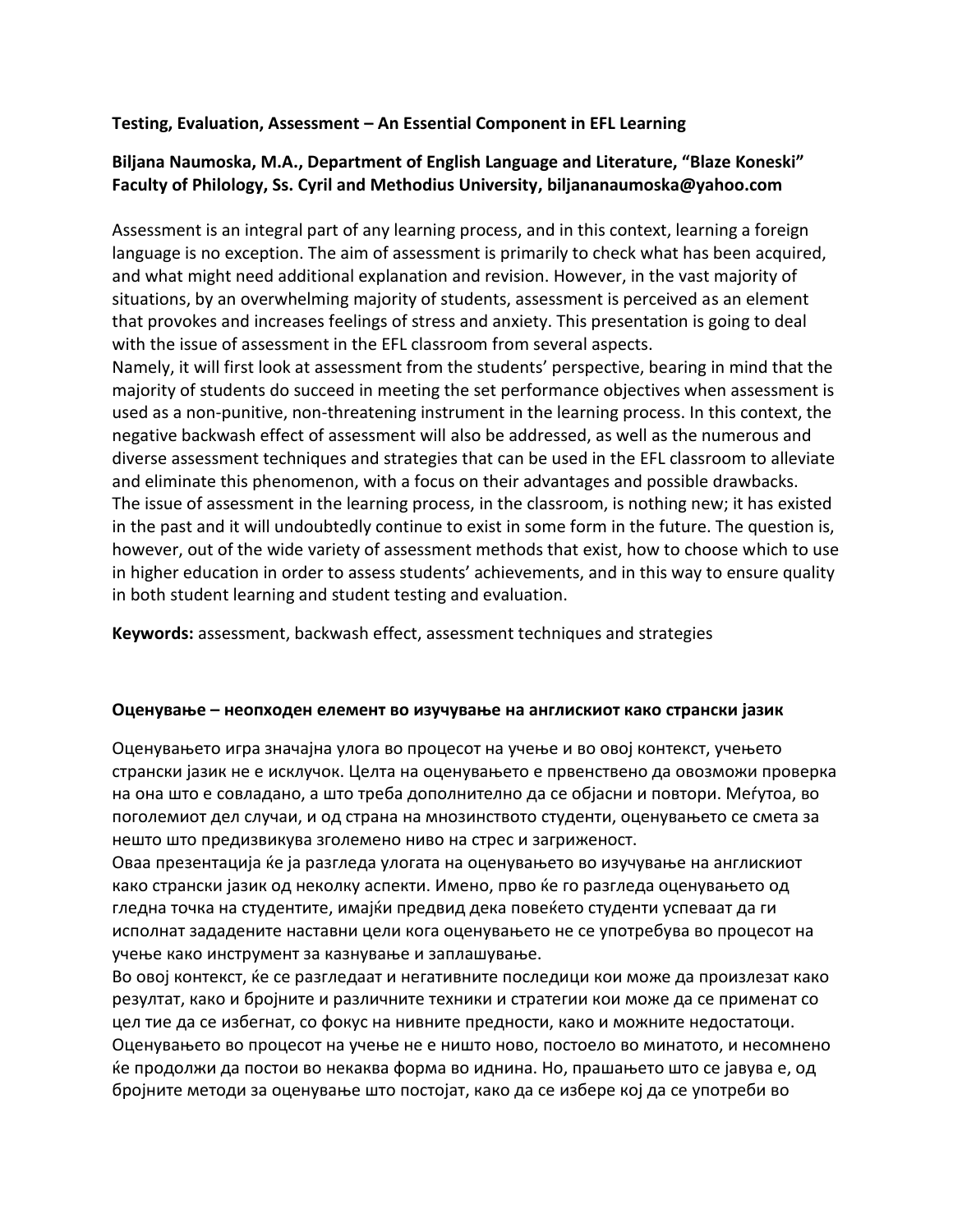високото образование со цел да се оценат достигнувањата на студентите, и на овој начин да се обезбеди квалитет и во нивното учење и во нивното оценување.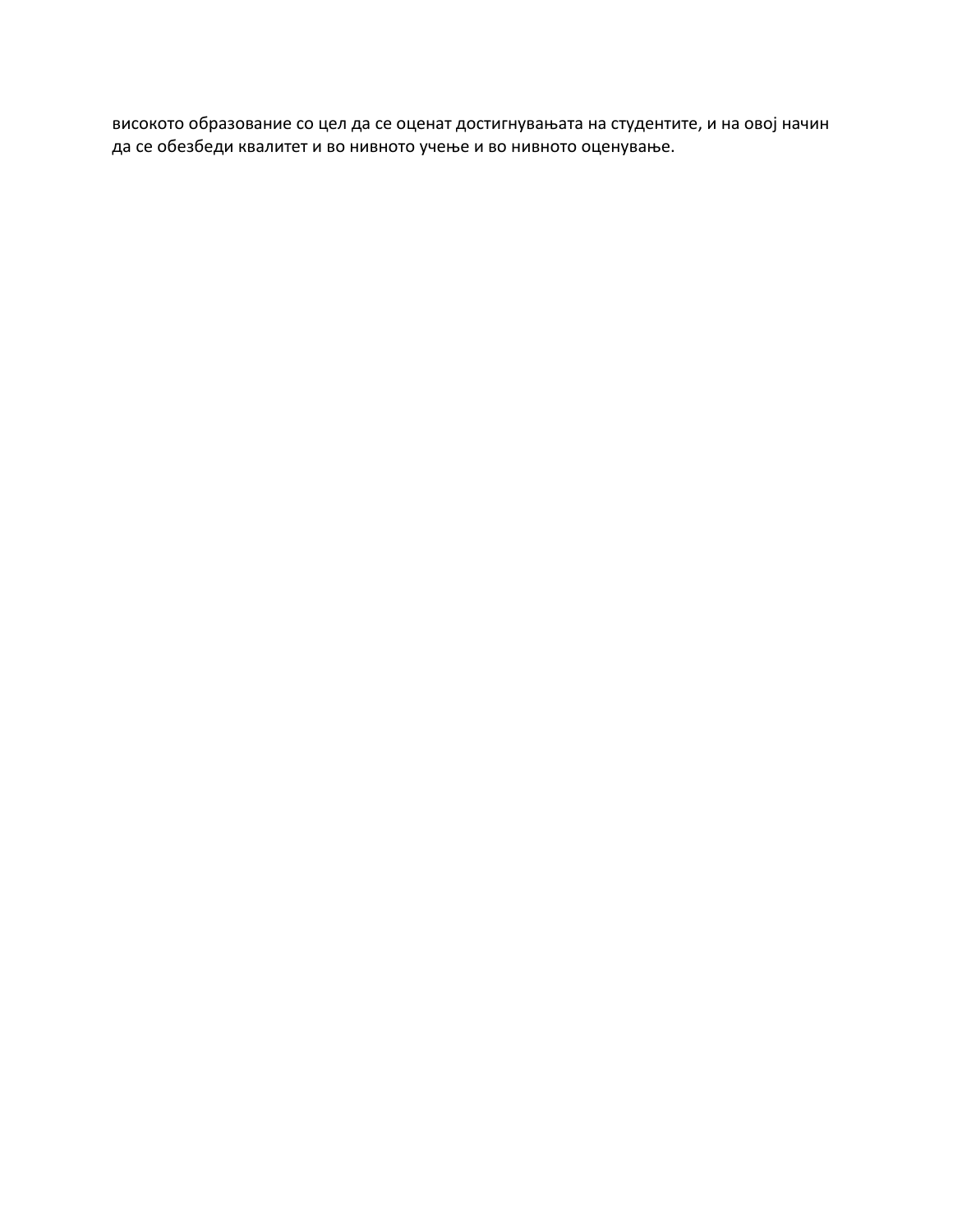#### **Motivating students through practice**

#### **Suzana Dzamtoska-Zdravkovska, PhD, suzana.dzamtoska@ugd.edu.mk**

Application of theory in practice is a challenge for every teacher who seeks knowledge gained during the class to be implemented in practice by the students. In fact, the practical application is a proof of knowledge. If students during their studies have the opportunity to practically apply and upgraded their knowledge, we certainly can confirm that the student has acquired the necessary knowledge and skills provided by the study program (or subject). Within the study program in Journalism and Public Relations, Faculty of Law, University "Goce Delchev", Stip, from December 2011 began issuing student newspaper "Student ECHO". Practical work on "Student ECHO" presents an opportunity for students of journalism to have directly experience in creating a print medium, through all stages in the process of creating a student newspaper - the phase of preparation and selection of current topics, request and contacts the sources of information, until the last stage of graphic editing, printing and its distribution.

This experience in large measure influences not only the confirmation of theoretical knowledge, but also building some personal skills needed for any future journalist. As their teacher and mentor, I can make a significant difference from the period before their practical work and the period after. The work on the student newspaper greatly increase their motivation not only to work specifically with this paper, but contribute to higher quality teaching, a greater commitment of students during the class sections, intensive interaction and participation by them, which contribute to development of new ideas and suggestions. As a result of this practical project, students have already initiated the start of a new student project preparation and implementation of "Student TV news".

**Keywords:** theory, practice, application, motivation, interactivity.

#### **Мотивирање на студентите низ пракса**

Примената на теоријата во пракса е предизвик за секој професор кој настојува стекнатото знаење во текот на наставата студентот да знае, и умее, и практично да го примени. Всушност, практичната примена на знаењето е потврда за наученото. Единствено доколку студентот уште за време на своите студии има можност практично да го применува и надоградува стекнатото знаење, можеме со сигурност да потврдиме дека се стекнал со потребните знаења и вештини предвидени со студиската програма (или со предметот). Во рамки на студиската програма по Новинарство и односи со јавноста, на Правниот факултет, Универзитет "Гоце Делчев", Штип, од декември 2011 почна да излегува студентскиот весник "Студентско ЕХО". Практичната работа на "Студентско ЕХО" им овозможи на студентите по новинарство директно да искусат што значи создавање на еден печатен медиум, и тоа преку сите фази во процесот на создавање на студентскиот весник. Од фазата на подготовка и избор на актуелни теми, преку барање и контакти со изворот на информациите, сѐ до последната фаза на графичкото уредување, печатење и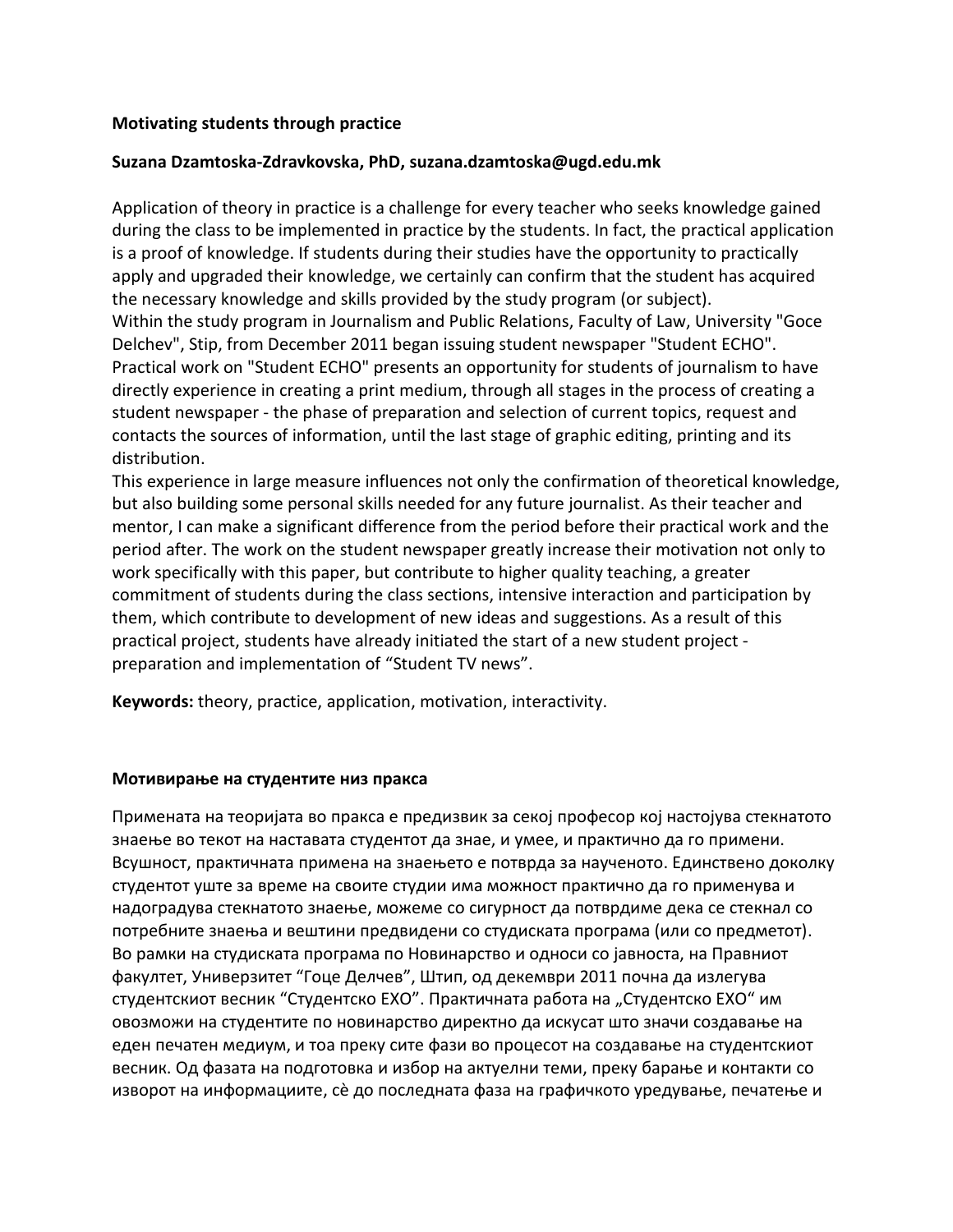негова дистрибуција. Ова искуство во голема мери изврши влијание не само на потврдување на теоретското знаење, туку и градењето на одредени персонални вештини потребни за секој иден новинар. Како нивен професор и ментор, можам да направам значителна разлика од периодот пред нивната практична работа и периодот потоа. Работата на студентскиот весник во голема мера ја зголеми нивната мотивација не само за работата конкретно на овој весник, туку придонесе за поголем квалитет на наставата, поголема посветеност на студентите во наставата, поинтензивна интерактивност и учество од нивна страна со нови идеи и предлози. Како резултат на овој практичен проект, студентите веќе иницираа започнување на нов студентски проект, односно подготовка и реализација на "Студентски ТВ вести".

**Клучни зборови:** теорија, пракса, примена, мотивираност, интерактивност.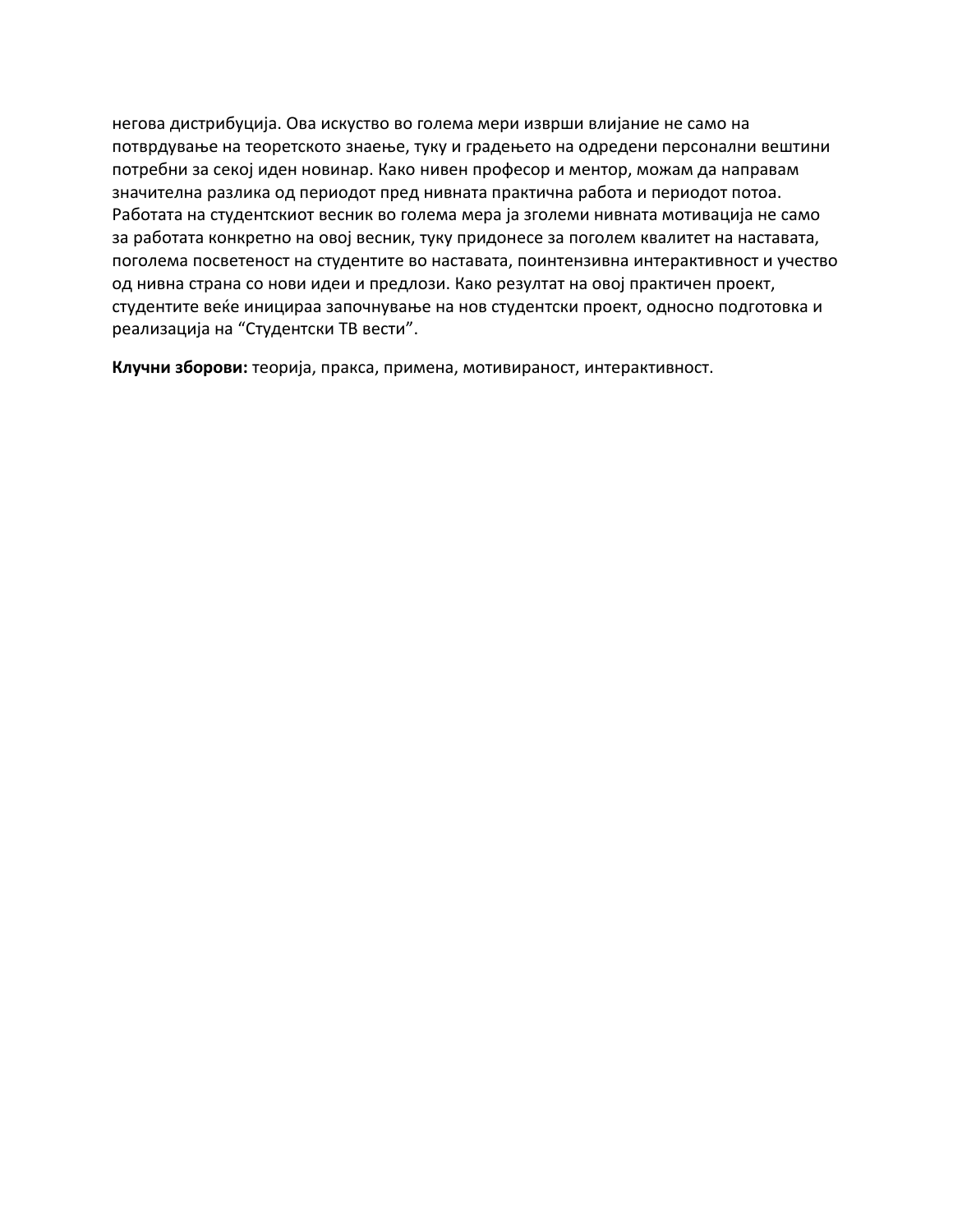#### **Assessing Learning Outcomes by Using Student Journals**

## **Lulzime Kamberi, PhD, SEEU, Emrije Agai, SEEU, l.kamberi@seeu.edu.mk, e.agai@seeu.edu.mk**

This paper reports on a study conducted at SEEU (South East European University) in the year 2012. In an effort to assess the learning outcomes of English Language Skills classes, and to encourage students towards independent learning, improve their writing skills and extend their English language proficiency, journal writing has been introduced into the syllabus. As Jordan (1997) has observed, journals help teachers to better understand their students by offering insights into the learner's experience, whereas Murphy & Byrd (2001) state that journals assist students to review words and phrases. Therefore, journals are considered as an excellent way to assess learning outcomes. The study was conducted across two semesters, in the year 2012. Acknowledging convenience sampling, the 30 subjects who participated in this study were students from the English Department of the Languages Cultures and Communication Faculty. Journals were collected at regular intervals and subjected to a modified content and discourse analysis (Silverman 2005, Ellis, 2005). Findings from the study identified a range of data that journals offer in order to assess learning outcomes.

**Keywords:** assessment, journal, learning outcomes, writing, phrases

#### **Vlerësimi i rezultateve të të mësuarit duke përdorur ditarët e studentëve**

Ky punim raporton mbi një studim të kryer në UEJL (Universiteti I Evropës Juglindore) në vitin 2012. Në përpjekje për të vlerësuar rezultatet e të mësuarit në orët e Shkathtësive të gjuhës angleze, dhe inkurajuar drejt mësimit të pamvarur, përmirësuar aftësitë e Gjuhës angeze, ditarët janë përfshirë në planprogram. Si që ka vërejtur Jordan (1997), ditarët u ndihmojnë mësimdhënësve të kuptojnë më mirë studentët e tyre duke ofruar një pasqyrë mbi eksperiencën e studentëve. Murphy & Byrd (2001) theksojnë se ditarët u ndihmojnë studentëve në shqyrtimin e fjalëve dhe frazave, prandaj, konsiderohen se një mënyrë e shkëlqyer për të bërë vlerësimin e rezultateve mësimore. Studimi është kryer gjatë një semestri, në vitin 2012. Duke përdorur mostrën tek e cila kishim qasje, 30 pjesëmarrësit në studim janë studentët nga Departamenti i gjuhës angleze të Fakultetit të gjuhëve, Kulturave dhe Komunikimit. Ditarët janë mbledhur në periudha të rregullta dhe u janë nënshtruar analizave të përmbajtjes dhe të diskursit bazuar në Silverman ( 2005) dhe Ellis, (2005). Rezultatet e studimit kanë identifikuar një sërë të dhënash që ditarët ofrojnë në vlerësimin e rezultateve të të mësuarit.

**Fjalët kyçe:** vlerësim, ditarë, rezultatet e të mësuarit, të shkruarit, fraza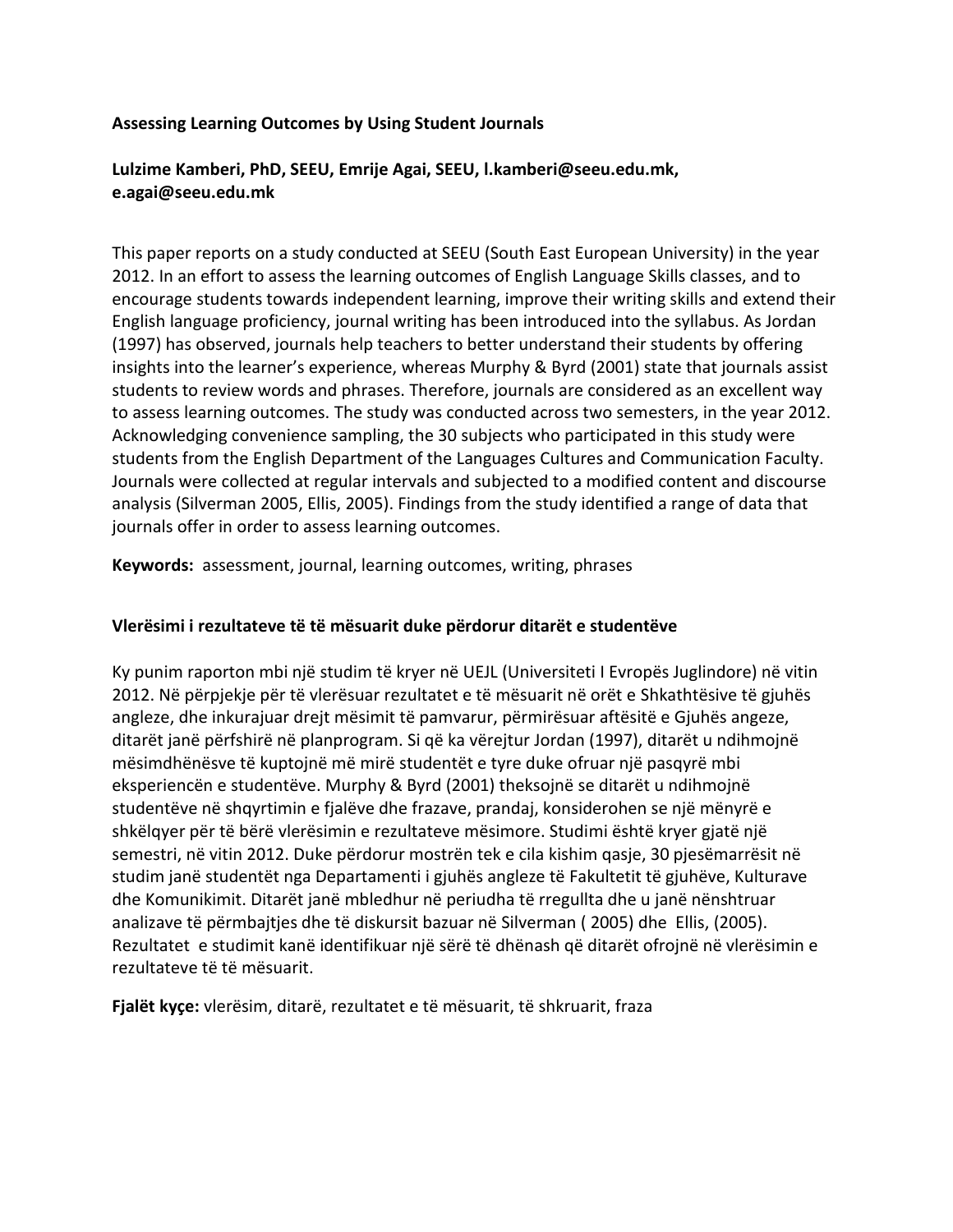### **Effective Teaching Methods at University Level**

### **Mr. Sc. Rilind Mahmudi, State University of Tetova, [rilindmahmudi@yahoo.com](mailto:rilindmahmudi@yahoo.com)**

The teaching methodology is a very important part of the teaching process. Professors and assistants need to be very careful when teaching their students, especially when teaching English language. University students may understand the methods used by their professors, and their success undoubtedly may depend on them. Nowadays, students are more than ever in indirect contact with English language. Even if students are not given the chance to be in direct contact with English language, they still can use the academic process carried out in particular classes. Professors need to have this in mind, and use it to involve new/different methods and adapt students to learn English with different approaches. An interview and a questionnaire will point out different opinions given by professors and university students at the State University of Tetova.

Professors are asked whether they use traditional methods or other methods. This will points out how the teaching process is carried out and how English is taught in a university level, but not in the department of English Language and Literature. Professors answer several questions regarding the methods used during the English classes, if there are used more methods during the teaching process and if they encourage students to use alternative ways to learn English language, all used to improve the quality of teaching and learning. On the other hand, the questionnaire shows how students understand the teaching process and if they are satisfied with it. Students are gradually prepared to become future teachers and professors, and they need to be able to identify the methods being used. The answers are analyzed and appropriate conclusions and suggestions are given from the interview and questionnaire.

**Key words:** university students, teaching methods, quality, interview, questionnaire

#### **Metodat efikase të mësimdhënies në nivel universitar**

Metodologjia e mësimdhënies është pjesë shumë e rëndësishme e procesit të mësimdhënies. Profesorët dhe asistentët duhet të jenë shumë të kujdesshëm gjatë mësimdhënies, veçanërisht për sa i përket gjuhës angleze. Studentët universitar mund të kuptojnë metodat e përdorura nga profesorët e tyre dhe suksesi padyshim që mund të varet nga to. Në ditët tona, studentët janë më shumë se kurrë në kontakt indirekt me gjuhën angleze. Edhe nëse nuk kanë pasur mundësinë të jenë në kontakt të drejtpërdrejtë me gjuhën angleze, ato sërish mund të shfrytëzojnë procesin akademik. Profesorët duhet të shfrytëzojnë të njëjtën për të përfshirë metoda të reja/të ndryshme dhe të përshtatin studentët që të mësojnë gjuhën angleze me qasje të ndryshme. Intervista dhe pyetësori do të nxjerrin në pah mendimet e ndryshme nga profesorë dhe studentë universitar në Universitetin Shtetëror të Tetovës. Profesorët janë pyetur nëse përdorin metoda tradicionale ose metoda të tjera. Kjo do të nxjerrë në pah se si zhvillohet procesi i mësimdhënies dhe se si mësohet gjuha angleze në nivel universitar, por jo në degën e Gjuhës dhe Letërsisë Angleze. Profesorët përgjigjen në disa pyetje për sa u përket metodave të përdorura gjatë ligjëratave të gjuhës angleze, nëse përdorin më shumë metoda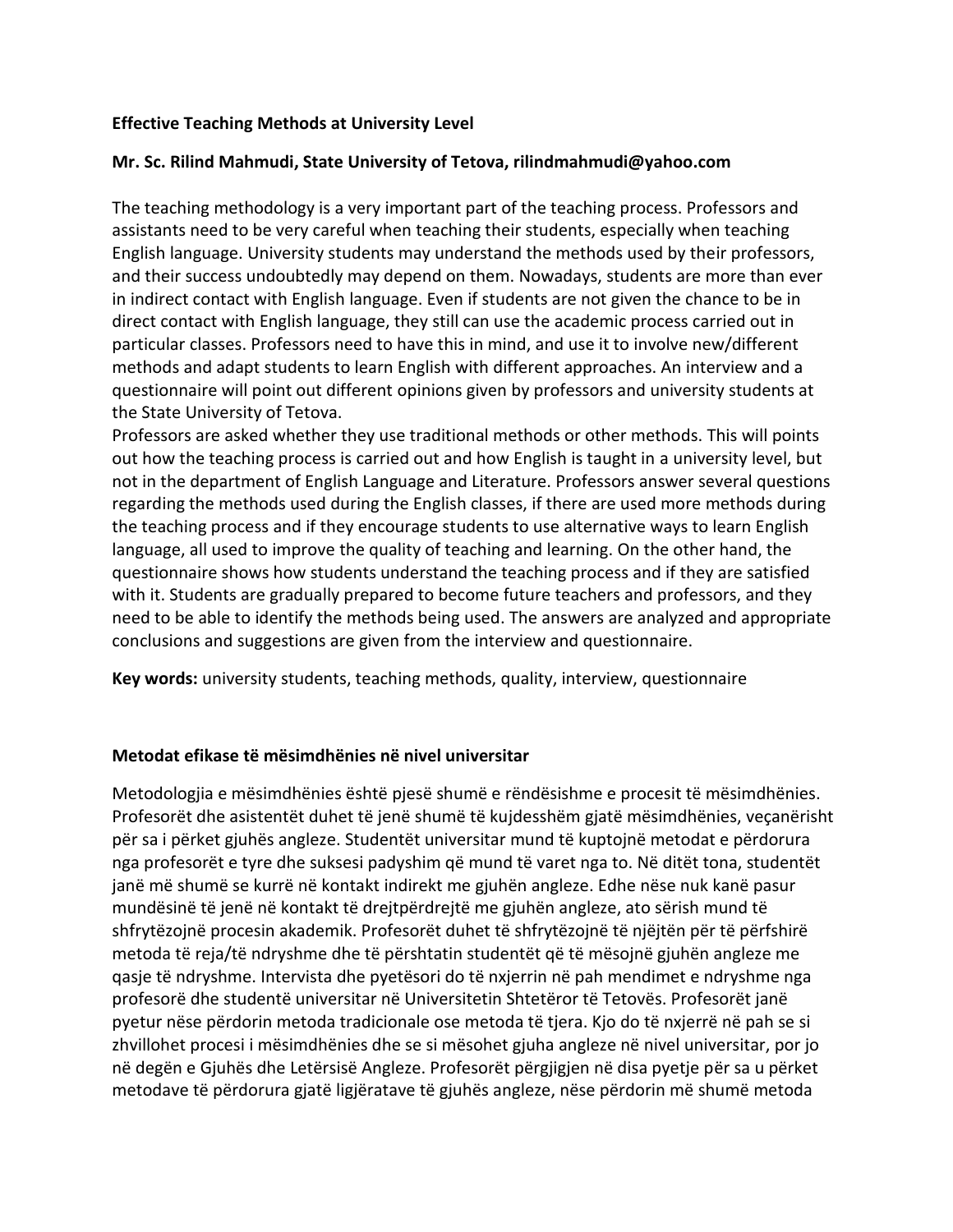gjatë procesit të mësimdhënies dhe nëse inkurajojnë studentët të përdorin mënyra alternative për të mësuar gjuhën angleze, të gjitha të përdorura për të përmirësuar kualitetin e mësimdhënies dhe mësimnxënies. Në anën tjetër, pyetësori tregon se si studentët e kuptojnë procesin e mësimdhënies dhe nëse ato janë të kënaqur me të njëjtin. Studentët gradualisht përgatiten të bëhen mësimdhënës dhe profesorë të ardhshëm dhe ato duhet të jenë të aftë të identifikojnë metodat e përdorura. Përgjigjet janë analizuar dhe përfundime dhe sugjerime të caktuara janë dhënë nga intervista dhe pyetësori.

**Fjalët kyçe:** studentë universitar, metodat e mësimdhënies, kualiteti, intervista, pyetësori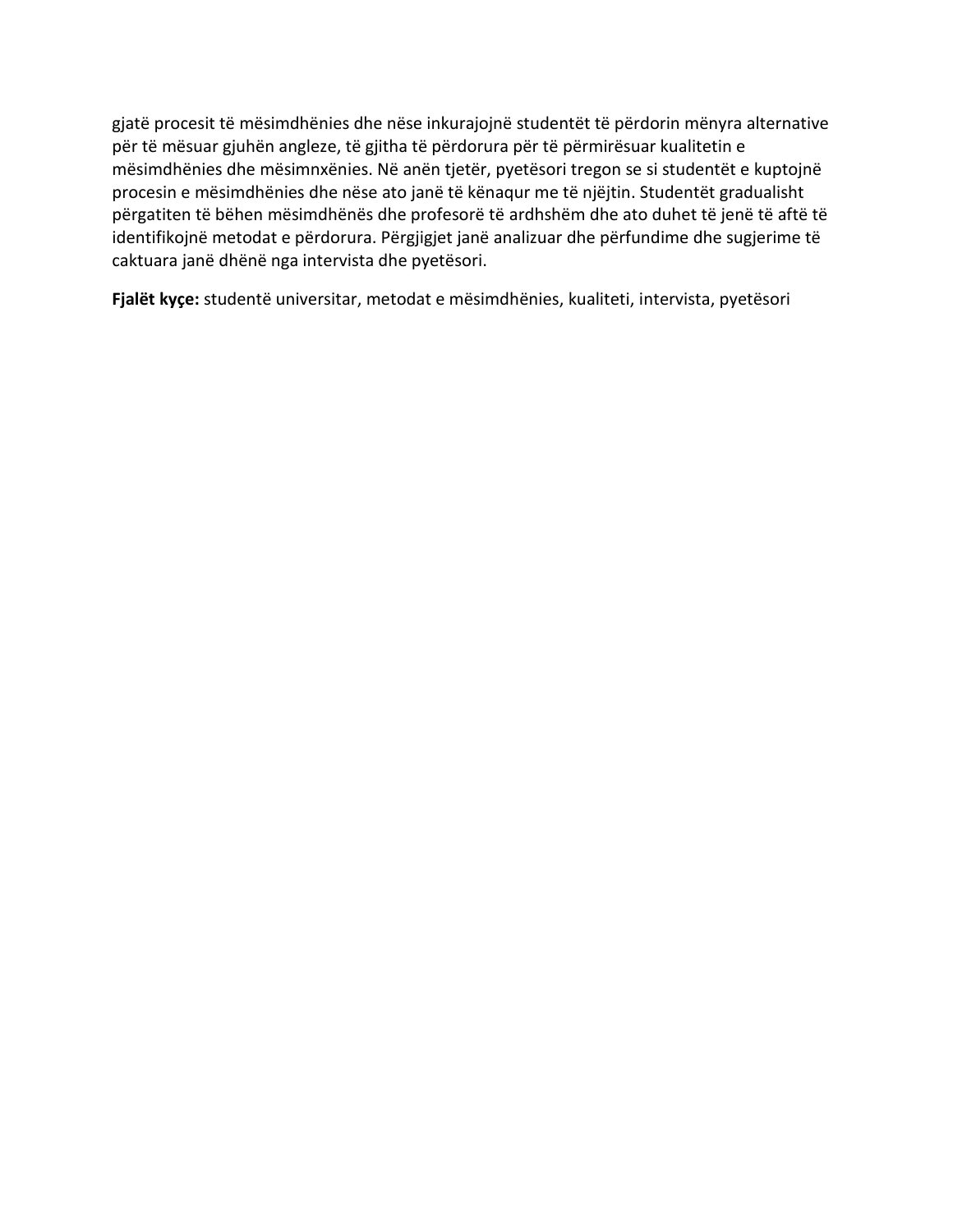## **Utility or Futility? The Macedonian Legal Requirement for Clinical Teaching from a Faculty/Administrative Perspective**

### **Andrew Goodspeed, SEEU, a.goodspeed@seeu.edu.mk**

The purpose of the legal requirement for 'clinical teaching' is clear: it is intended to bring distinguished professionals into the classroom so that they may share their experience with students. This presumes that there is a significant difference between the scholarly work of the instructor and the practical knowledge of the external expert. It is a direct attempt by the government to augment the knowledge of the teacher with the workplace realities of the professional.

Whether or not it is effective, however, is unclear. This study aims to assess the utility or intrusiveness of the 'clinical teaching' obligation from three perspectives: the students, the teachers, and the administrative/managerial staff. It will attempt to evaluate what students feel they have learned by their 'clinical' teachers, and to ask what they actually remember from previous clinical classes. From the teacher's perspective, it will ask the instructors whether or not they feel that the 'clinical' teachers provide useful external instruction, or merely take over a class that is essentially lost to the instructor's syllabus. Finally, from the managerial point of view, it will examine how heads of department regard the difficulties of locating external experts and incorporating them into the teaching syllabus.

The primary materials will be questionnaires created and distributed by the presenter. Student and staff participation will be voluntary and anonymous. For reasons of practicality, it will focus on one Faculty at South East European University.

**Keywords:** clinical teaching, legality, external expertise, staff and student perspectives

## **Dobia dhe padobësia? Kërkesa ligjore maqedonase për mësimdhënie klinike nga pikëpamja administrative/e fakultetit**

Qëllimi i kërkesës ligjore për 'mësimdhënie klinike' është i qartë: synon që të sjellë profesionistë të shquar në klasë në mënyrë që ata mund të ndajnë përvojën e tyre me studentët. Një gjë e tillë presupozon se ka një ndryshim të rëndësishëm në mes të punës shkencore të instruktorit dhe njohuri praktike të një eksperti të jashtëm. Paraqet një përpjekje direkte nga qeveria për të shtuar njohuritë e mësimdhënësve me realitetet e vendit të punës të një profesioni. Në qoftë se është jo efektive si mënyrë, megjithatë, është e paqartë. Ky studim synon të vlerësojë dobinë apo padobishmëritë të detyrimit të 'mësimdhënies klinike' nga tri perspektiva: të studentëve, të mësimdhënësve, si dhe të stafit administrativ / dhe atij menaxherial. Do të përqëndrohet që të vlerësojë atë që studentët mendojnë se e kanë mësuar nga mësimdhënësit e tyre 'të klinike' të, dhe të pyesin se çfarë ata në fakt mbajnë mend nga ligjerata e mëparshme klinike. Nga perspektiva e mësimdhënësit, do të kërkojë nga instruktorët nëse e ndjejnë ose jo që "mësimdhënësit klinikë" sigurojnë udhëzime të jashtme të dobishme, ose thjesht marrin përsipër një ligjeratë që është e humbur në thelb në planin mësimor të instruktorit. Përfundimisht, nëqoftë se e shofim nga pikëpamja menaxheriale, do të shqyrtojë se si udhëheqësit e departamentit shohin vështirësitë për të gjetur ekspertë të jashtëm dhe do të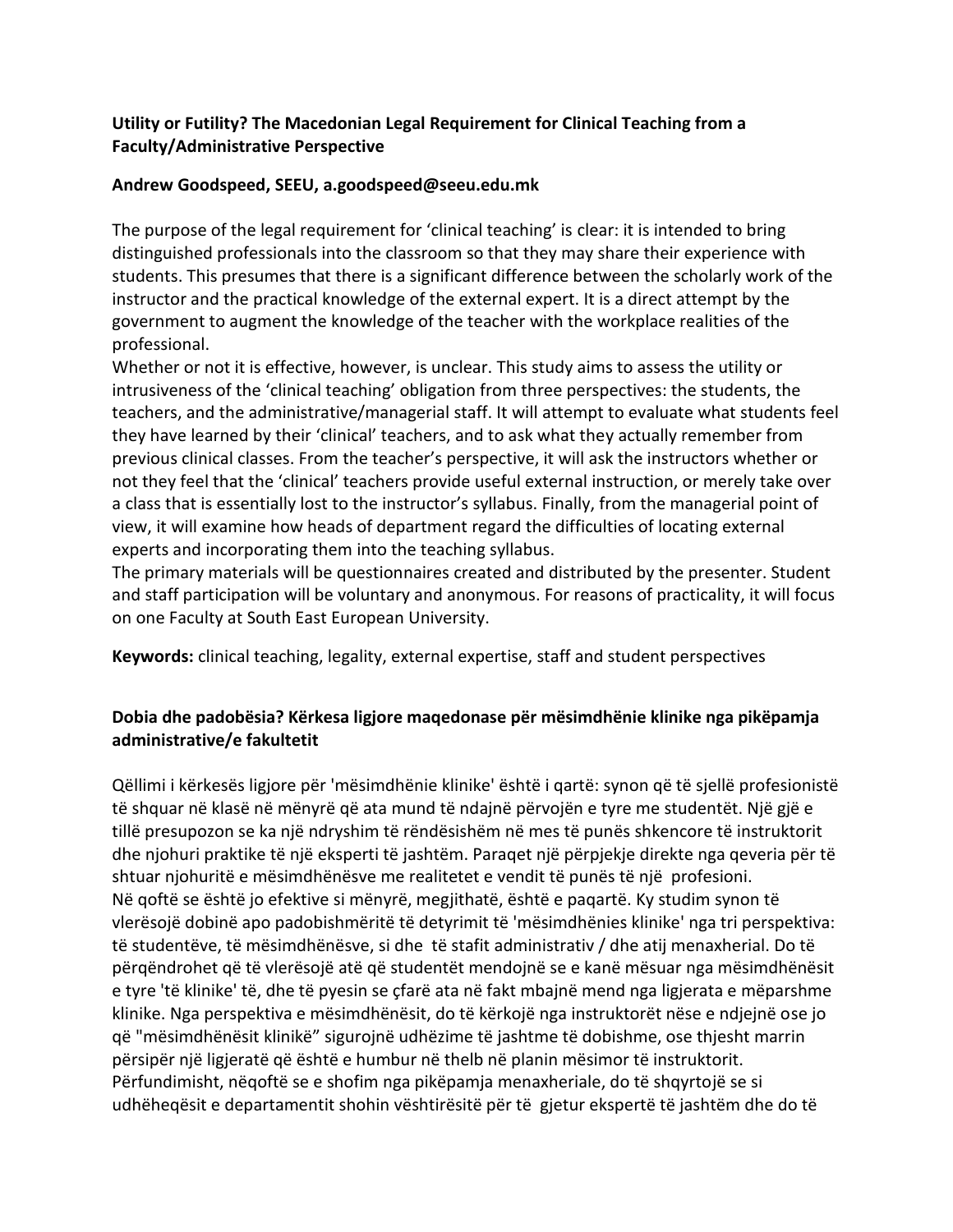përfshirjnë ato në planin mësimor të mësimdhënies.

Materialet primare do të jenë pyetësorët e krijuar dhe të shpërndarë nga vetë prezantuesi. Pjesëmarrja e studentëve dhe e stafit do të jetë në bazë të vullnetit të lirë. Për qëllime praktike, do të përqëndrohet, në një Fakultet në Universitetin e Evropës Juglindore.

**Fjalët kyçe:** mësimdhënie klinike, ligjëshmëria, ekspertë të jashtëm, perspektiva të stafit dhe të studentëve.

### **Корисноста и безкорисноста?! Македонската законска обврска за клиничка настава гледана од факултет/административна перспектива**

Целта на законската одредба за "клиничка настава" е јасна: наменета е да донесе истакнати професионалци во училница, така што тие ќе можат да ги споделат своите искуства со студентите. Се претпоставува дека постои значајна разлика меѓу научната работа на обучувачот и практичните знаења од надворешени експерти. Тоа е директен обид од страна на владата да го зголеми познавањето на наставникот со реалноста на работното место на една професија.

Дали е или не е ефикасно, сепак, не е познато. Оваа студија има за цел да ја процени корисноста и безкорисноста на обврската на 'клиничка настава од три перспективи: студенти, професори, вработени и административна / менаџерска екипа. Ќе се фокусира за да оцени она што студентите мислат дека го научиле од нивните наставници на клиничките предавања, и да ги прашуват на што всушност тие се сеќаваат од претходните клинички предавања. Од гледна точка на професори, инструктори ќе се праша дали тие чувствуваат или не дека "клинички наставници" обезбедиле корисни насоки за надворешни знаења, или едноставно учествувале на едно предавање кое во суштина е изгубено во наставните програми на инструкторите. Конечно, ако се фокусираме да ги видиме од менаџерски аспект, ќе ги испитува како на водителите на одредени оддели се снаоѓаат да најдат надворешни експерти и да ги воведаат на наставни планови.

Основните материјали ќе бидат креираниње на прашалници дистрибуирани од страна на презентерот. Учеството на студентите и вработените ќе се биде на слободна волја. Од практични причини, ќе се фокусира, на еден од факултетите при Универзитетот на Југоисточна Европа.

**Клучни зборови:** клиничко предавање, законодаството, надворешни експерти, перспективи на персоналот и на студентите.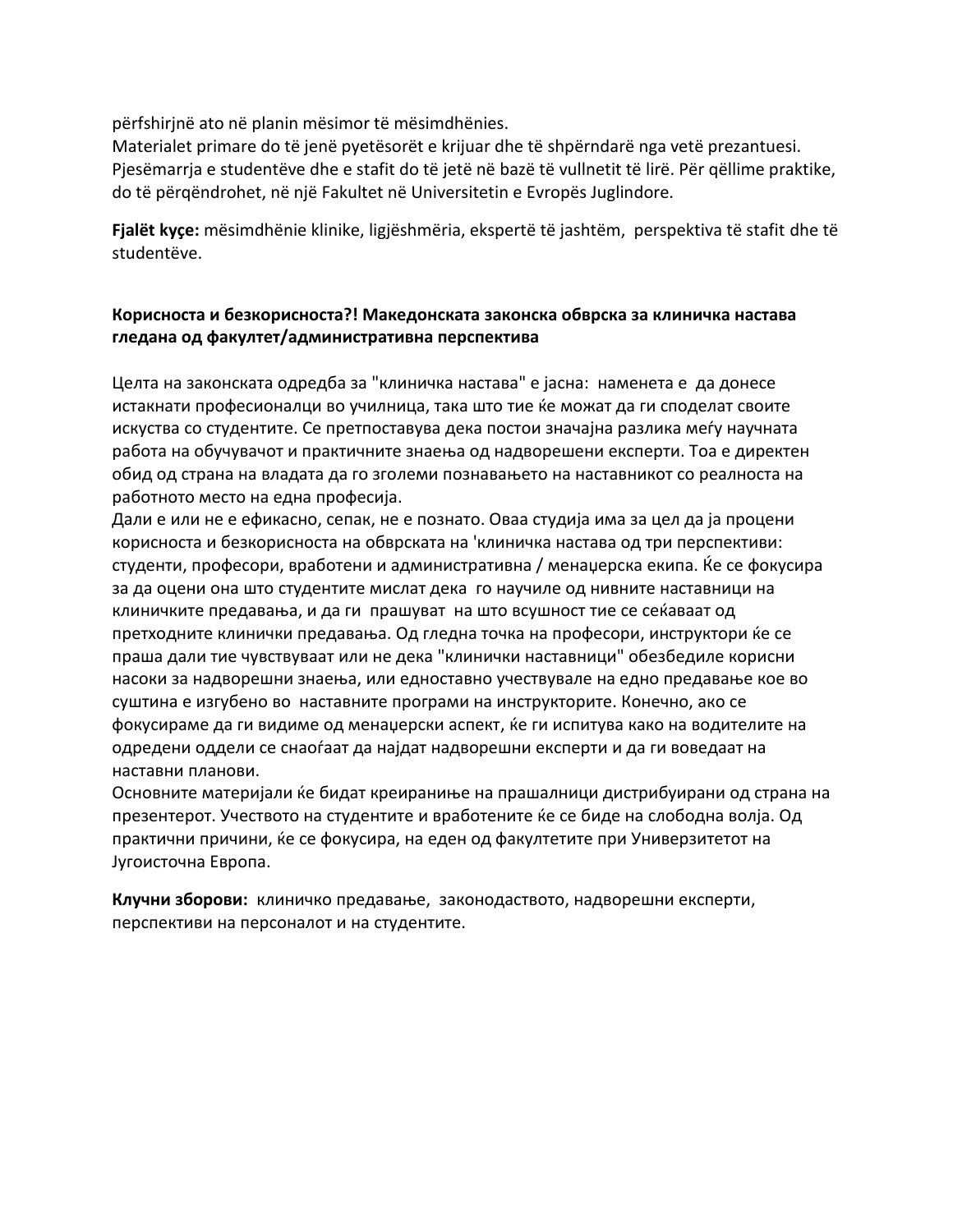#### **Култура на квалитет во универзитетската настава**

### **Доц. д-р Кирил Барбареев, Универзитет"Гоце Делчев"-Штип, Факултет за образовни науки, kiril.barbareev@ugd.edu.mk**

Прашањето на кое ќе се посветиме во овој труд е културата на квалитет во универзитетската настава. Дали квалитетот на универзитетската настава дојде до нивото на метафизиката и стана суштина на самата себе!? Болоњскиот процес како современ европски тренд е конструиран на мотивационо ефикасни модели во наставата, во кој студентот јасно знае што учи и зошто учи. Дали се применуваат модели на мотивација за академските постигнувања на студентите и наставниците на Универзитетите во Македонија? Дали постои култура на квалитет!? Резултатите од истражувањето во кое беа опфатени студенти од завршните години и дипломирани студенти, како и бизнис заедницата, покажаа дека повеќе од 60% од дипломираните студенти имаат недостаоци во клучните професионални работни вештини. Повеќе од 51% од студентите изјавиле дека не се здобиле со никакви практични вештини во текот на студирањето. Младите луѓе во регионот (1) не поседуваат соодветни вештини за вработување, главно вештини кои се наведени од работодавачите, и (2) не постои врска помеѓу универзитетите, студентите и бизнис-секторот. Затоа, постои потреба од создавање на стручен орган од страна на универзитетите кој ќе ја пополни празнината и ќе доведе до создавање систем на соработка помеѓу студентите и компаниите. Потребни се иновации во универзитетската настава, развојот на ефикасни методи и континуум на учење за цел живот. Системите за учење мора да се прилагодат на променливите начини на живот. Прво, тоа значи целосна ревизија и реформа на образованието на наставниците и нивната обука.

**Клучни зборови:** култура на квалитет, универзитетска настава, модели на мотивација, болоњски процес.

### **Culture of quality in university teaching**

The question of which we will indulge in this paper is the culture of excellence in university teaching. Whether the quality of university teaching came to the level of metaphysics and became the essence of herself? Bologna process as a modern European trend is designed to cover effective models for teaching the student clearly knows what he teaches and learns why. Do we use models of motivation for academic achievement of students and teachers at universities in Macedonia? Is there a culture of quality? The results of the survey which included students in their final years and graduates as well as business community, showed that more than 60% of graduates have deficiencies in key professional working skills. More than 51% of students said they have not gained any practical skills during their studies. Young people in the region (1) does not possess the appropriate skills for employment, mainly skills that are listed by employers, and (2) there is no relationship between universities, students and business sector. Therefore, there is a need for creation of a professional body by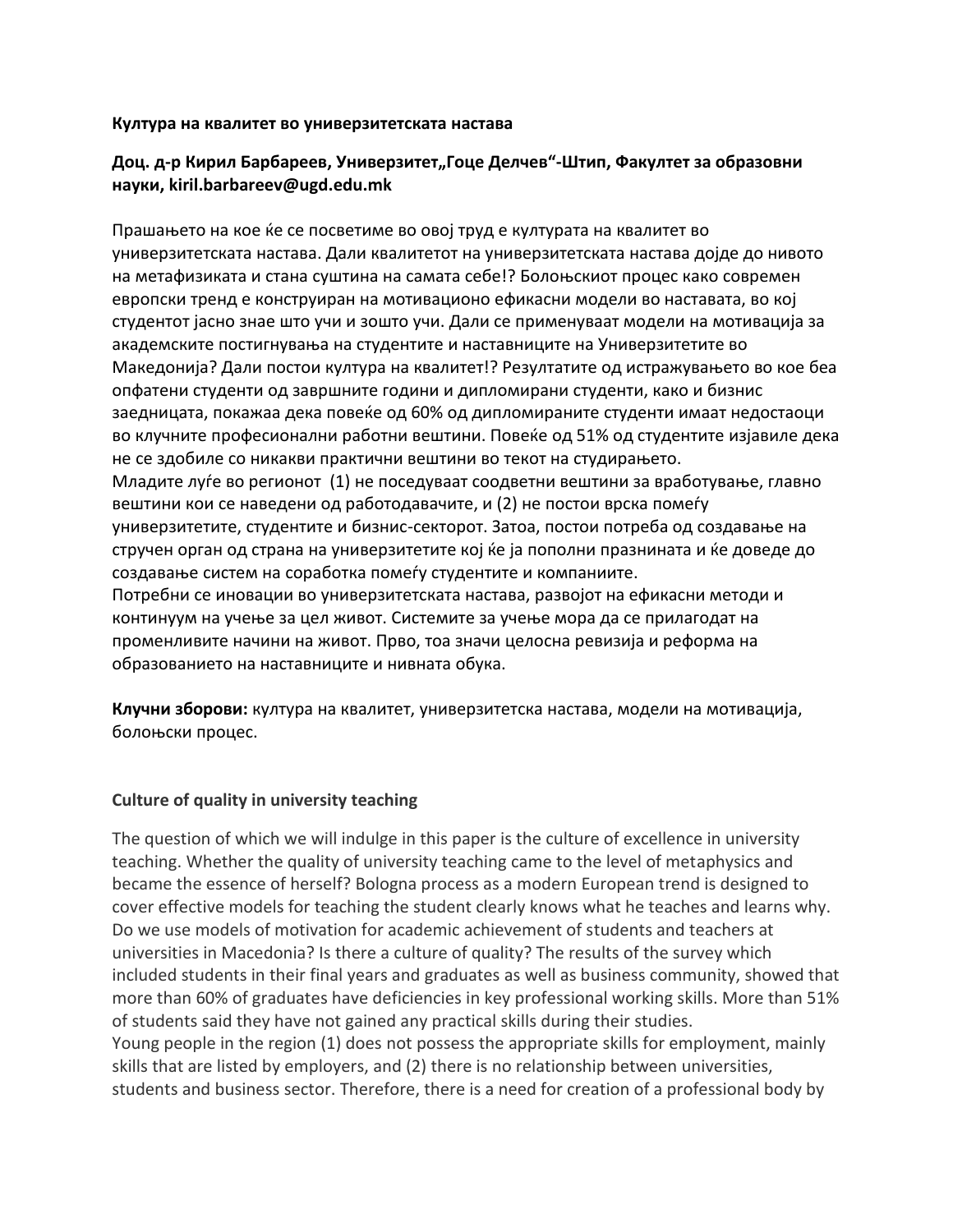universities to fill the gap and lead to the creation of a system of cooperation between students and companies.

There is a need of innovation in university teaching, development of effective methods and a continuum of learning for a lifetime. Learning systems must adapt to changing lifestyles. First, it means a complete review and reform of teacher education and their training.

**Keywords:** culture of quality, university teaching, models of motivation, bologna process.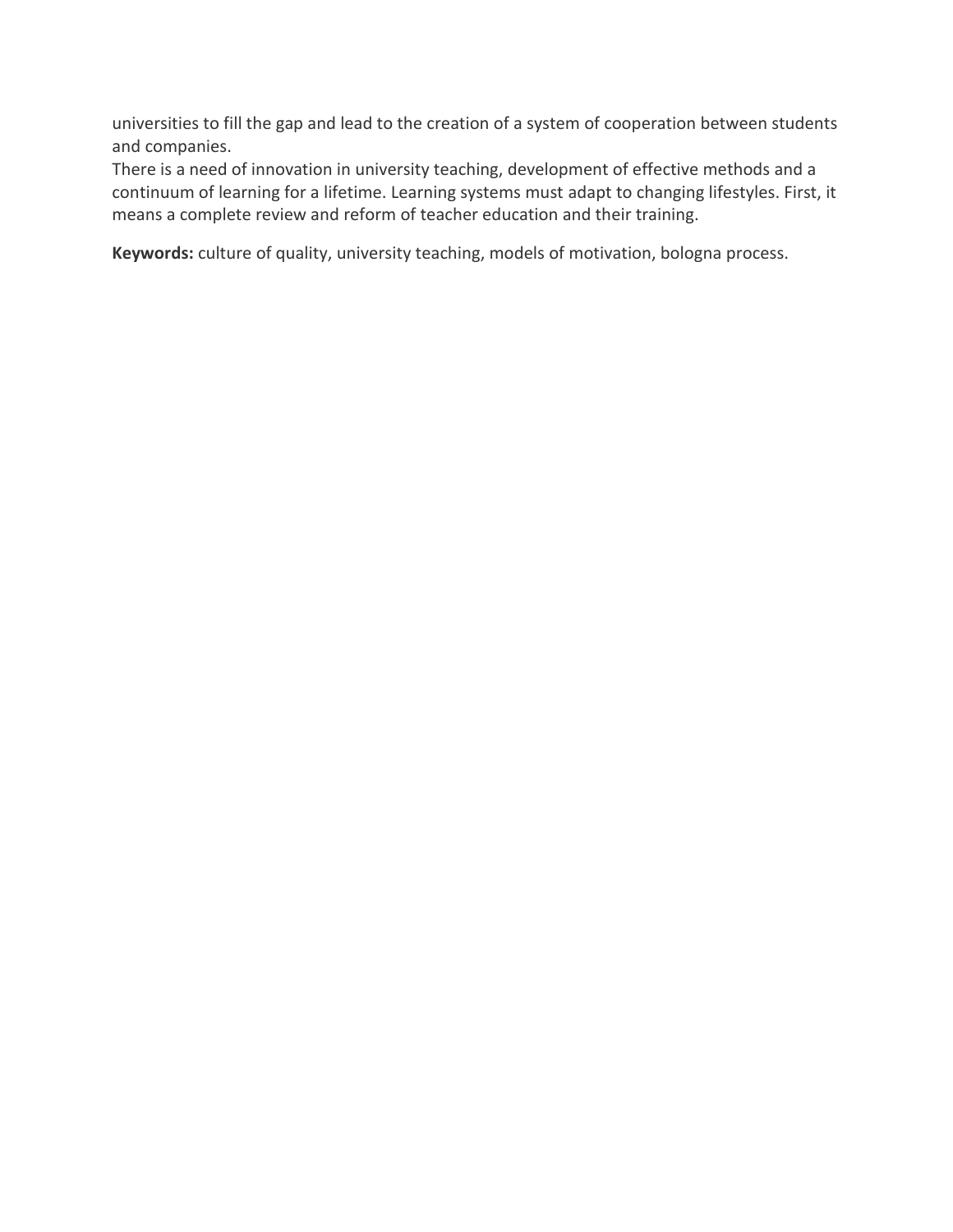**Aлтернативните форми на оценување во додипломската подготовка на наставниците по англиски јазик**

### Анжела Николовска, Филолошки факултет "Блаже Конески", Универзитет "Св.Кирил и **Методиј", anzela12@gmail.com**

Целта на овој труд е да се испита улогата на алтернативните форми на оценување (АФО) во додипломската подготовка на наставниците по англиски јазик.

За разлика од традиционалните форми на оценување, како на пр. писмените тестови кои се одраз на трансмисискиот модел на образование, алтернативните или т.н. "изведбени" форми на оценување рефлектираат алтернативно сфаќање на наставата според кое учењето се одвива по пат на конструирање на значење преку активни и динамични ментални процеси. Тие им овозможуваат на учениците да креираат информации во автентичен контекст преку осмислени активности кои ги интегрираат јазичните вештини и ги развиваат најсложените мисловни процеси. По дефинирањето на АФО и нивните карактеристики следи дискусија за различните видови на алтернативно оценување (продукти, изведби и процеси) како и соодветни примери. Се анализираат причините за интегрирање на АФО во наставата по странски јазик, нивните предности и недостатоци како и принципите на оценување, особено валидност и релијабилност.

Следи преглед на алтернативните форми на оценување кои се применуваат во рамките на предметот Методика на наставата по англиски јазик – практика кој студентите од наставна насока при Катедрата за англиски јазик и книжевност, Филолошки факултет "Блаже Конески", го следат во четврта година. Овие форми на оценување кои формативно или сумативно известуваат за напредокот и успехот на студентите вклучуваат: усни презентации, мини-часови, дневници за хоспитирање, набљудување на наставни часови, самооценување итн. Искуството покажа дека АФО имаат огромен потенцијал во мотивирање и зголемување на успехот во учењето.

**Клучни зборови**: традиционално, алтернативно, изведбено, оценување, додипломска подготовка, наставници

#### **Performance-Based Assessments in Pre-Service EFL Teacher Training**

The purpose of this paper is to examine the role of performance-based assessments (PBAs) in pre-service teacher training of English teachers.

In contrast to traditional forms of assessment such as paper-and-pencil tests which reflect the transmission model of education, authentic or performance-based assessments reflect an alternative view of the teaching and learning process according to which students acquire knowledge by constructing meaning through active and dynamic mental processes. They provide learners with the opportunity to construct information in an authentic context through meaningful activities that integrate language skills and tap into higher-order thinking skills. The definition of PBAs and their characteristics is followed by a discussion of the different types of these assessments (products, performances and process-oriented assessments) and examples of each type. The rationale for integrating PBAs in language instruction is discussed in view of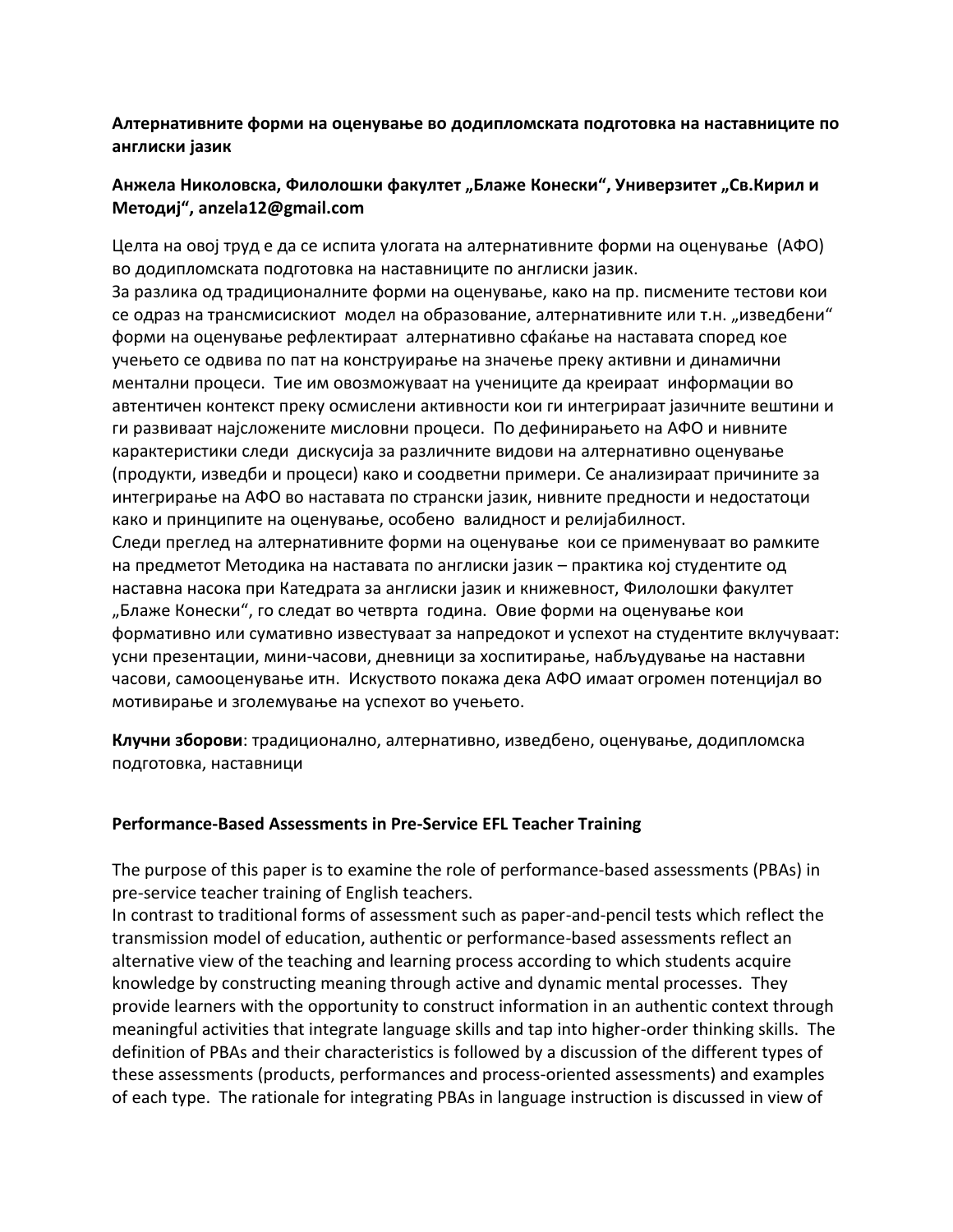their advantages and disadvantages as well as their adherence to the principles of assessment especially validity and reliability.

An overview follows of a range of PBAs used with student teachers as part of the Teaching Practicum, a fourth year course taught at the English Department, Blaze Koneski Faculty of Philology, Ss. Cyril and Methodius University. These assessments aimed at either formatively or summatively reporting students' progress and achievement include: oral presentations, demonstrations, observation diaries, lesson observations and self-assessments. Experience has shown that they have a great potential in increasing student motivation and maximizing learning outcomes.

**Keywords**: traditional, alternative, performance-based, assessment, pre-service teacher traini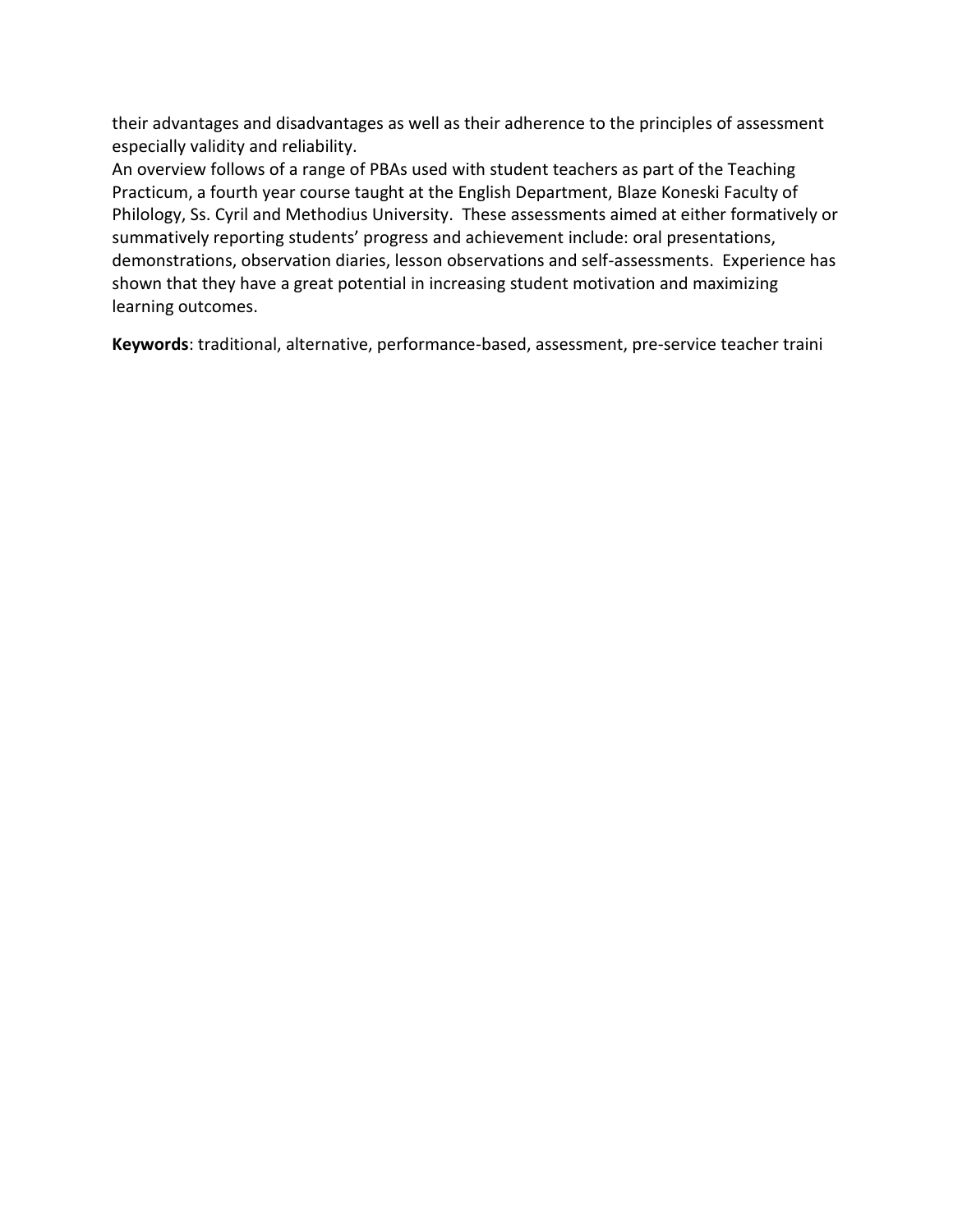### **The role of emotional intelligence in decreasing the anxiety in language learning**

### **Shpresa Mustafai, SEEU, sh.mustafai@seeu.edu.mk**

Many researchers have shown that including emotional intelligence (EI) skills in the process of teaching and learning can increase academic achievement in language learning. At the same time this helps to increase the quality of teaching and learning because by helping students to show personal responsibility they will learn effectively and complete their tasks efficiently. It will lead towards the achievement of their personal, academic and career excellence. Chuan-Ta (2003) concluded that students with higher foreign language anxiety tend to have less EI skills, while those with lower foreign language anxiety have better EI skills. He states that strong emotions can either facilitate or block cognitive and learning processes.

This study aims to answer these research questions:

- 1. What is the relationship between EI and language learning anxiety?
- 2. Which are the teaching techniques that increase EI skills in the classroom?
- 3. Which language tasks increase the language anxiety?
- 4. Which skills of EI can be used in the classroom in order to decrease students' anxiety?

The study explores the perceptions of the LC teachers regarding the implications of the EI skills in language teaching during the academic year 2011/2012.

In order to increase academic success negative feelings and anxiety should be eliminated from the teaching and learning process. This study uses phenomenological approach by using interviews as data collection with seven LC lectors in order to gather specific and detailed information regarding the use of EI in language teaching. The essence of phenomenology focuses on the meaning of individual experiences, at this point the experience of using EI in teaching language skills.

**Keywords**: Emotional Intelligence, language anxiety, motivation, teaching experience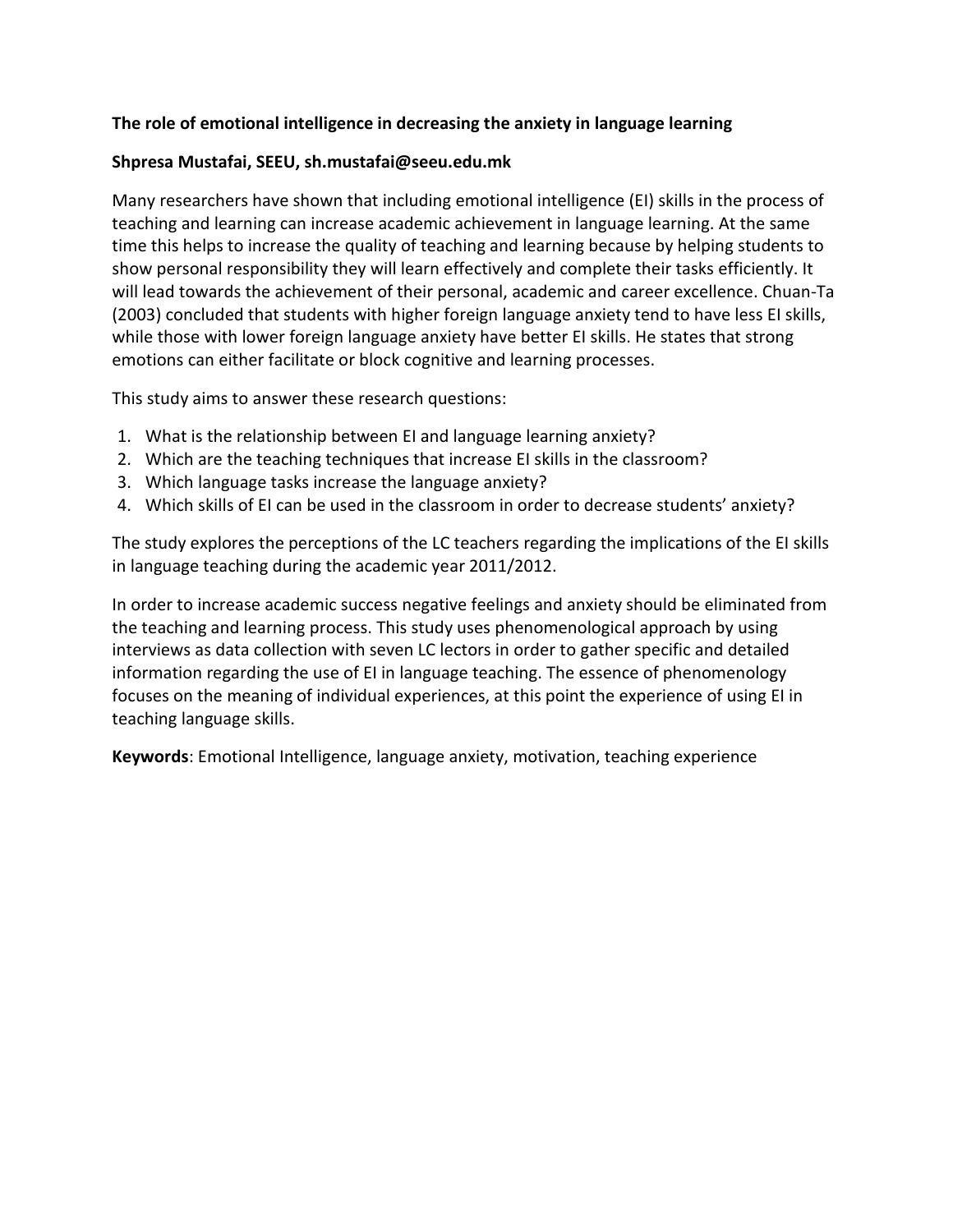#### **Академско Менторство**

## **Наташа Павиќевиќ – Стојменовска, Natasha Pavikjevikj – Stojmenovska, Магистрант по социјална работа,Универзитет "Св. Кирил и Методиј" Филозофски факултет natasha.pavicevic@gmail.com**

Менторството е концепт кој иако постои, формално и неформално од секогаш, на нашите простори не се применува во неговата вистински смисла. Изворно, Ментор е името на мудриот и доверливиот пријател на Одисеј. Тој бил назначен од самиот Одисеј, пред неговото заминување за Троја, како советник, позитивен пример, учител и грижливо возрасно лице на неговото единствено дете Телемах. Ова е значењето на денешната употреба на терминот **ментор**: верен пријател, советник и наставник, или најчесто поискусна личност.

Кога зборуваме за академско менторство, треба да зборуваме за водство, споделување на знаење, ентузијазам, експертиза, вештини, насоки и поддршка на студентите во нивните студии за да ги надминат сите пречки во остварувањето на нивниот вистински академски потенцијал. Академското менторство може да се оствари преку осмислени програми за академско менторство. Тие во својата основа треба да го имаат меѓусебното поврзување на студентите во менторски однос, кое може да се оствари на две нивоа: поврзување на ментори – студенти од повисоките студиски години со студентите од пониските студиски години и/или поврзување на ментори – студенти кои покажуваат подобар успех со студентите кои имаат потешкотии во студирањето во истата студиска година. Студентите – ментори во тој менторски однос би претставувале позитивни примери, советници и блиски пријатели на менторираните студенти. Менторите - студенти, преку позитивно воспоставен менторски однос би ги поврзувале менторираните студенти со ресурси, би им помагале во процесот на учење, во нивното развивање на лични и професионални вештини, но и во процесот на нивното потполно академско и стручно профилирање. Во Република Македонија постои потреба од развивање и спроведување на програми за академско менторство кои би дале реципрочни придобивки и за студентите – ментори и за менторираните студенти, но и за високообразовните установи. Целта на овој труд е да поттикне дизајнирање и развивање на одржливи формални и/или неформални академски менторски програми за поддршка на образовниот и професионалниот развој на студентите. Крајна цел на академското менторство е поддршка и надополнување на професионалните кадри од факултетите во насока на достигнување на академските и институционалните цели.

**Клучни зборови:** Ментор, менторство, академско менторство, менторски однос, менториран студент.

#### **Academic Mentoring**

Mentoring is a concept that exists, formally and informally at all times. But, unfortunately, we don't apply it in its true sense. Originally, Mentor is the name of the wise and trusted friend of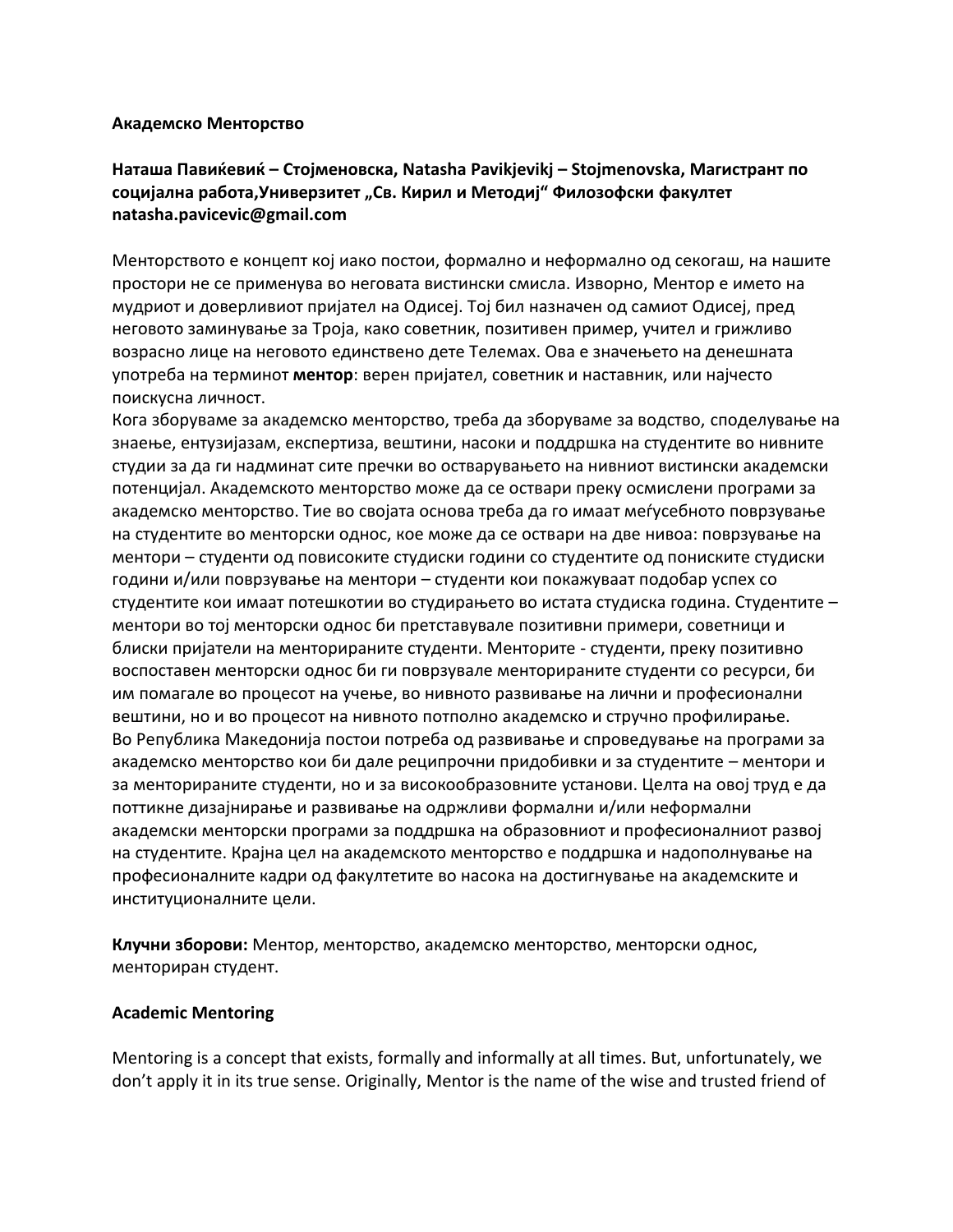#### Odysseus.

He was appointed by Odysseus himself, before his departure for Troy, as an advisor, a positive example, a teacher and caring adult for his only child Telemachus. This is the meaning of today use of the term **mentor**: a faithful friend, counselor and teacher, or more experienced person. When we talk about Academic Mentoring, we need to talk about leadership, sharing of knowledge, enthusiasm, expertise, skills, guidance and support of students in their studies to overcome all obstacles which prevent them from achieving their true academic potential. Academic Mentoring can be accomplished trough well designed Academic Mentoring Programs. They should be based on matching students in mentoring relationship, at two levels: matching mentors - students from higher years of studies with students from lower years of studies and / or matching mentors - students who show better success with students who are facing difficulties in their studying in the same year of studies. Students - mentors would be positive examples, advisers and close friends to the mentees. Mentors - students and mentees would establish positive mentoring relationship; that relationship would allow mentors to connect their mentees with resources, to assist them in the learning process, in their development of personal and professional skills, but also in the process of their full academic and vocational profiling.

In the Republic of Macedonia there is a need of development and implementation of Academic Mentoring Programs. These programs would give reciprocal benefits for students - mentors and mentees as well as for the faculty or university. The purpose of this paper is to encourage design and development of sustainable formal and informal academic mentoring programs for support of the educational and professional development of students. The ultimate goal of academic mentoring is to support and supplement the professional staff of the faculties in terms of achievement of academic and institutional goals.

**Keywords:** Mentor, mentoring, academic mentoring, mentoring relationship, mentee.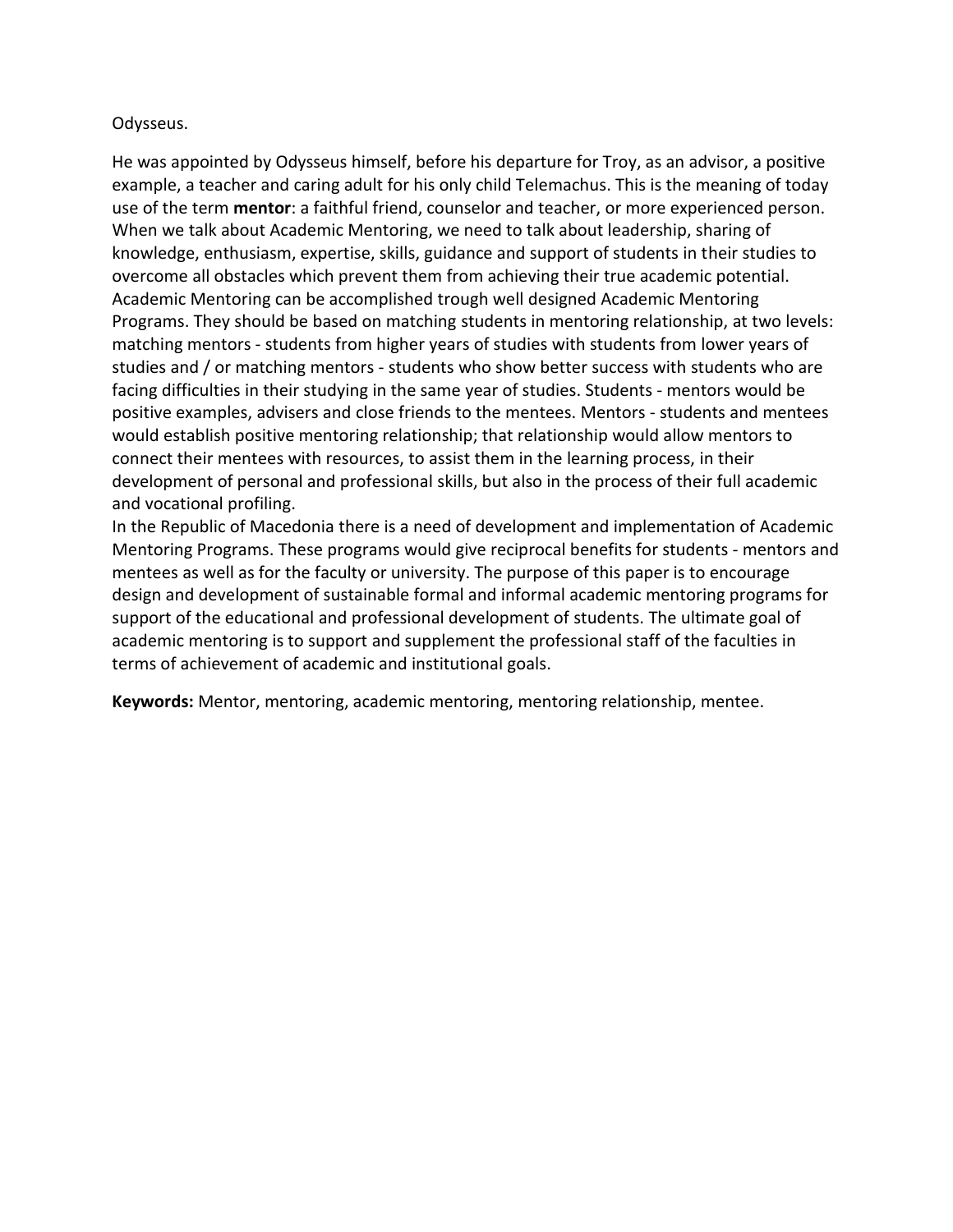## **The effectiveness of using technology to enhance autonomous learning in teaching and learning vocabulary - A study conducted at SEEU**

## **Teuta Salii, Shpresa Mustafai, Merita Ismaili, SEEU, t.salii@seeu.edu.mk, sh.mustafai@seeu.edu.mk, m.ismaili@seeu.edu.mk**

In the past years, a remarkable change in English language teaching has taken place. This is so due to the use of technology and its instruments in teaching English as a foreign language. The arrival of the new technology is considered very beneficial to teachers and students involved in the process of learning and teaching English. However, this study will investigate how efficient is technology in assisting autonomous learning, is it helpful to the learners, can it improve the acquisition of the new vocabulary presented in the courses that we teach, and are there distractions that students face? Furthermore, will the new vocabulary presented through technology enable students to guess the meaning of the new vocabulary independently and at the same time will it enable them to promote their autonomous learning in their everyday communication?

### **The objectives of this study are:**

- To identify technology efficiency in creating autonomous learners
- To find out whether using technology is helpful to teachers and students, specifically in teaching vocabulary.
- To asses how the technology enhances vocabulary acquisition in the ESP class

These objectives can be maintained through the use of quantitative and qualitative methods to analyze the data collected. This study is primarily interested in contributing to the quality of the process of teaching and learning, through the use of technology. This study is carried out at the South East European University in the academic year 2011/2012. The participants in this study are ESP students, aged 20-25. There will be a total sample of 25- 30 students, both male and female.

**Theme**: Student-centred learning and teaching in specific disciplines**: Resources and technology in teaching**

## **Efikasiteti i përdorimit të teknologjise në rritjen e të mësuarit të pavarur në mësimdhënien dhe nxënien e fjalorit të ri - Studim i realizuar në UEJL**

Mësimdhenia e gjuhes Angleze ka pësuar ndryshim domethënës vitet e fundit. Ndryshimi ndodhi si pasojë e përdorimit të teknologjisë dhe instrumenteve të saj në mësimdhënien e gjuhës Angleze si gjuhë e huaj.

Konsiderohet se arritja e teknologjisë së re është shumë e dobishme për mësimdhënësit, nxënësit dhe të gjithë të përfshiret në procesin e mësimdhënies dhe nxënies së gjuhës Angleze.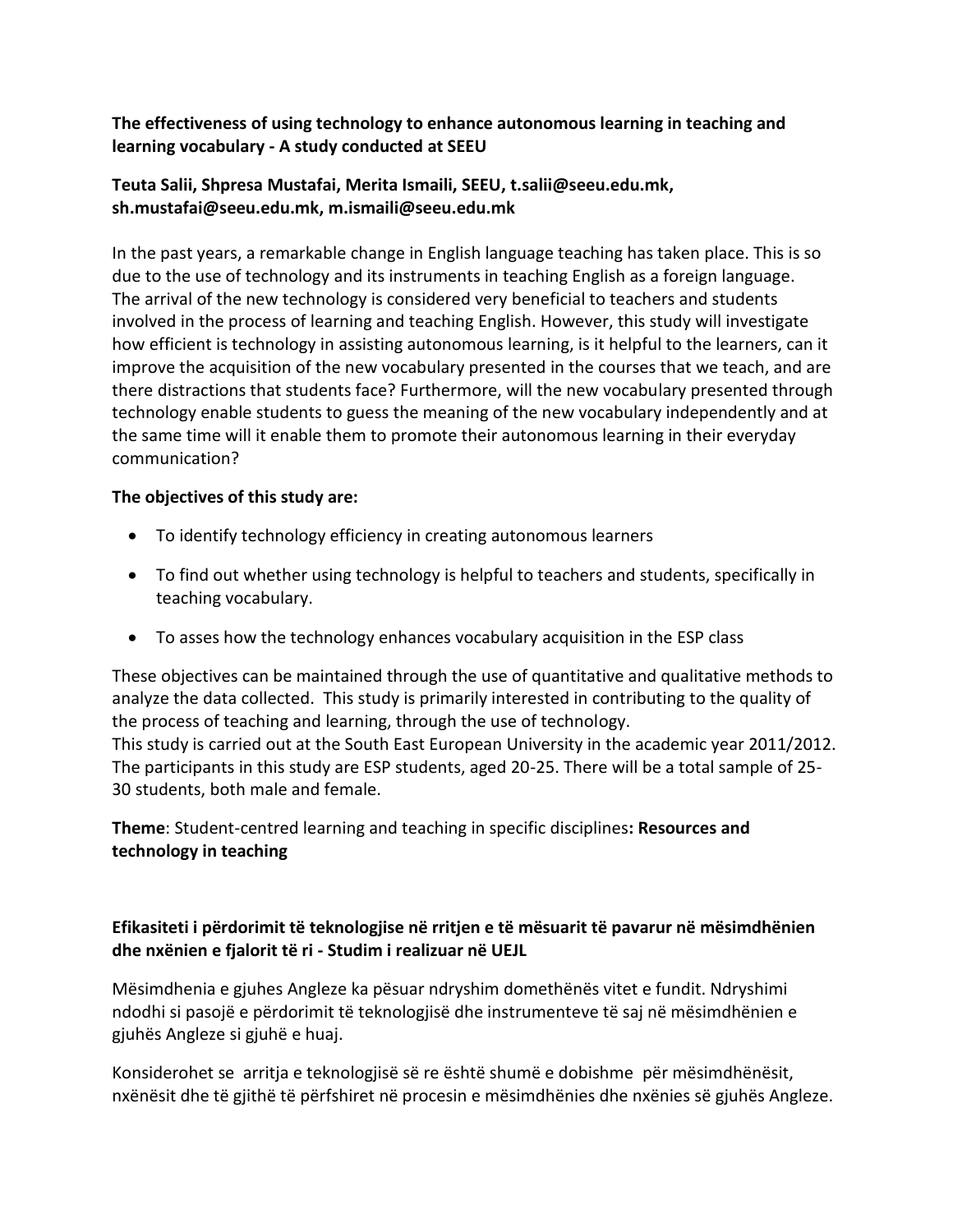Megjithatë, ky studim do të hulumtoj se sa efektive është teknologjia në krijimin e të mësuarit të pavarur, a është i dobishëm për nxënësit, a mund të përmirësojë mësimin fjalorit të ri të prezantuar në lëndët që ne ligjerojmë, dhe a është tundues për nxënësit? Për më tutje, a do të iu mundësoj nxënësve fjalori i prezantuar me anë të teknologjisë të qëllojnë domethënien e fjalëve të reja në mënyrë të pavarur dhe në të njëjtën kohë a do të iu mundësoj atyre të promovojnë të mësuarit e pavarurur në komunikimin e tyre të përditshëm.

## **Qëllimet e këtij studimi janë:**

- Të identifikoj efektivitetin e teknologjisë në krijimin e nxënësve autonom
- Të zbuloj nëse përdorimi i teknologjisë është i dobishëm për mësimdhënësit dhe nxënësit, veçanërisht në mësimdhënien dhe nxënien e fjalorit të ri
- Të vlerësoj se si teknologjia rrit mësimin e fjalorit në orët e gjuhës Angleze për qëllime Specifike.

Këta objektiva mund të arrihen me përdorimin e metodave kualitative dhe kuantitative për të analizuar të dhënat e mbledhura.

Interesi kryesor i këtij studimin është të kontribuoj në kualitetin e procesit të mësimdhënies dhe nxënies me anë të përdorimit të teknologjisë.

Ky studim realizohet në Universitetin e Evropës Jug-lindore, në vitin akadmeik 2011/2012. Pjesëmarrësit në këtë studim janë studentë që ndjekin lëndën gjuha Angleze për qëllime specifike, të moshës 20-25. Do të ketë 25-30 studentë, meshkuj dhe femra.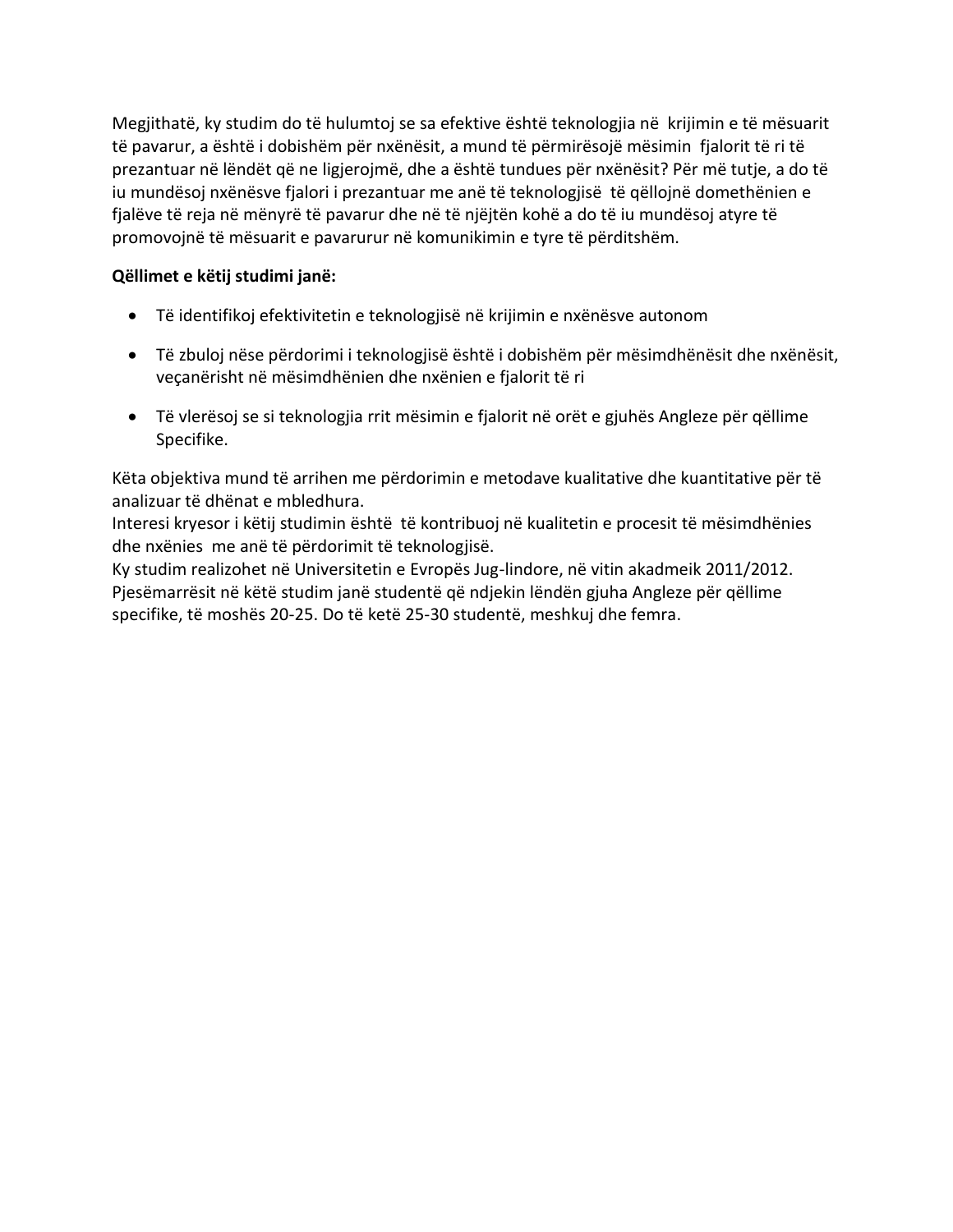### **Measuring and Enhancing the Quality of Online Teaching and Learning**

## **Marika Apostolova Trpkovska, Lejla Abazi Bexheti, Burim Ismaili, SEEU m.apostolova@seeu.edu.mk; l.abazi@seeu.edu.mk; b.ismaili@seeu.edu.mk**

Higher educational institutions are determining new ways of using information technology to improve teaching and learning, and to expand admission for new populations of students. In this direction, online learning is one of the latest trends in higher education process. The success of this mode of learning is determined mainly by the quality of the instructional design as well as the educational and technical support provided to students and professors. The actual deliverance of online courses and the importance to offer new online courses in future, should be guided by the development of measures, guiding principles or quality model. There are different quality frameworks that reflect on diverse backgrounds and purposes. The focal point of some is learning, for others it is pedagogy, and still other frameworks reflect on the designs of their particular online course. This study describes a workable quality model for academic and support staff in the development of online course quality with an accent on the current approaches to teaching and learning in South East European University. The presented quality model is a tool for continuously improvement of online programs in higher education and it provides ways of demonstrating institutional quality. This study was performed with the purpose of exploring the quality of online instructions at SEEU based on one year practice and feedback that was received by the students and professors. This study was conducted in the academic year 2011-2012 at SEEU.

#### **Мерење и Подобрување на Квалитетот на Онлајн Наставата и Учењето**

Високообразовните институции одредуваат нови начини на користење на информатичката технологија за подобрување на наставата и учењето, а во исто време и се залагаат за зголемување на бројот на апликанти. Во оваа насока, онлајн учењето е најновиот тренд во процесот на високото образование. Успехот на овој начин на учење се определува главно од страна на квалитетот на наставниот дизајн како и од образовната и техничка поддршка овозможена за студентите и професорите. Актуелната понуда на онлајн курсеви како и важноста да се понудат нови и во иднина, треба да бидат предводени од страна на развиени мерки, водечки принципи или пак модел за утврдување на нивниот квалитет. Постојат различни рамки за утврдување на квалитетот кои се однесуваат на различни позадини и цели. Фокусната точка за некои е учењето, за други е педагогијата и пак трети се одразуваат на дизајнот на одреден предмет кој се нуди онлајн. Оваа студија опишува модел за утврдување на квалитетот на курсевите кои се нудат онлајн, за потребите на академскиот кадар и персоналот за поддршка, со посебен акцент на актуелните приоди на наставата и учењето во Универзитетот на Југоисточна Европа (УЈИЕ). Презентираниот модел за утврдување на квалитетот претставува алатка за континуирано подобрување на онлајн програмите во високото образование и тоа обезбедува начин за демонстрирање на институционалниот квалитет. Оваа студија беше изведена со цел да се утврди квалитетот на онлајн наставата во УЈИЕ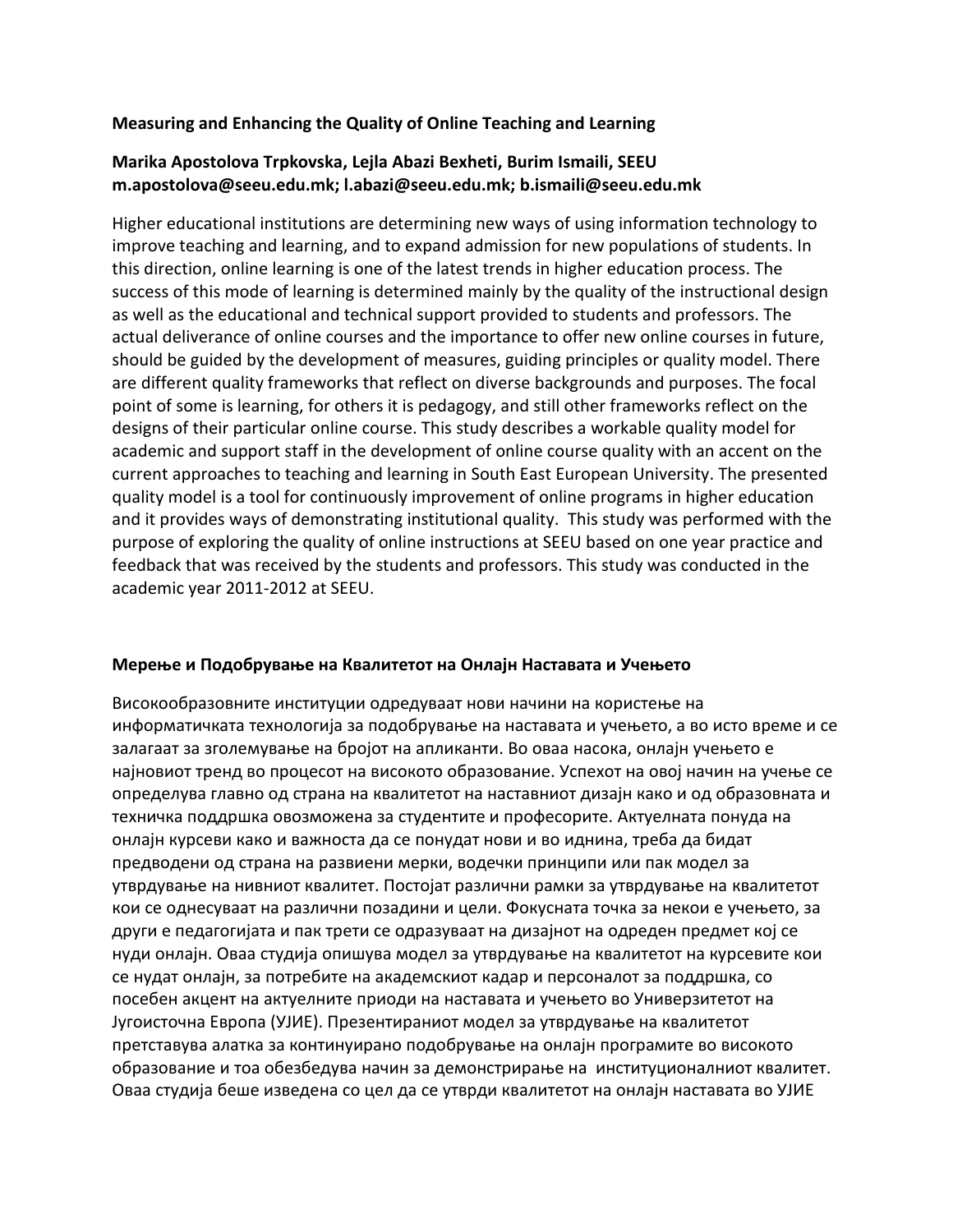врз основа на едно годишното искуство и повратнте информации кои беа добиени од страна на студентите и професорите. Оваа студија беше спроведена во учебната 2011- 2012 година во УЈИЕ.

**Keywords:** online learning, online teaching, quality model, quality measures, online quality instruction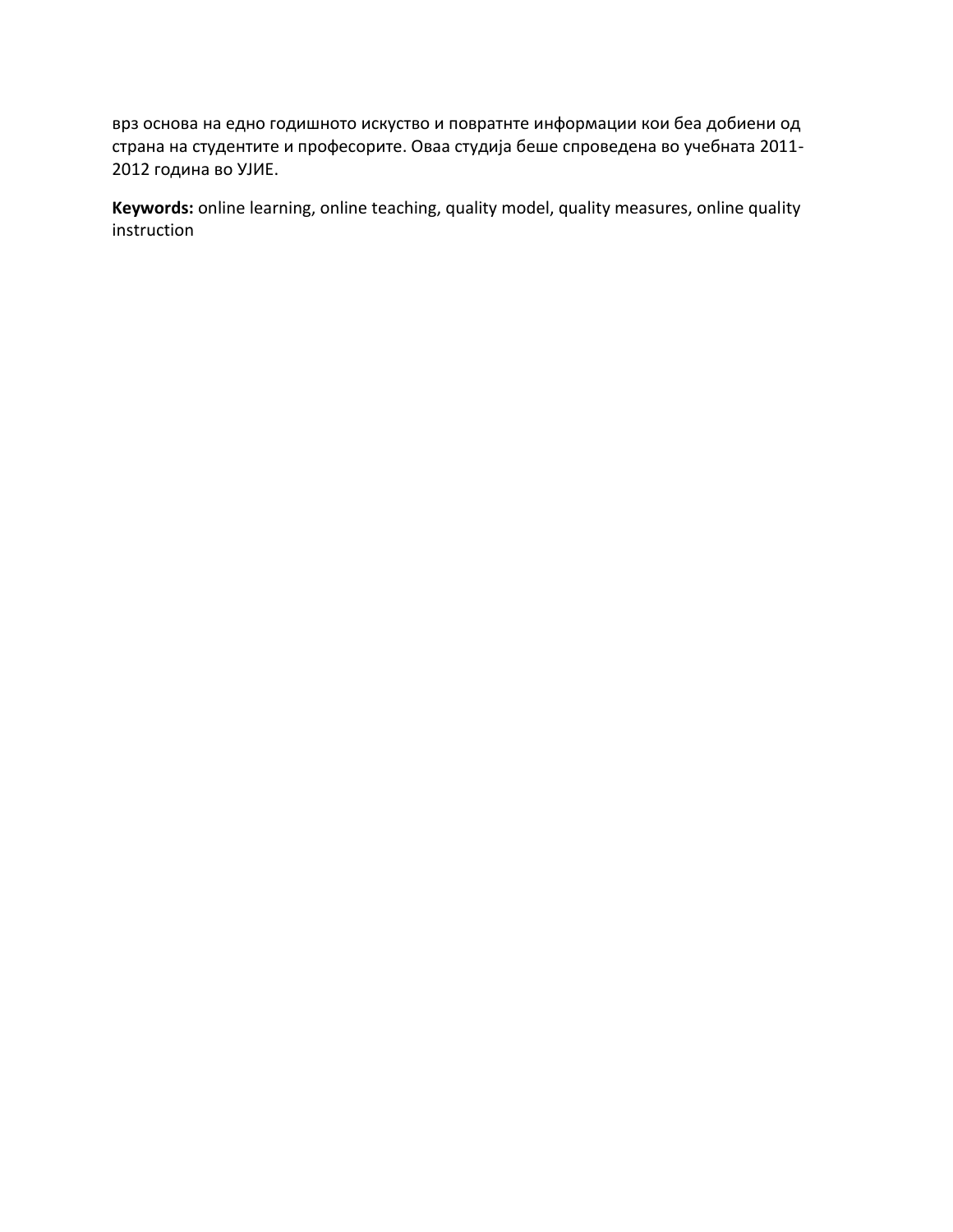### **The impact of an Observation Procedure on Individual Improvement in Learning and Teaching**

**Heather Henshaw, Quality Advisor, South East European University, Tetovo h.henshaw@seeu.edu.mk**

### **Behare Qerimi, Quality Officer, South East European University, Tetovo b.qerimi@seeu.edu.mk**

The paradigm shift from teaching to learning in universities is a current and key trend at international, national and institutional level. From Bologna guidelines and Ministerial declarations, Ranking criteria, national agencies and stated institutional strategies and initiatives, and increasingly from students organizations and in evaluation surveys, it is evident that the recognition and development of student centered learning cannot be ignored. This is important for teachers in higher education in Macedonia because many do not receive training in or advice about pedagogy or student centred teaching before they start teaching. In addition, their focus may not be on reflective teaching practice or the wider scholarship of learning during their career which is concentrated on subject expertise and research. In line with this trend, South East European University developed a procedure for the Observation of Learning and Teaching which is now in its fifth year of implementation. However, whereas such quality initiatives appear to have encouraged a wider ownership and depth of quality culture, there appears to be less evidence about the effectiveness of these procedures in improving individual teaching practice. Therefore, by analyzing feedback reports from SEEU's procedure for the Observation of Learning and Teaching, and through monitoring of post-observation feedback discussions and a follow-on class, we aim to evaluate how far such a procedure, and in particular the feedback meeting, is effective in motivating the teacher to reflect, accept and consider improvements to their teaching. This may be of benefit in further enhancing the quality of teaching and learning experience at SEEU and possible application in other national institutions.

### **Keywords (5): learning, observation, quality, feedback, improvement**

### **Ndikimi i procedurës së vëzhgimit në përmirësimin individual në mësimdhënien dhe të nxënit**

Kalimi nga të mësuarit në të nxënit në universitete është një trend aktual dhe kyç në nivel ndërkombëtar, nacional dhe institucional. Duke u nisur nga udhëzimet e Bolonjës dhe deklaratat ministrore, kriteret e rangimit, agjencitë nacionale dhe strategjitë e përcaktuara institucionale, si dhe nismat, të cilat vijnë gjithnjë e më shumë nga organizatat e studentëve si dhe nga anketat e vlerësimit, është e qartë se njohja dhe zhvillimi i metodës së të nxënit studenti në qendër nuk mund të shpërfillet.

Kjo është e rëndësishme për mësimdhënësit e arsimit të lartë në Maqedoni, sepse shumica prej tyre nuk kanë pas rast të marrin pjesë në trajnime, të pranojnë këshilla pedagogjike për mësimdhënien e përqendruar te studentët para se ata të fillojnë të japin mësim. Përveç kësaj, fokusimi i tyre mund të mos jete një praktikë e mësimdhënies reflektuese ose studim më i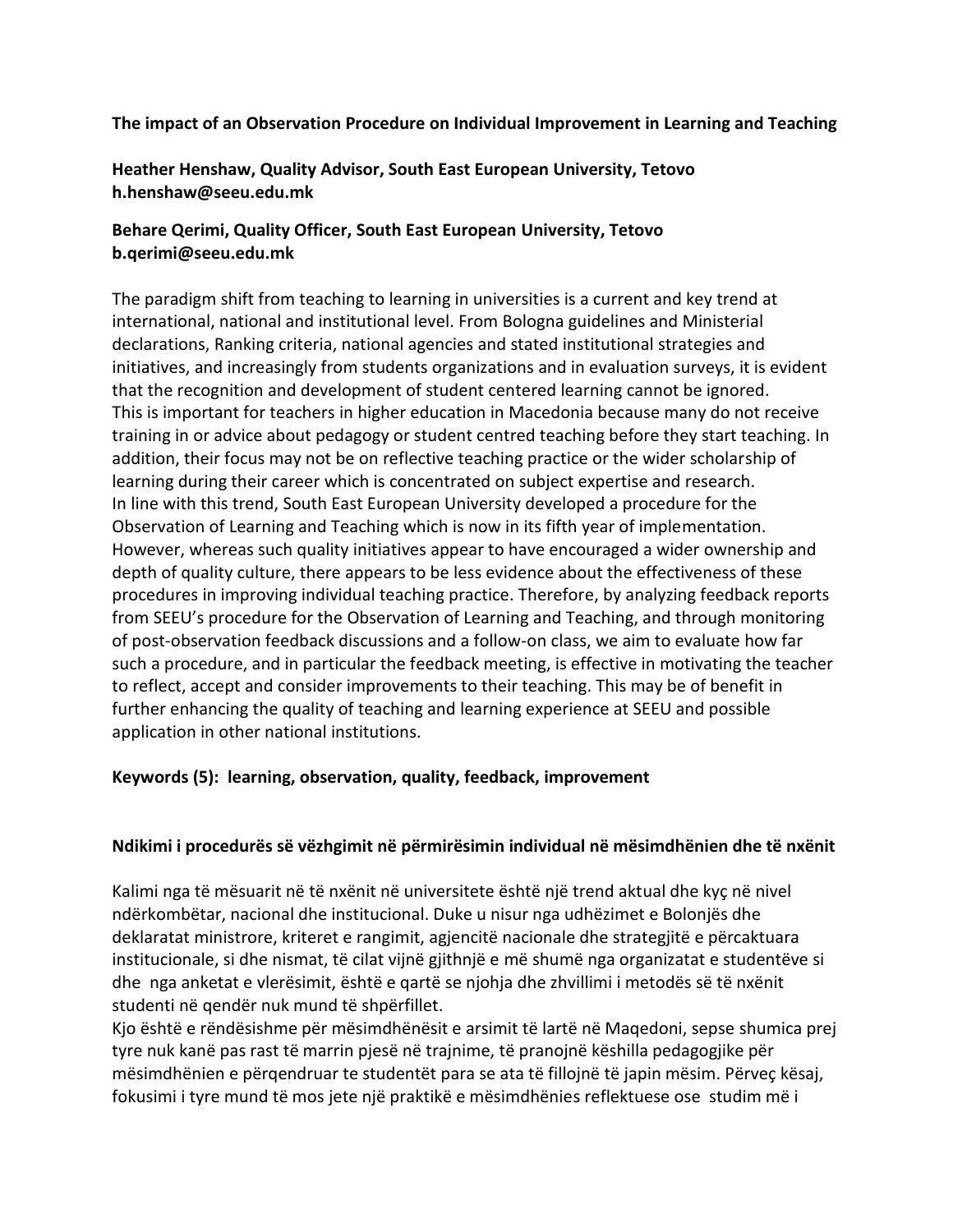gjerë i të mësuarit gjatë karrierës së tyre që është e përqendruar në ekspertizën e lëndës dhe në hulumtim.

Në përputhje me këtë trend Universiteti i Evropës Juglindore ka zhvilluar një procedurë për vëzhgimin e mësimdhënies dhe të nxënit, e cila po zbatohet këto pesë vitet e fundit. Megjithatë, nisma të këtilla duket se e kanë nxitur krijimin dhe zhvillimin e kulturës për cilësi, edhe pse mungojnë prova për efektivitetin e procedurave të këtilla në përmirësimin e praktikës individuale të mësimdhënies. Prandaj, duke analizuar raportet, që janë si rezultat i Procedurave për Vëzhgimin e Mësimdhënies dhe të Nxënit dhe nëpërmjet mbikëqyrjes së takimeve pas vëzhgimit, synojmë të vlerësojmë se sa larg një procedurë e këtillë, veçanërisht takimi pas vëzhgimit, është efektive në motivimin e mësimdhënësve për të reflektuar, pranuar dhe t'i marrin parasysh në përmirësimin e mësimdhënies. Kjo, mundet të ndikoj në rritjen e cilësisë së mësimdhënies dhe të nxënit në UEJL dhe aplikimin e mundshëm në institucione të tjera nacionale.

**Fjalët kyçe:** të nxënit, vëzhgimi, cilësia, raportet, përmirësimet.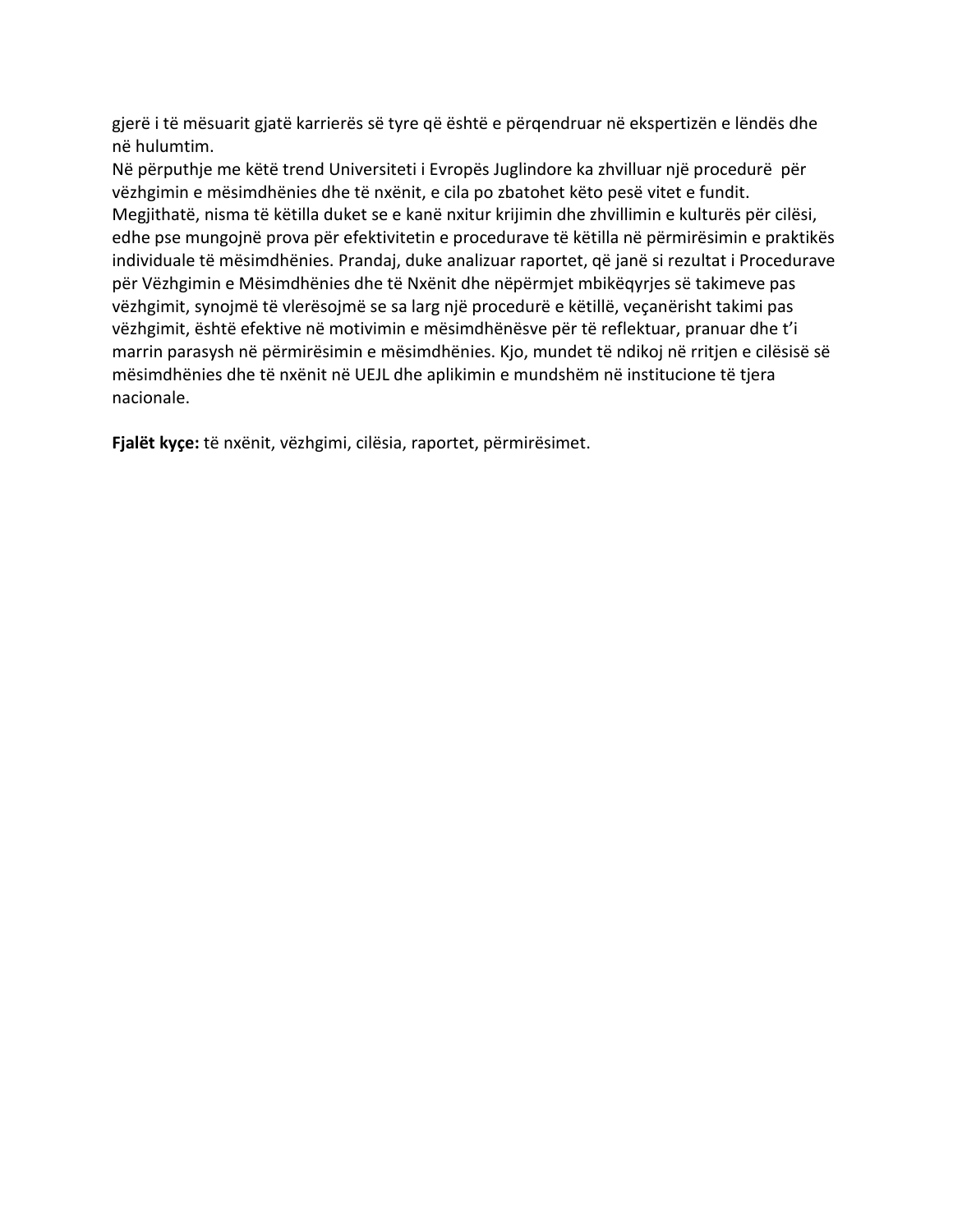### **Rritja e efikasitetit të mësimdhënies dhe mësimnxënies në klasat me numër të madh të studentëve**

#### **Prof. Dr. Nasir Selimi, SEEU, n.selimi@seeu.edu.mk**

Mësimdhënia në formë të leksioneve në klasat me numër të madh të studetëve sot e kësaj dite paraqet një nga shtyllat kryesore të realizimit të procesit mësimor në arsimin e lartë të vendit. Kjo formë tradicionale e dhënies së mësimit nuk paraqet shqetsimin e vetëm që kanë mësimdhënësit, por një sfidë e madhe është mësimnxënia. Në arësimin bashkëkohor nuk është e rëndësishme vetëm transferi i njohurive të mësimdhënësit te studentët, por hapsirë të posaçme i kushtohet mësimnxënjes. Mësimnxënia paraqet hallkën kryesore të procesit mësimor, sepse pikërisht ky element tregon rezultatin e arritur nga mësimdhënia. Realizimi me sukses i mësimit në klasat me numër të vogël të studentëve, ka kohë që zbatohen metoda të reja që dallohen nga ajo e leksioneve dhe teorive të gjata. Në këto metoda bashkëkohore përfshihen një numër i aktiviteteve sikurse janë: formulimi i problemit, grumbullimi i informative, selekcionimi i tyre, diskutimi, debatimi dhe shpjegimi i tyre, marrja e vendimeve dhe kokluzioneve . Megjithate mësimi në klasa me numër të madh të studentëve në këtë pikpamje ka ngexur dhe për dallim nga procesi mësimor në klasat me numër të vogël të studentëve, ka arritur rezultate modeste. Kuptohet përpjekjet dhe tentativat për zbatimin e këtyre metodave edhe në këto ambiente janë bërë dhe bëhen pa ndërprerë, krejt me qëllim rë arritjes së rezultateve më të mira.

Hipoteza kryesore e këtij punimi shkencor do të jetë hulumtimi dhe implementimi i e formave më të mira të realizimit të mësimdhënies dhe mësimnxënies në klasat me numër më të madh të studentëve. Objektivat e punimit shkencor do të fokusohen në vënjen në spikamë të studentit gjatë procesit mësimor, pra se si ait ë jetë më aktiv gjatë mësimit, sepse duke qenë aktiv ai përfiton më së tepërmi. Pa dyshim njeriu një numër të njohurive i fiton duke ndëgjuar nga të tjerët ose duke lexuar, por shumë gjëra ai i meson duke gjykuar vete. Metodat me të cilat mësimdhënësi i shfrytëzon në klasat me numër të madh të studentëve për të arritur suksesin më të lartë në mësimdhënie dhe mësimnxënie do të jetë në fokusin e këtij punimi shkencor.

**Fjalët kyçe:** të menduarit kritik, mësimi interaktiv, demostrimi, piramida e mësimnxënies,

### **Increasing the efficiency of teaching and learning in classrooms with large numbers of students**

Teaching in the form of lectures in classrooms with large numbers of students today represents one of the challenges of the educational process in higher education in the country. This traditional form of teaching not only represents anxiety for teachers, but learning is also a major challenge for teachers. In contemporary rules of education, it is not only important to transfer knowledge from teachers to students, but should have a special space devoted to learning methods. Learning presents the main chain of the teaching process, because precisely this element shows the results achieved by teaching.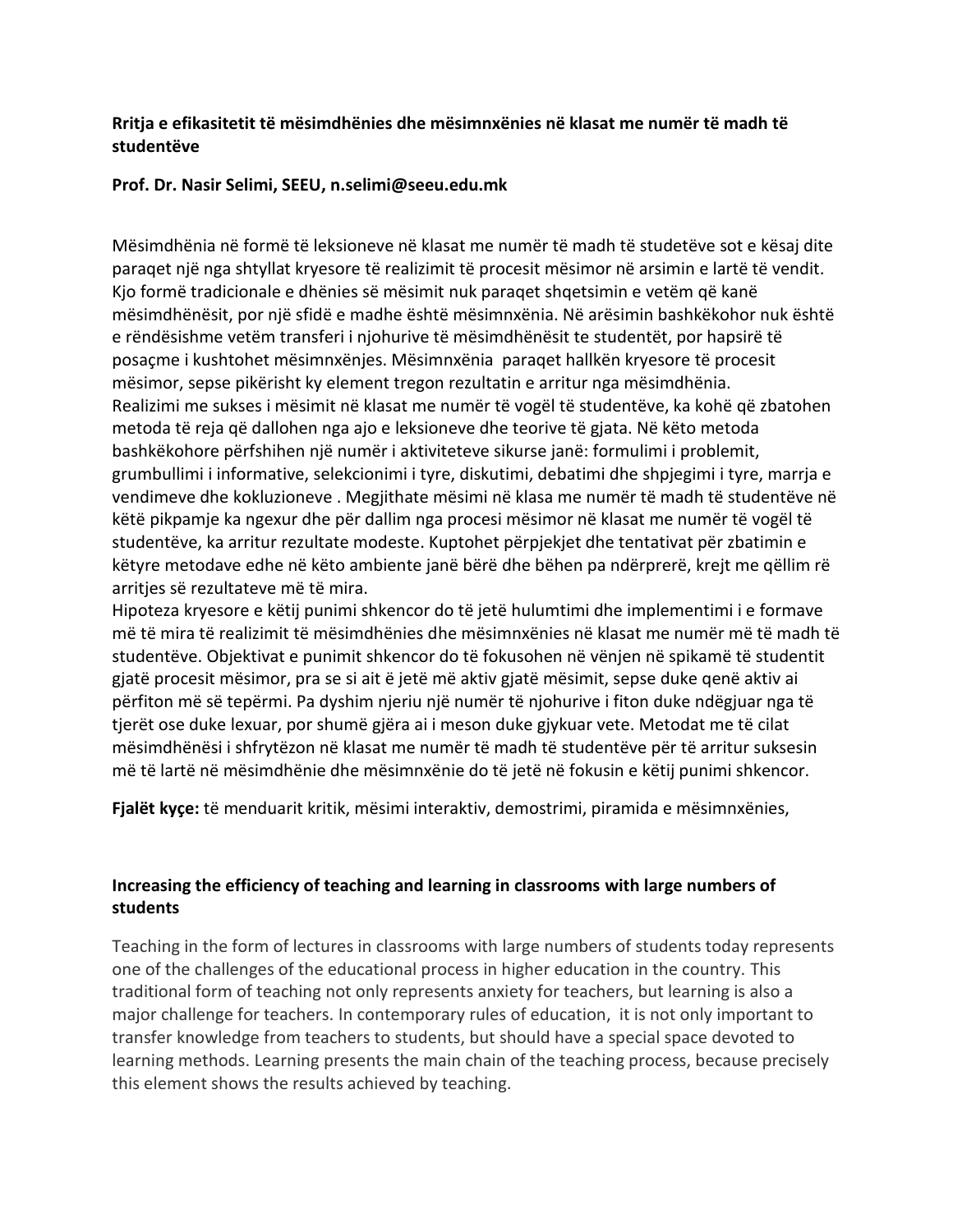The successful realization of learning in classrooms with small numbers of students has long applied new methods that differ from those of long, theoretical lectures. These modern methods include a number of activities such as: formulation of the problem, gathering information, their selection, discussion, debate and explanation of their decision-making and results. However, learning in classrooms with large numbers of students has stuck and unlike teaching in classrooms with small numbers of students, has achieved modest results. Obviously efforts and attempts to implement these methods in these areas are made and continue to be made, all in the quest to achieve the best results.

The main hypothesis of this research paper will be the research and the implementation of the best forms of realization of teaching and learning in classrooms with a large number of students. The objectives of the scientific paper will a focus on highlighting the student during the learning process, as to how students can be more active during lectures, being active because it benefits them most. Without a doubt, some knowledge is gained from listening to others or reading, but much is learned by their own judgment. Methods which the teacher uses in classrooms with large numbers of students to achieve the highest success in teaching and learning will be the focus of this research paper.

**Keywords:** critical thinking, interactive learning, demonstration, pyramid of learning,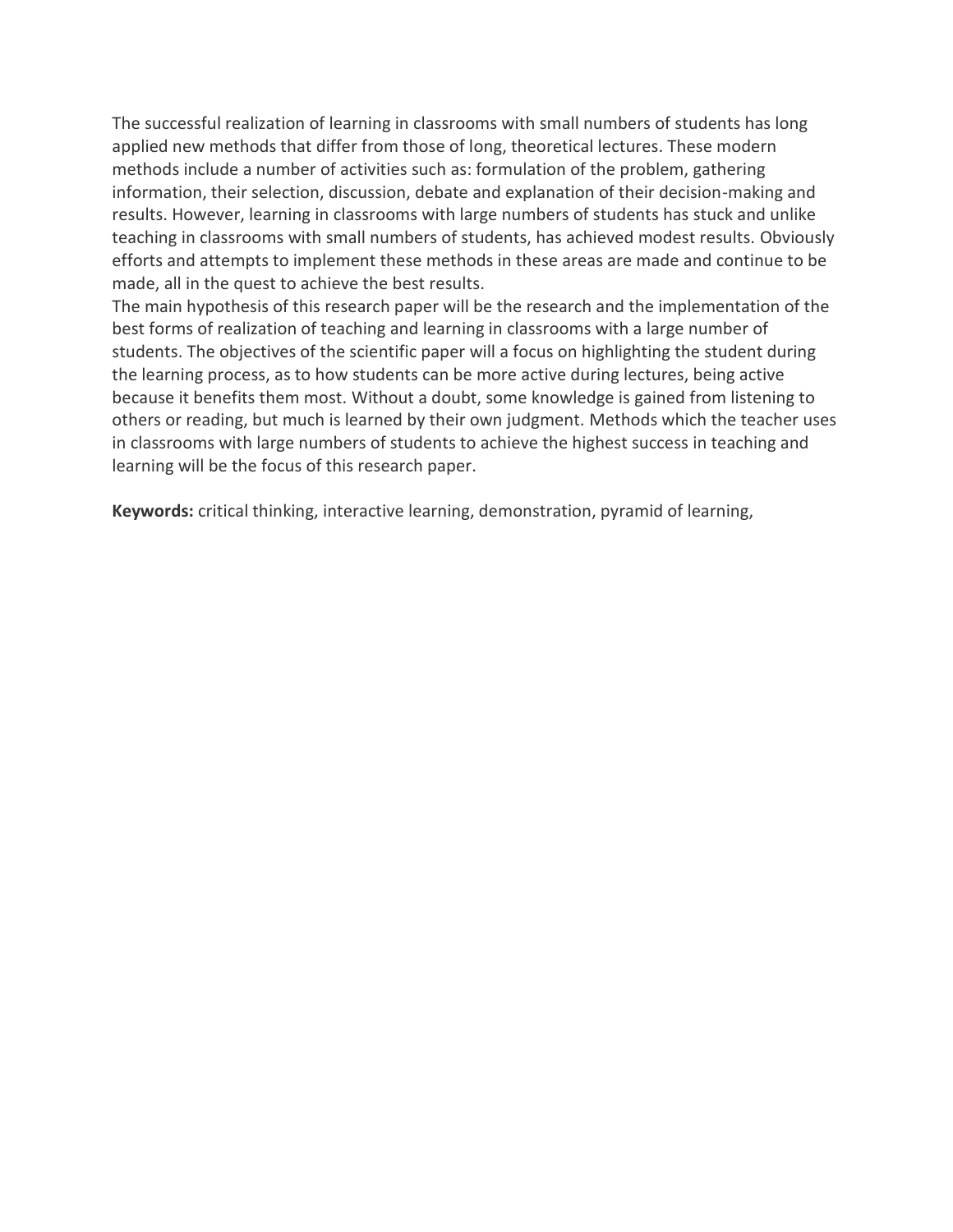## **Implementation of continual assessment increases** the **success in Mathematics of BE faculty students at SEEU**

### **Teuta Iljazi, SEEU, t.iljazi@seeu.edu.mk**

This study was designed to perform a study of implementation of continuous assessment to BE faculty students at SEEU. Two research questions and a hypothesis were formulated to guide the study. The study sample consisted of 34 students of whom 16 students who are being taught in Macedonian language and 18 who are being taught in Albanian language, where 20 were female and 14 male students. Data collected from this group of students was compared with data from another group of students as students of which has not been continual assesed. The data generated were analyzed by using mean,percentage and ttest.

Results have brought to the conclusion that students have been continually assessed have achieved higher success than students to whom this kind of assessment is not implemented. During the study also is used a questionnaire to students in order to take their opinion on this type of assessment. According to the questionnaire all the students prefer this type of evaluation, which they believe enhances learning, promotes,helps overcome obstacles which appear during learning.

**Keywords:** Assessment, continual assessment, formal assessment, thinking skills , type of questions.

## **Implementimi i vleresimit kontinual rrit suksesin në lëndën e matematikës tek studentët e vitit të I të SEEU – fakulteti i BE**

Ky studim është projektuar për të kryer një studim të zbatimit të vlerësimit të vazhdueshëm tek studentët e fakultetit të BE pranë SEEU. Dy pyetje kërkimore dhe një hipotezë janë formuluar për të udhëhequr studimin. Mostra e studimit përbëhej prej 34 studentëve prej të cilëve 16 studentë me mësim në gjuhën maqedone dhe 18 studentë me mësim në gjuhën shqipe. Prej këtyre ku 20 ishin të gjinisë femrore dhe 14 të gjinisë mashkullore. Të dhënat e mbledhura nga ky grup i studentëve është krahasuar me të dhënat e një grupi tjetër të studentëve me po aq studentë te i cili nuk është zbatuar vlerësimi kontinual. Të dhënat e gjeneruara janë analizuar duke përdorur mesataren, përqindjen dhe t-testin.

Rezultatet kanë sjell në përfundim se studentët të cilët janë vlerësuar në mënyrë kontinuale kanë arritur sukses më të lartë se studentët tek të cilët kjo mënyrë e vlerësimit nuk është zbatuar. Gjatë studimit gjithashtu si mjet është përdorur edhe pyetësor për studentët me qëllim të merret opinioni i tyre për këtë lloj vlerësimi. Në bazë të pyetësorit të gjithë studentët preferojnë këtë lloj vlerësimi , i cili sipas tyre rrit- nxit të nxënët, ndihmon tejkalimin e pengesave që paraqiten gjatë të nxënit.

**Fjalët kyҫe**: Vlerësimi, vlerësimi kontinual, vleresimi formal, nivelet e shkathtësive të të menduarit, llojet e parashtrimit të pyetjeve.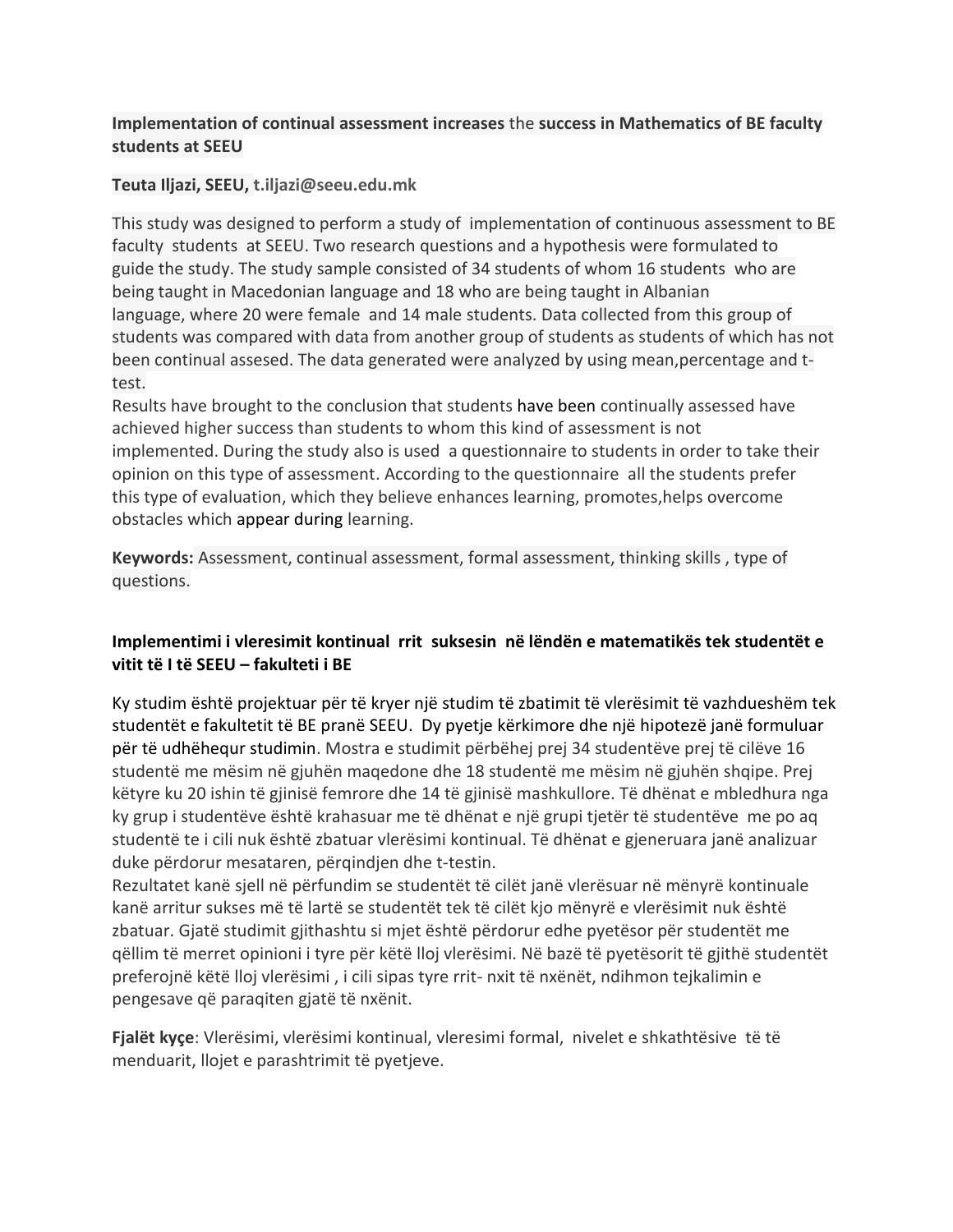## **Student-centered learning and teaching in specific disciplines (Methodologies)**

### **EFL Instruction and Portfolio Assessment**

### **Mr. Besart Ajdari, besart\_a@live.com**

To study the results of student's perceptions of portfolio assessment and teacher's attitude towards this area at South East European University and State University of Tetovo is the interest of this enterprise. It will focus on the similarities and differences that teachers and students at these two Universities have concerning portfolio assessment. Assessing students' knowledge is very sensitive subject, because unconscious mistakes in assessing students' knowledge can lead to unwanted consequences, such as de-motivation, demoralization, and perhaps losing interest on the target subject.

McNamara at his book "Language Testing" describes the significance of compiling new tests in this way: "Designing and introducing a new test is a little like getting a new car on the road. It involves a design stage, a construction stage, and a try-out stage before the test is finally operational." (2000: pg 23) The study will use three different instruments: student's questionnaire, teacher's questionnaire, and teacher's interview. These methods will be used in order to examine the students' beliefs and teacher's attitude regarding portfolio assessment. The study emphasizes the role of the teachers concerning this issue, therefore teachers will have two surveys for this research. The study will answer the research questions and validate the hypotheses.

This method of assessing students work is relatively new to our country, but is well known in the Western countries of Europe, as well as the United States of America, Canada, Australia. It is interesting to see how the performers, both teachers and students, will react to these potential changes. Furthermore, this method obliges the teacher to monitor and assess their students in each class, therefore, measurements can be taken in advance in order to prevent unwanted consequences, and students could become more independent and responsible for their own work.

Analysis of results will be used in order to establish the differences of methods that teachers use in portfolio assessment that are most likely to develop students' learning and their achievement.

**Keywords:** portfolio, assessment, questionnaire, methods, teacher-student

### **Udhëzime për vlerësim me portfolio për gjuhën Angleze si gjuhë të huaj**

Të analizohen rezultatet e perceptimeve të studentëve ndaj Vlerësimit me Porfolio si dhe qëndrimi i arsimtarëve drejt kësaj teme në Universitetin e Europës Jugëlindore dhe Universitetin Shtetërorë të Tetovës janë interes kyq i kësaj inicijative. Punimi do të përqëndrohet në ngjajshmërit dhe dallimet që arsimtarët dhe studentët e këtyre dy Universiteteve kanë në drejtim të Vlerësimit me Porfolio. Vlerësimi i dijenis së studentit është një temë shumë sensitive sepse gabime të pandërgjegjshme në vlerësim mund të çojnë deri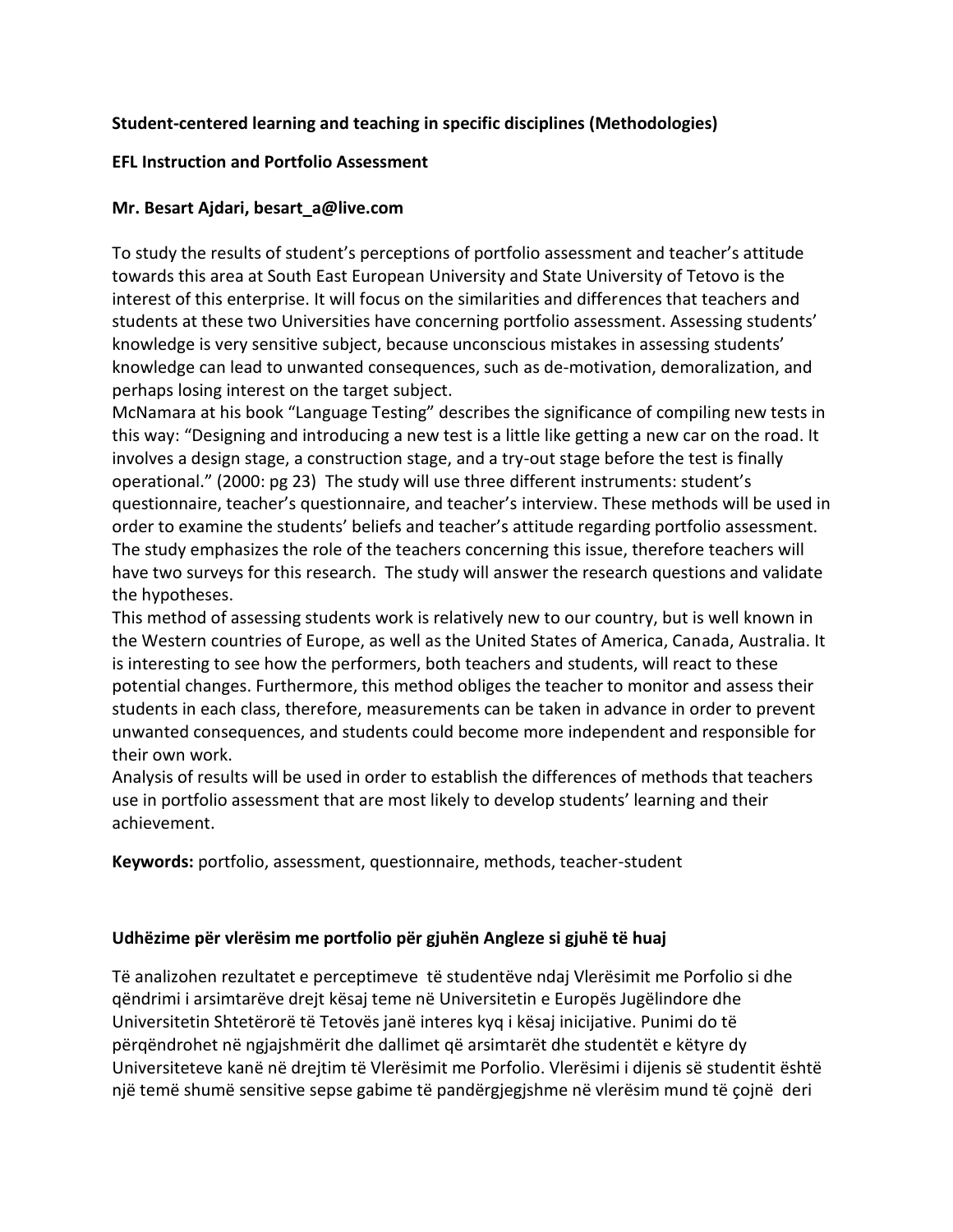tek demotivimi dhe demoralisimi i studentit.

McNamara në librin e tij "Language Testing" e përshkruan rëndësin e përpilimit të një testi në këte mënyrë: "Dizajnimi dhe paraqitja e një testi të ri është sikurse nxjerrja e një makine të re në rrugë. Duhet dizajnimi i skenës, ndërtimi i skenës, dhe testimi i skenës, para se vegla të jetë në gjendje pune." (2000: pg 23). Në këtë hulumtim do të përdor tre metoda të ndryshme për të vërtetuar hipotezat: Pyetësor për Studentët, Pyetësore për Arsimtarët, si dhe Intervju për Arsimtarët. Këta medoda do të përdoren që të përdëftojnë perceptimet e studëntve që të punojnë me Vlerësimin me Porfolio, si dhe qëndrimin e arsimtarëve në këtë drejtim. Punimi thekson rolin e arsimtarit në këtë drejtim, prandaj arsimtarët do t'u nënshtrohen dy hulumtimeve. Rezutlatet e dala nga hulumitimi do t'u përgjigjen pyetjeve të studimit si dhe do të vërtetojn hipotezat.

Kjo metod e vlerësimit është e re ne shtetin tonë, por jo edhe në shtetet e Europës Perëndimore si dhe SHBA, Kanada dhe Australi. Metoda obligon arsimtarët të monitorojn dhe vlerësojn studentët gjatë gjithë kohës dhe jo vetëm gjatë punimeve the testeve finale. Analizimi i rezultateve do të paraqiten me qëllim të tregohen dallimet në metoda që profesorët përdorin në Vlerësimin me Porfolio, të cilat do të ndihmonin në rezultate dhe arritje më të mira për studentët.

**Fjalët kyce:** Porfolio, vleresim, pyetesor, metodë, arsimtar-student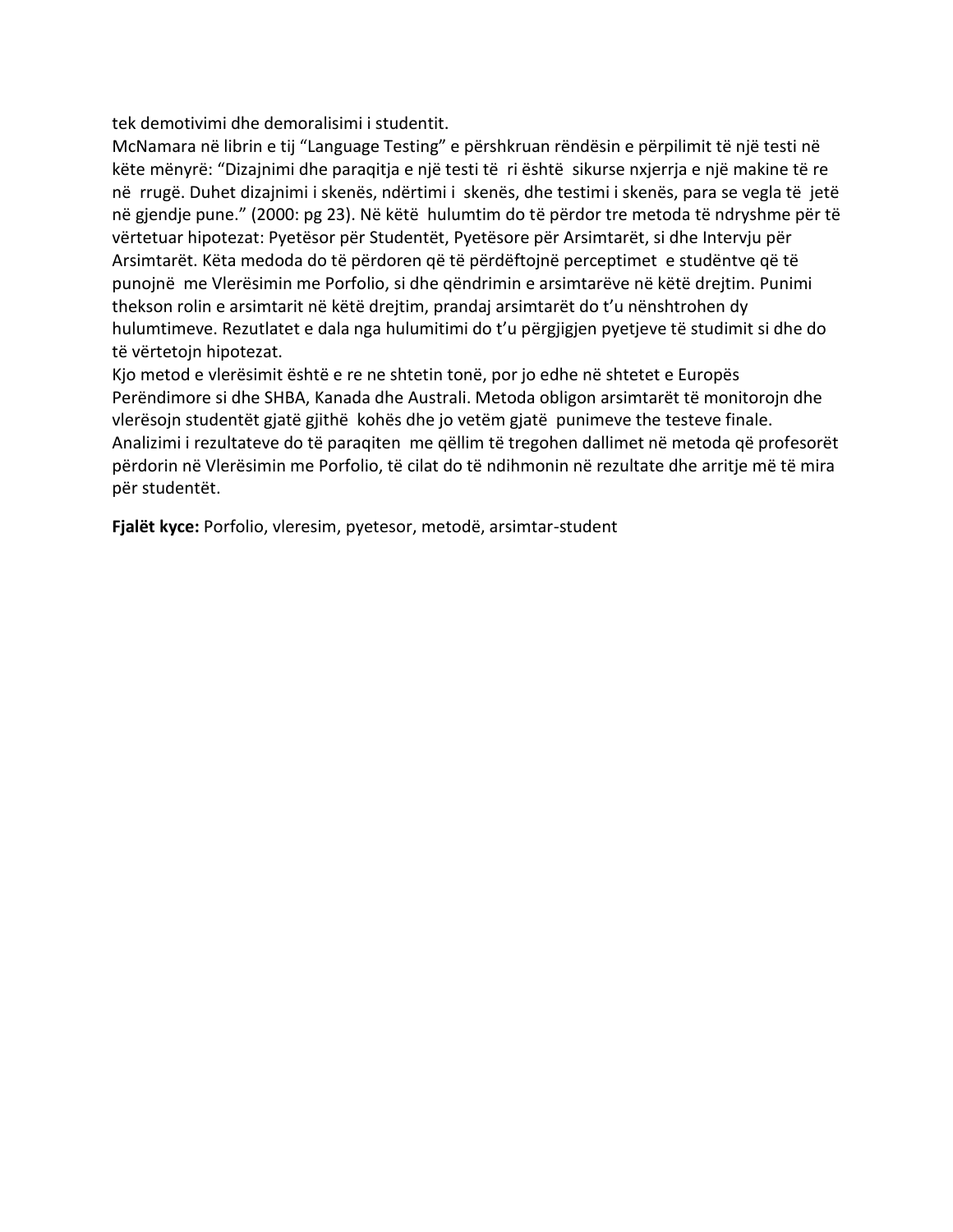### **Мерење на очекуваните постигањата на студентите по предметот Академско пишување 1**

### **М-р Гордиана Ѓоргова, М-р Емил Ѓоргов, Универзитет Американ Колеџ- Скопје**

Поставување на јасни цели во наставата и очекувани постигања кај студентите се основен предуслов за успех кај студенитте во рамки на еден наставен предмет. Сепак резултатите на завршните испити кај студентите не го илустрираат вистинското учење кое се случило за време на самиот курс како резултат на наставата. Она што е потребно за да се утврди тоа е процедура за мерење на поставените очекувани цели и постигања по предметот преку мерење и споредба на одредени параметри пред почетокот и на крајот на наставата.

Во рамките на овој труд се дискутира обид за мерење на очекуваните постигања на две групи студенти (57) во прва година по предметот Академско пишување 1 на Факултетот за Деловна Економија и Менаџмент на Университетот Американ Колеџ во Скопје. Наставата се изведува на англиски јазик, но за најголем дел од студентите тоа не е нивен мајчин јазик.

Очекуваните постигања кај студентите кои беа предмет на мерење беа следните:

Студентите ќе пишуваат граматички точни и логички соодветно-структурирани пасуси и ќе напишат академски есеј од пет пасуси на зададена тема. Инструмент за мерење беше академски есеј од пет пасуси. Мерењето беше изведено пред почетокот на наставата преку пишување на дијагностички есеј и на крајот во рамки на завршниот испит. За време на наставата беа применети соодветни наставни техники за развивање на способноста за пишување и портфолио како инструмент за учење и оценување. Се мереа следните параметри: точност во ортографија и интерпункција, опсег на лексиката, граматички структури, структура на пасус, кохерентност, и јасност на идеите и содржината. Заклучокот наведува дека бројот на студенти кои на крајот на курсот пишуваат главна идеја во пасусот и ги организираат пасусите со соодветни примери се зголемил во споредба со почетокот на наставата по предметот Академско пишивање 1.

**Клучни зборови:** очекувани постигања, мерење, критериуми за оценување, академски есеј од пет пасуси.

#### **Measuring of the learning outcomes of composition 1 course**

Stating clear objectives and learning outcomes are prerequisites for successful completion of a university course. Still the students' scores on the final exam do not illustrate the actual learning that has taken place during the course as a result of the instruction. What is required is a procedure for measuring the intended learning outcomes with a pre and end of course instrument with specific outcomes that will be measured and compared. This paper discusses an attempt to measure the learning outcomes of 2 groups of students (57) in the first year in Composition 1 course at the School of Business Economics and Management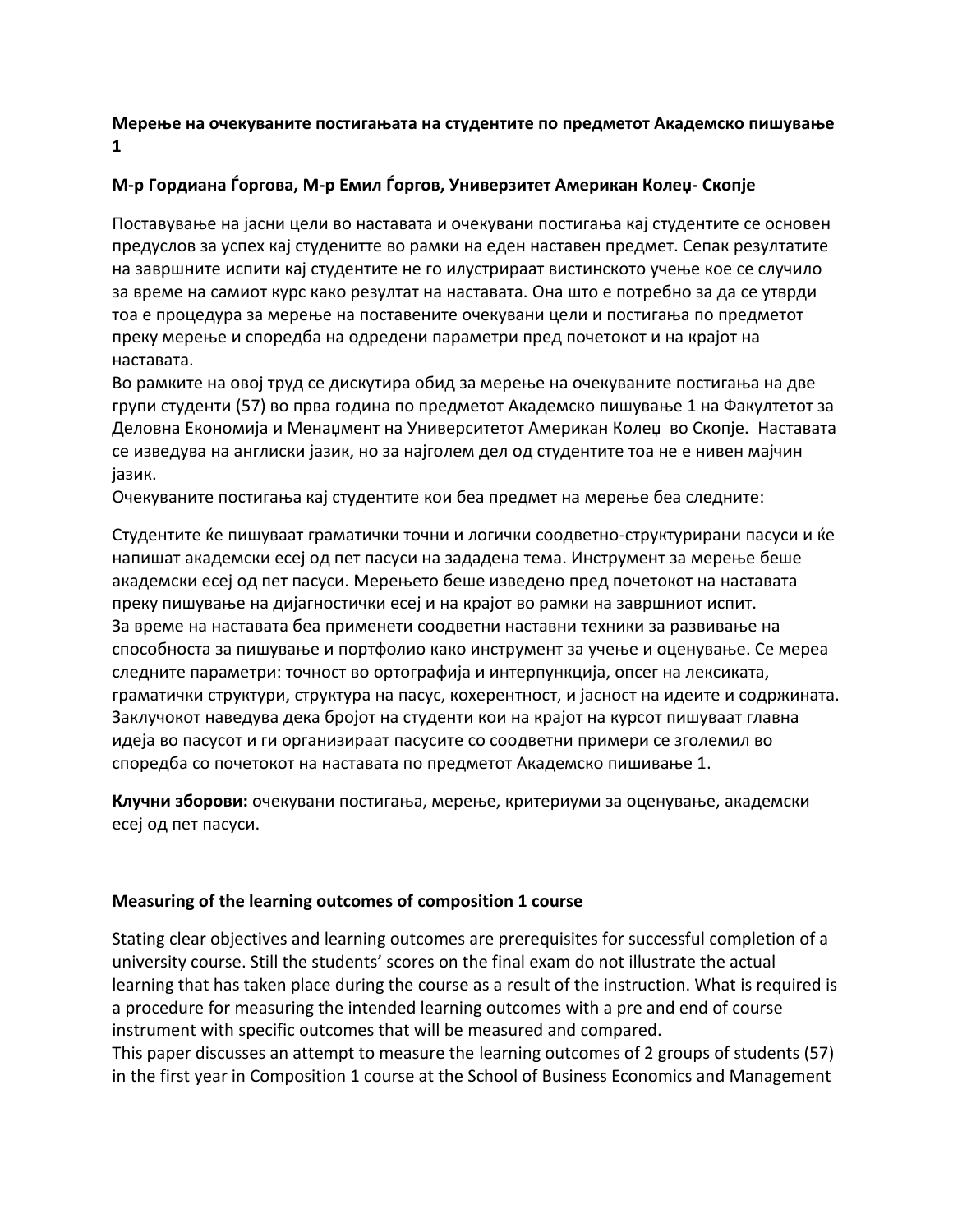at UACS. The language of instruction is English, but for most students it is not their mother tongue.

The student learning outcome that was measured was: Students write correctly, grammatically and coherently into well developed paragraphs and compose a five paragraph essay on an assigned topic. The tool for measurement was a five paragraph essay. Measurement was performed at the beginning of the course with a diagnostic essay and an essay which was part of the final exam.

During the course the students were exposed to teaching strategies for development of writing skills and a portfolio as a learning and assessment tool. Accuracy, range of vocabulary, grammar, paragraph development, coherence, unity and ideas of the students' performance on the five paragraph essay were measured. It was concluded that the number of students who wrote a topic sentence and organized the paragraphs with supporting details and specific evidence increases from the beginning of the course.

**Keywords:** Student learning outcomes, measurement, criteria for assessment, five paragraph essay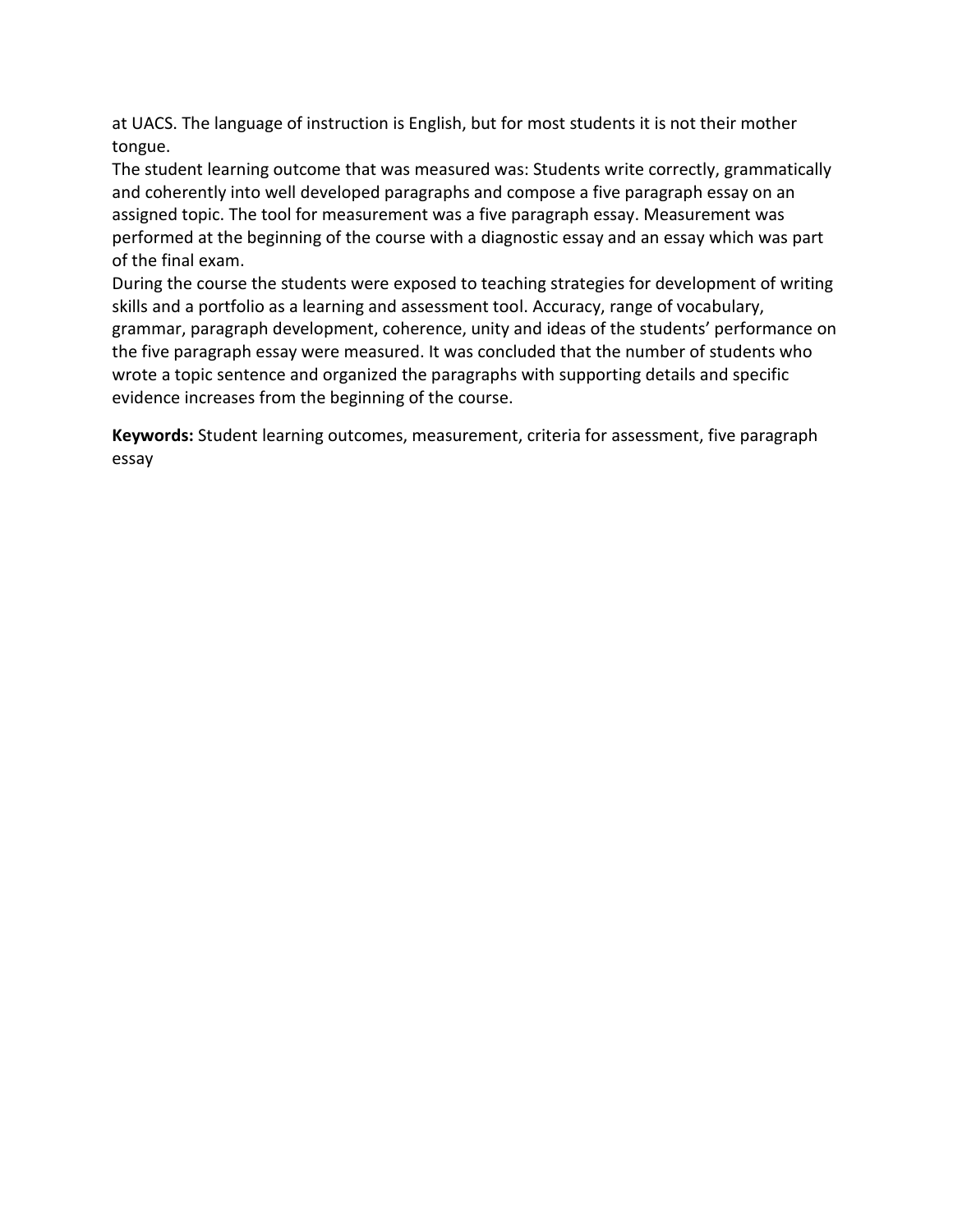**Hartimi i kurrikulave për shkencat kompjuterike: ngushtimi i hendekut në mes nevojave të biznesit dhe akademisë**

## **Arbana Kadriu, Universiteti i Europës Juglindore Tetove, Macedonia, a.kadriu@seeu.edu.mk**

## **Lejla Abazi, Universiteti i Europës Juglindore Tetove, Macedonia, l.abazi@seeu.edu.mk**

Ky punim paraqet një studim që është bërë për hendekun mes mësimdhënies dhe mësimnxënies akademike në njërën anë dhe kërkesave të biznesit në anën tjetër. Rezultatet e fituara nga ky hulumtim do të vendosen si një listë rekomandimesh për hartimin e kurrikulave të shkencave kompjuterike, e cila në mënyrë efikase kombinon konceptet teorike me ato praktike. Me këto kurrikula të reja, studentët do të jenë në gjendje të aftësohen për atë që u kërkohet në tregun e IT biznesit.

Gjithashtu, kemi bërë kërkime në lidhje me atë se sa janë të implementuara çertifikatat teknike në fushën e TI nga ana e organizatave profesionale në botën akademike, mundësitë për implementim dhe pritshmëritë e sipërmarrjes për këtë ceshtje.

Një pikë kyçe për këtë studim është sondazhi që kemi bërë me studentët alumni të departamentit të shkencave kompjuterike në UEJL. Prezantohen dhe diskutohen rezultatet e këtij studimi.

Për më tepër, ne synojmë të krijojmë një mjedis ku mësimdhënia, mësimnxënia, kërkimi në sistemet kompjuterike, databazat, rrjetat dhe në disiplinat tjera mund të avancohen. Synimi ynë kryesor është zgjerimi i njohurive në këto fusha, në mënyrë që theksi të vihet te kreativiteti dhe aplikimi praktik.

Këto programe të reja nuk shërbejnë vetëm për të formuar punëkërkues të kualifikuar, por edhe punëdhënës duke stimuluar shpirtin inovativ dhe aftësuar për një gjykim të saktë në lidhje me trendet dhe teknologjitë e reja sëbashku me përdorimet e tyre.

**Fjalët kyçe:** hartimi i kurrikulave, shkenca kompjuterike, sondazh në TI

## **Curricula Design for Computer Sciences: Shrinking the Gap Between Business Needs and Academy**

This paper presents a research that is done about the gap between academy teaching and learning on one side and business requirements on the other side. And the output gained from this research will be put as a list of recommendations in curricula design for Computer Sciences, which efficiently combines theoretical concepts with practical, hands-on knowledge of advanced tools and technologies. With this new curricula students will be capable to build up highly saleable competences and IT business comprehension prior to inflowing to the workforce.

Additionally, we investigate how much certifications for information technology (IT) specialists through professional organizations are implemented in the academy worldwide, what are possibilities for an such implementation and what are entrepreneurship expectations in this context.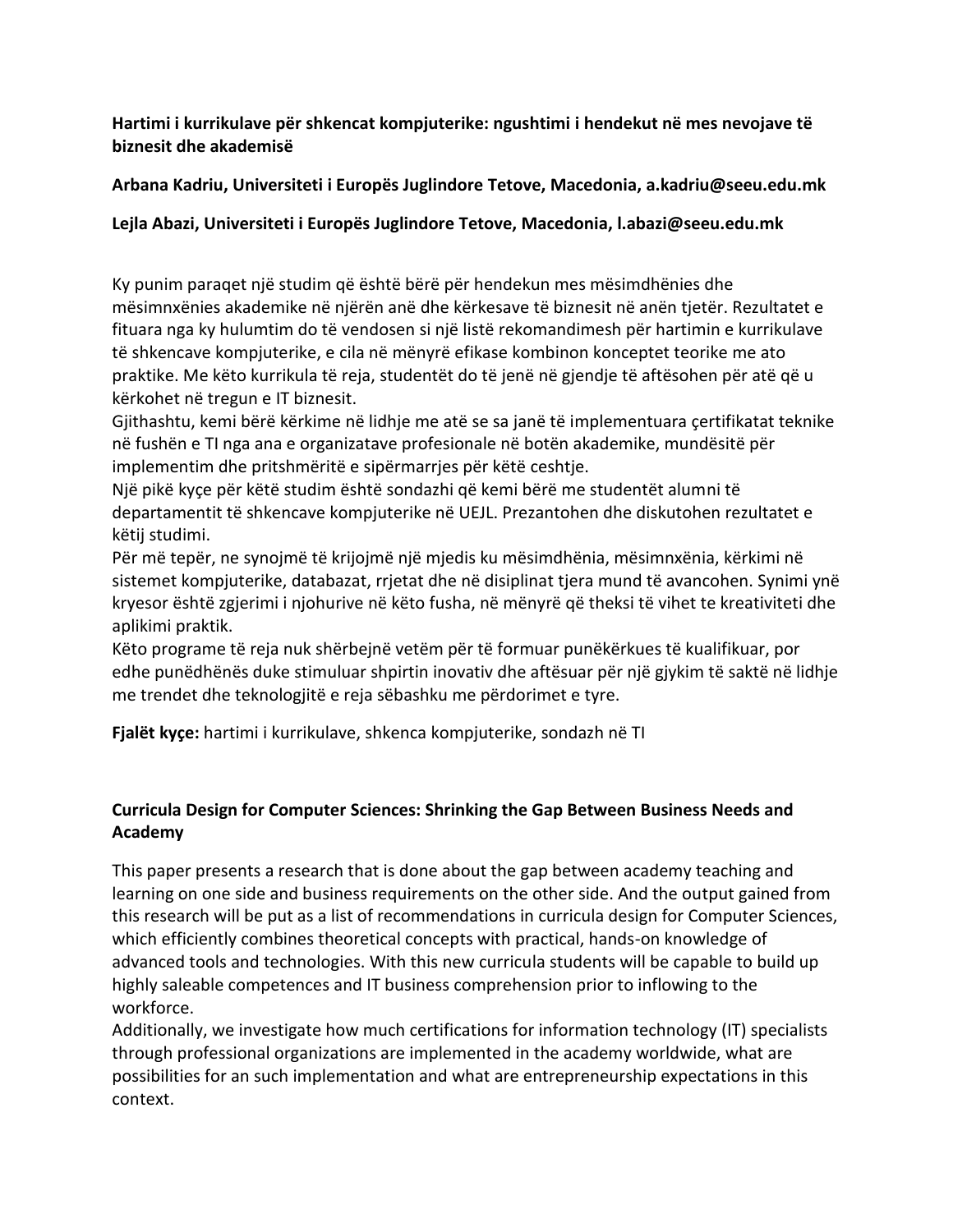A very important component of this research is a survey that we have done among alumni students of CST department of SEE University. We represent and discuss the results gained from this study.

Furthermore, we hope to create an environment where the learning, teaching, research, and practice of computer systems, programming, databases, networks, and other IT disciplines can be advanced. Our supreme focal point is on expanding knowledge in these areas so that creativity and practical application can be enhanced.

This new programs should not only develop skilled job seekers, but create also job creators through the stimulation of innovation spirit and good judgment about new trends and technologies together with their applications. This empowers students with the necessary skills to conceive their own business enterprises, thereby becoming job inventors.

**Keywords:** curricula design, computer sciences, IT survey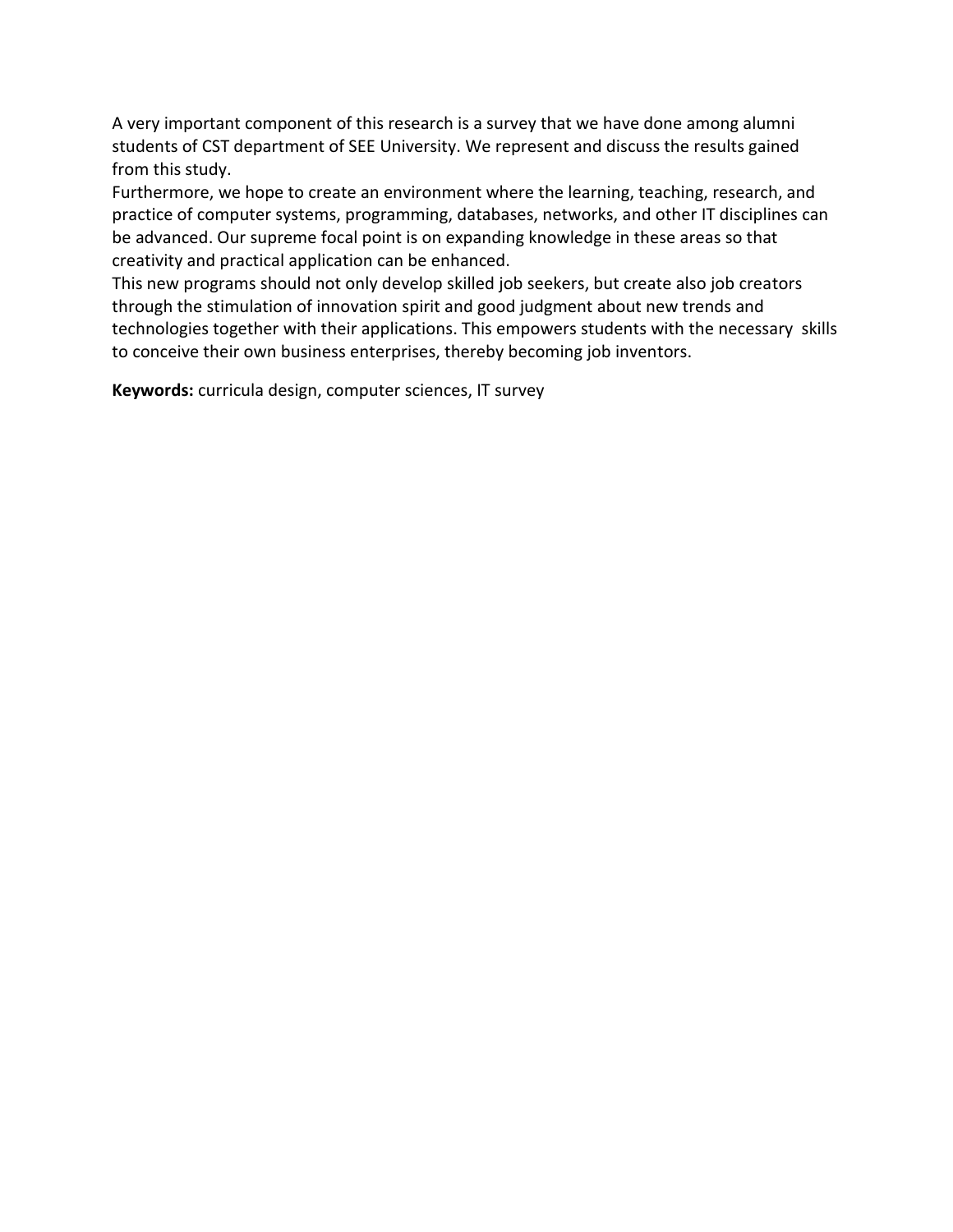**Имплементација на EFQM Excellence Model за оценка на квалитетот во високото образование – Студиска програма на одсекот за сообраќај и транспорт, Технички факултет Битола**

**Ред.проф.Марија Маленковска Тодорова, Dr.sci, Технички факултет Битола, Република Македонија, marija.malenkovska@tfb.uklo.edu.mk**

**Ред.проф.Јованка Тутеска,Dr.sci, Висока медицинска школа Битола, Република Македонија, jtuteska@yahoo.com**

**Ред.проф.Никола Крстаноски, Dr.sci, Технички факултет Битола, Република Македонија, nikola.krstanoski@tfb.uklo.edu.mk**

Еден од основните принципи на Болоња процесот е и развој на компатибилни методологии за обезбедување на квалитет во Европскиот простор на високо образование. Имајќи ја во предвид оваа цел, како и тековните случувања во областа на обезбедување на квалитетот, применети се EFQM (European Framework for Quality Management) Excellence Model и моделот кој настанал како резултат на неговото прилагодување на едукативно поле. (TRIS Model).

Промоцијата на овие модели на универзитетите во земјите на Западен Балкан, се реализира во рамките на проектот CUBRIK. Во склад со неговата главна цел, една од планираните активности е и самоевалуација на студиска програма на одсекот за сообраќај и транспорт, Технички факултет Битола.

Во трудот се презентирани резултати од споменатиот процес на самоевалуација, имајќи ги во предвид спецификите на системот на високо образование во Република Македонија.

**Клучни зборови:** обезбедување на квалитет во системот на високо образование, процес на самоевалуација, EFQM Excellence модел, TRIS модел,Одсек за сообраќај и транспорт.

## **Implementation of higher education quality assessment EFQM Excellence Model – Study programme on the Department for Traffic and Transport, Faculty of Technical Sciences, Bitola**

The development of the comparable methodologies for quality assurance in European Higher Education Area, is one of the basic principle of Bologna process. Having in mind this goal and current trends in European Quality Assurance, EFQM (European Framework for Quality Management) Excellence Model, and its translation in education field, (TRIS Model), are used. Promotion of these models to the universities within Western Balkan countries, is realized through the project CUBRIK. In accordance with its main goal, one of the planned activity is the study program self-assessment in the frame of the Department for Traffic and Transport,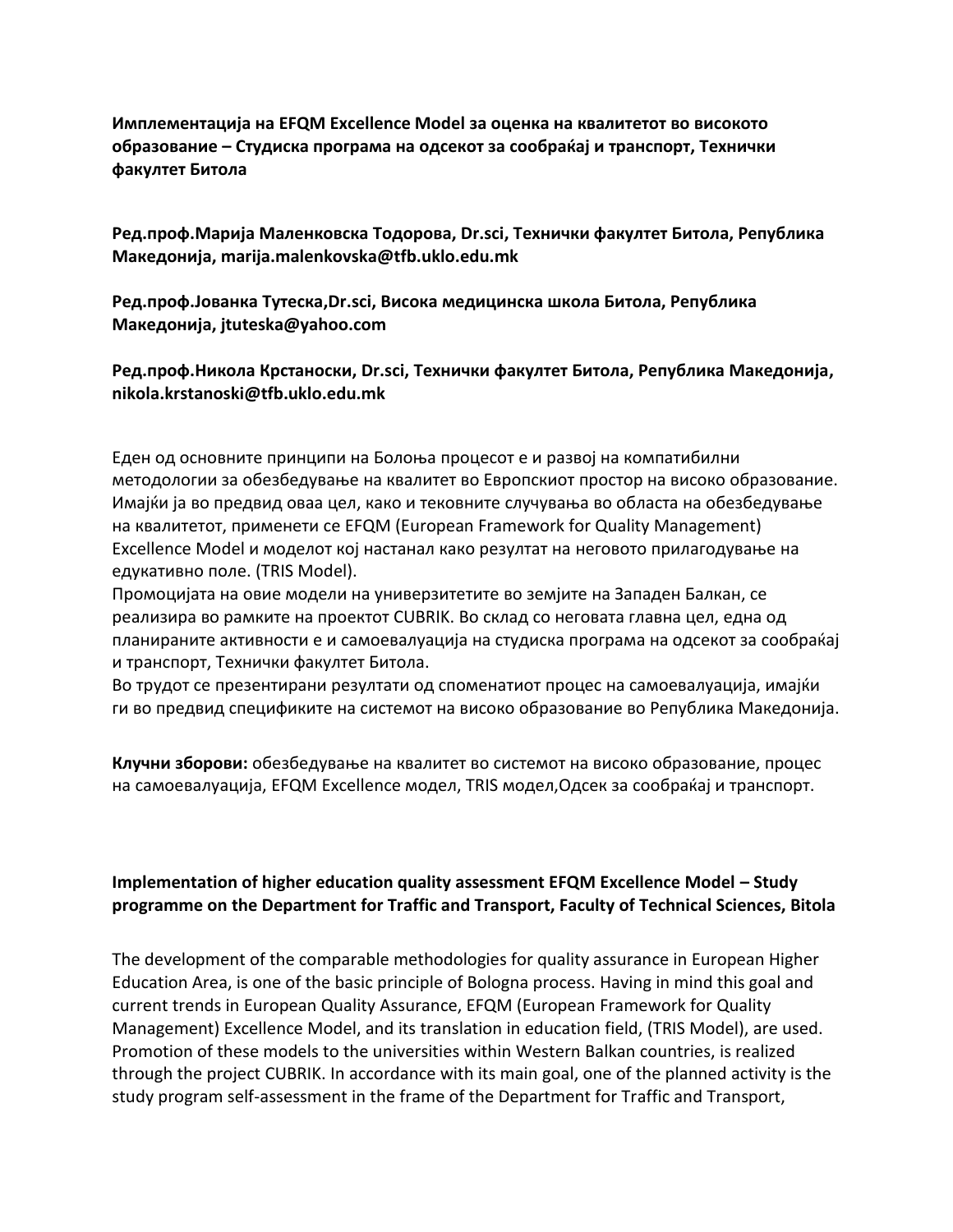Faculty of Technical Sciences in Bitola.

This paper presents the results of the mentioned self-assessment process having in mind the specifities of higher education system in Republic of Macedonia.

**Keywords:** quality assurance of higher education system, internal assessment process, EFQM Excellence model, TRIS model.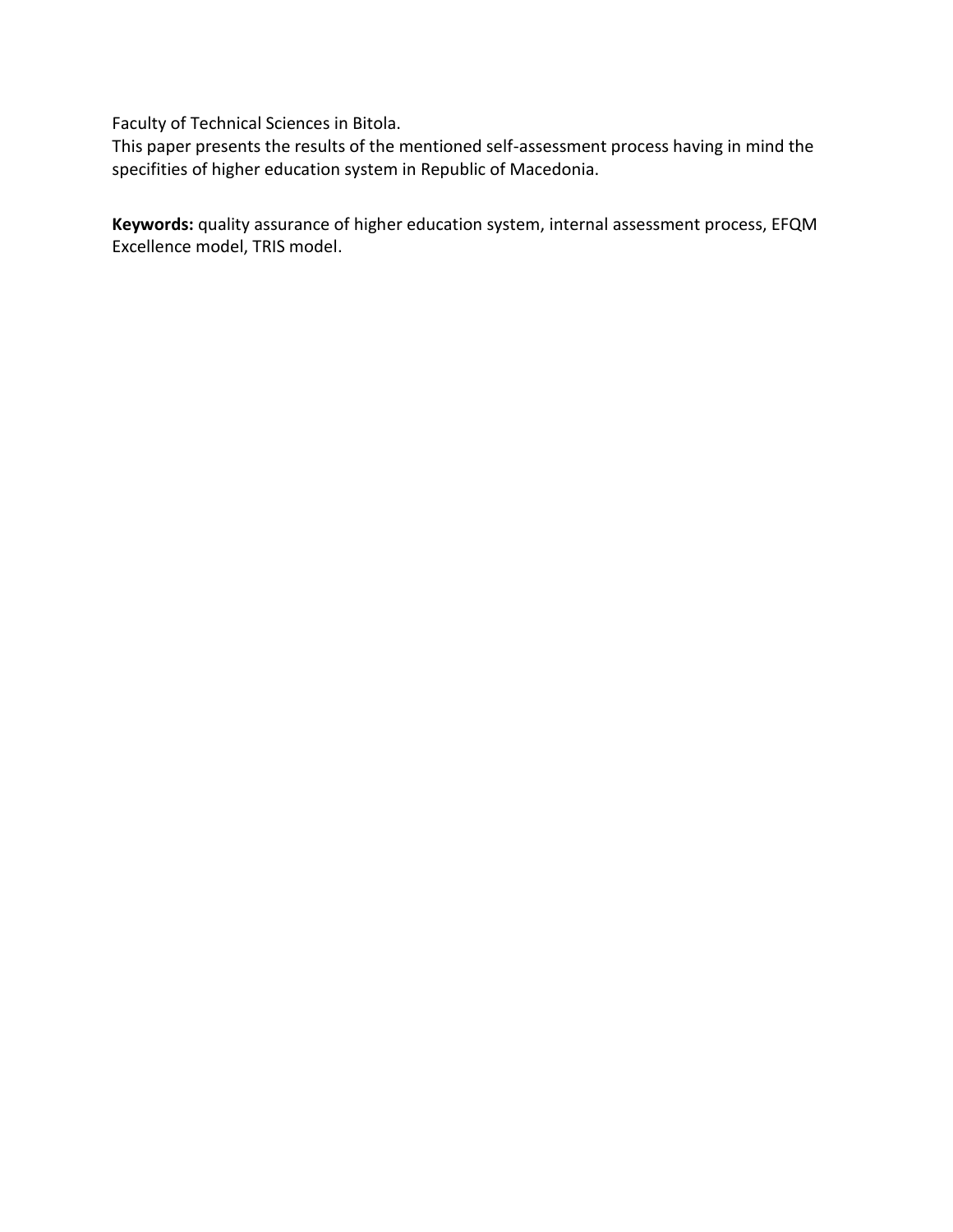## **Differentiated Instruction: An approach towards reaching every student in the EFL Classroom**

## **Përdallimi në mënyrën e mësimdhënies: Një qasje drejt arritjes së çdo studenti në klasat e gjuhës angleze**

### **Iranda Bajrami, SEEU, i.bajrami@seeu.edu.mk**

Differentiated instruction, although being a well researched topic especially among the American researches, and less among the European researchers, it is still not so well known among the researchers in Macedonia, and specifically at South East European University. Differentiation, is especially a need for those who teach at university level because they have usually had no training in this area. As a result, a need has arisen to find the solution to the challenges faced by having mixed-level students in the EFL classrooms and the inability to aid everyone gain success. According to Tomlinson (2001 cited in Rutledge, 2003) "a differentiated classroom provides different avenues to acquiring content, to processing or making sense of ideas, and to developing products so that each student can learn" (p.1).

In order to reach every student in the EFL classroom and help them learn and achieve the same results despite of their diversity, in this presentation I will try to provide the participants with the necessary information about what differentiation is, its importance in the EFL classroom and offer activities that can be used to address this diversity.

Moreover, during the presentation the results of student questionnaires and interview responses will be shown in order to prove that EFL students have problem with differentiation such as having different types of learning disabilities or struggling readers. As a consequence, the research will find out how many students think that their diversity in learning is holding back their academic progress and why. Also, interview responses will show why students think they need differentiation and what they think could help them the most if their instructors could do it. Most importantly, this presentation will help find the answer to the everlasting question among EFL teachers at the Language Centre at SEEU "How to meet the needs of mixed-level EFL students that are placed in the same classroom?"

**Keywords:** Differentiated Instruction, EFL classroom, diverse students, mixed-level students, learning disability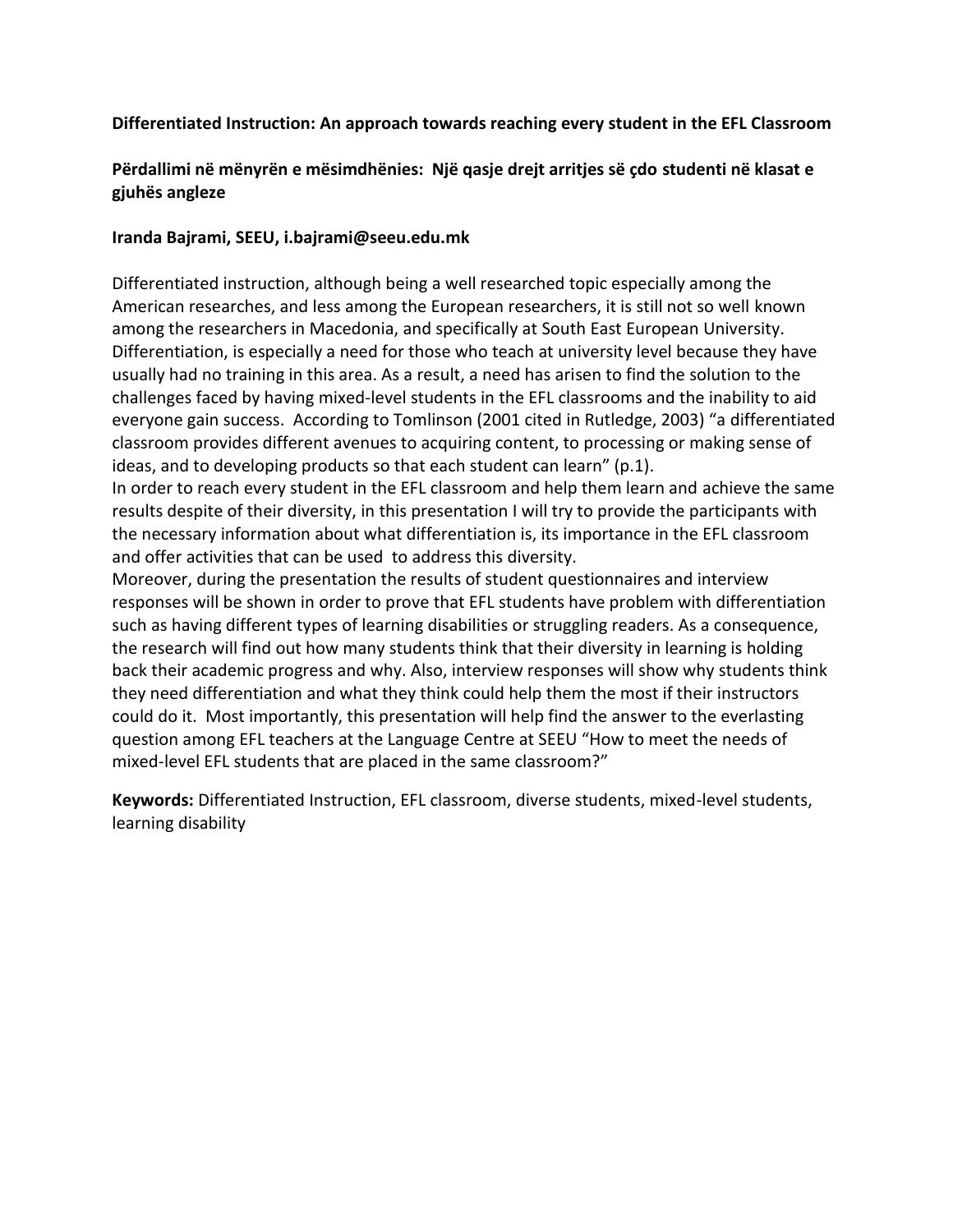**Распределба на одговорноста за процесот на акредирација на студиски програми помеѓу Нациналната агенција за акредитација и евалуација и Универзитетите**

### Проф. Елена Думова-Јованоска, Проректор за настава на Универзитетот "Св.Кирил и **Методиј"-Скопје, dumova@gf.ukim.edu.mk**

Во која мера избраниот модел за акредитирање на студиските програми во Македонија и особено правилникот на Националниот одбор за акредитација и евалуација е алатка за обезбедување на квалитет на високото образование, а во која мера е пречка за флексибилност, иновативност и динамичност на образовниот процес на Универзитетите. Дали со крутите, пренормирани одредби во својот правилникот Одборот за акредитација и евалуација (Одборот) не ги вовлече македонските универзитети во затворениот круг на постојана реакредитација на студиските програми за сметка на сериозна активност на евалуација на начинот на нивна реализација.

За да се обезбеди еден од основните атрибути на Универзитетот, неговата инвентивност, одговорноста во процесот на акредитација неопходно е да се сподели помеѓу Универзитетот (Сенатот) и Одборот.

**Клучни зборови:** студиски програми, акредитација, евалуација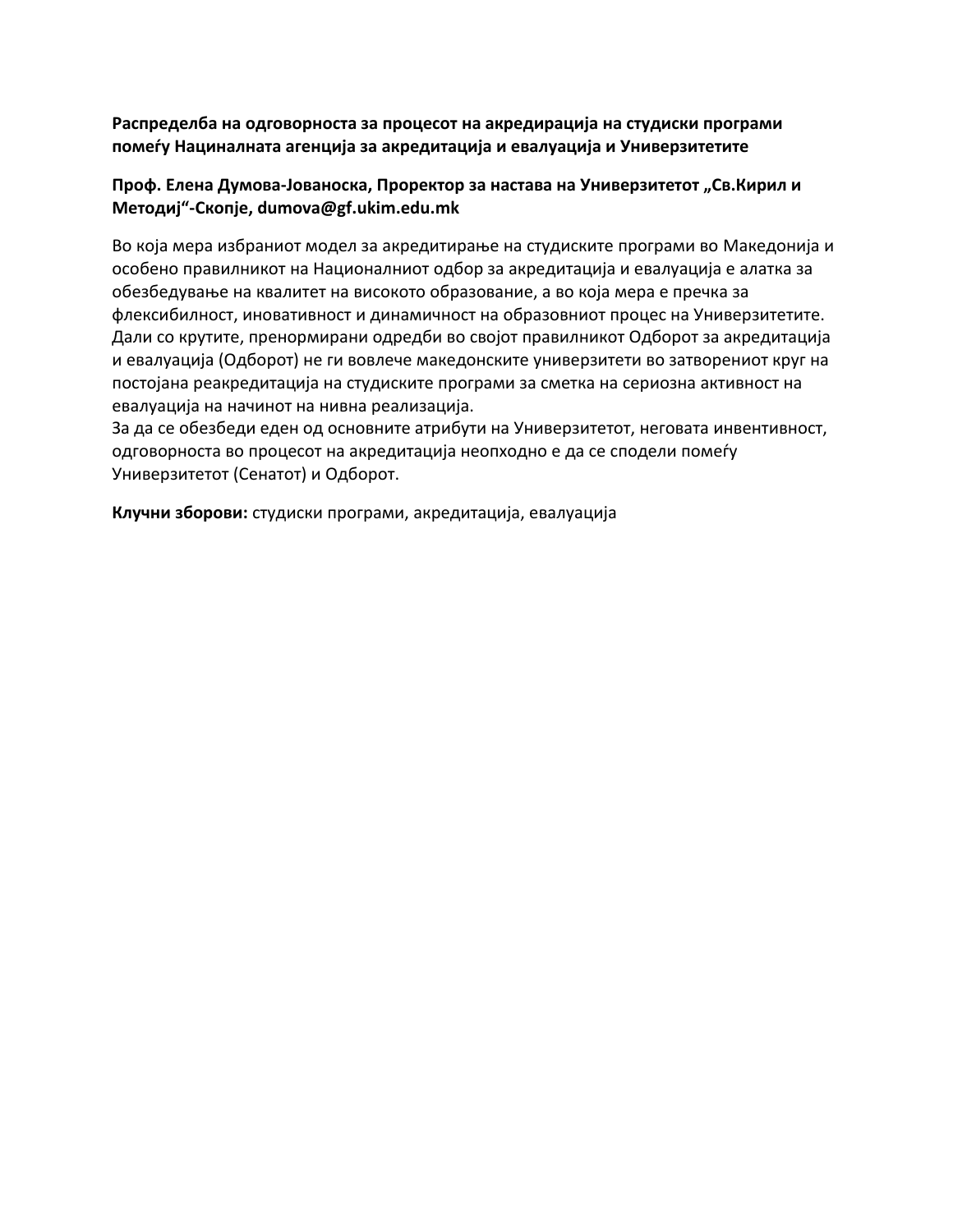**Rules for Internship in the Republic of Macedonia and its fulfillment by students of the first and second year in the SEEU**

## **Burbuqe Kaprolli Hamzai, Samije Saiti – Demiri, SEEU, b.kaprolli@seeu.edu.mk, s.saiti@seeu.edu.mk**

Successful involvement of students, the continuous engagement of staff, coordination and finding of the common points with stakeholders are the key elements which contribute into improving the Quality of Learning.

The purpose of this paper is to examine the involvement of students in completing the internship, considering that the importance of stakeholders has a great impact on the quality assurance. The starting point of the paper deals with analysis of law on Higher Education and Regulation for internship conditions. The paper intends to answer these questions:

Is there any coordination between State and Private Institutions in recognition of the students regarding to this request?;What role do students have in the completion of the internship in accordance with the faculties and their majors?; How much do they absorb experience based on places that they have performed?; Which has been the involvement of mentors in this process?; Were the students keeping records and who was guiding them?

This paper will incorporate three hypotheses:

- If the Career Center, mentors, and employers cooperate constantly with the students, then the completion percentage of the internship done by the students will increase.
- The fulfillment of the internship by the students of SEEU is done very officially.
- The public and private sectors are not willing to cooperate with the students of SEEU.

Used Methodology:

- Quantitative Method: Questionnaires for students and potential employers.
- Qualitative Method: Interview with the professors of SEEU.

After completing this paper we expect that the results obtained will affect the increase of the internship value, improving efficiency on performing it, proper management of mentors and employers will to accept students as part of the new staff. We also expect that the fulfillment of these commitments will bring an increased performance and development of institutions of higher education in Macedonia.

**Keywords:** Rules, Internship, students, mentors, employers, Career Center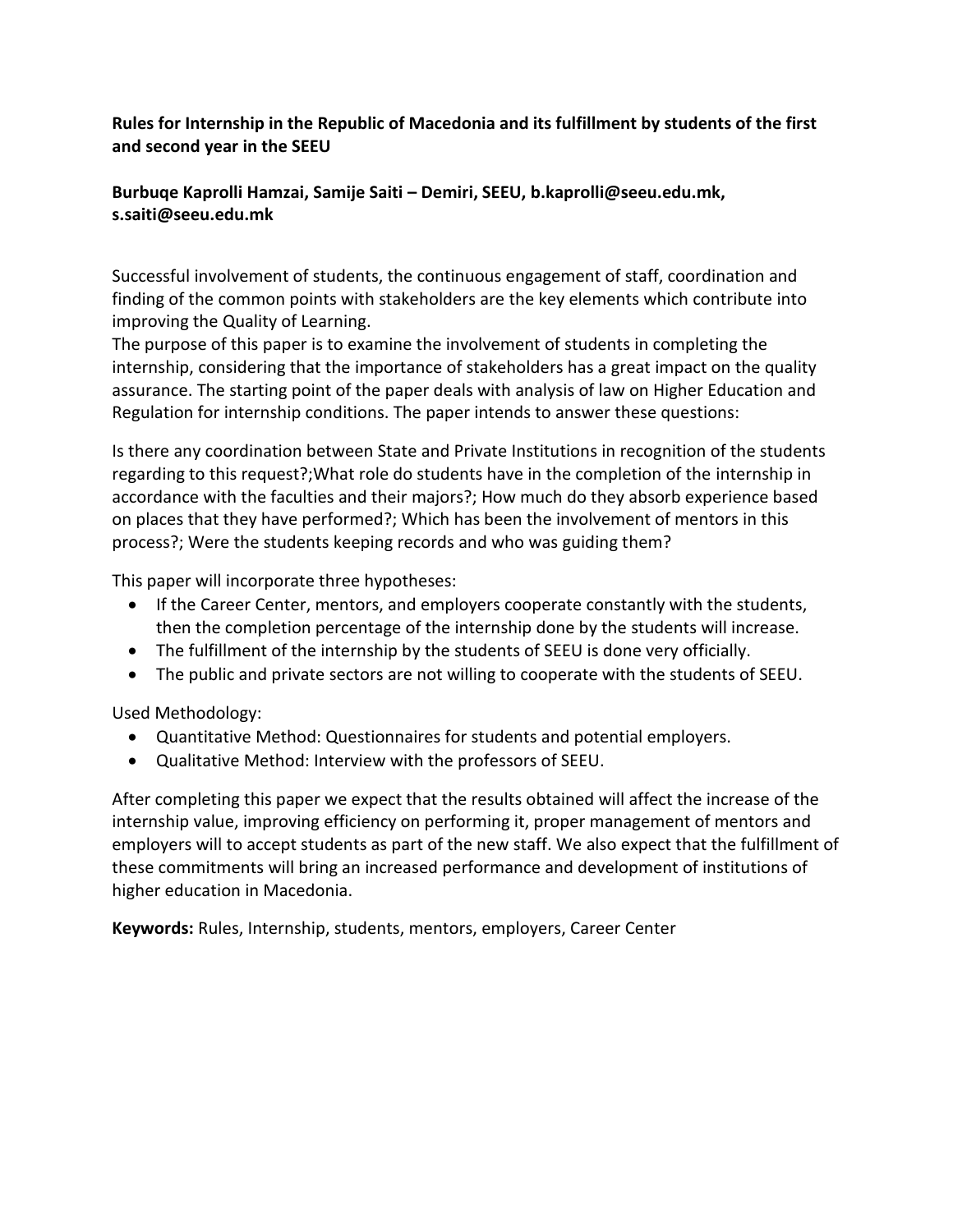## **The integration of technology at SEEU teaching and learning processes: professor's vs. students' perceptions and beliefs**

### **Jehona Mustafi, SEEU, j.mustafa@seeu.edu.mk**

**Mirjeta Lushi, SEEU, m.lushi@seeu.edu.mk**

**Aim:** The aim of this study is to reveal the professors' and students' perceptions on the integration of technology in the teaching and learning processes, as well as the differences that may arise among different faculties at SEEU. Living and acting in this digital world of ours, it is of an enormous importance to offer students a profound digital and technological literacy, which they would effectively use in their working career, and be competitive in the labour market. The methodology implemented in this research is a qualitative and quantitative one. An adapted questionnaire is implemented in order to evaluate the current state of the incorporation of technology for instructional and learning processes, as well as the differences in terms of different faculties, and age of teaching staff. Students and teaching staff of SEEU, three faculties such as: Faculty of Languages Cultures and Communication, Public Administration and Bussiness and Economics, have separately contributed to the fulfillment of this research, resulting in a contrastive data analysis. The results of this study will help us evaluate the current state of technology implementation, as well as help us take further steps in improving certain outcomes (if they are be unsatisfactory), a fact which furthermore will help us meet students' needs and interest.

**Keywords:** Technology, teaching, integration, instruction, learning

Qëllimi i këtij punimi është të zbulon perceptimet e studentëve dhe profesorëve në lidhje me integrimin e teknologjisë në procesin e mësimdhënies dhe të mësuarit, si dhe të zbulon diferencat që mund të paraqiten në mes fakultete të ndryshme në UEJL. Duke jetuar dhe vepruar në këtë botë të digjitalizuar, është me rëndësi shumë të madhe që studentëve të ju ofrojmë njohuri të thellë digjitale dhe teknologjike, të cilën ata në mënyrë efektive do ta përdorin në karieren e tyre, dhe do të jenë konkurrues në treg. Metodologjija e implementuar në këtë punim është kualitative dhe kuantitative. Pyetësor i adaptuar është implementuar me qëllim që të analizohet gjendja aktuale e implementimit të teknologjisë në proceset e mësimdhënies dhe mësimnxënies, si dhe dallimet që do të shfaqen në mes të fakulteteve të ndryshme, dallimi në moshë dhe ai gjinor. Studentët dhe stafi i tre fakulteteve të UEJL-së: Fakulteti i Gjuhëve Kulturave dhe Komunikimit, Fakulteti i Administratës Publike dhe Fakulteti i Biznesit dhe Ekonomisë kanë kontribuar në të mbledhurit e të dhënave që ka rezultuar në një studim krahasues për këto fakultete. Rezultatet e këtij studimi do të na shërbejnë të vlersojmë gjendjen momentale të implementimit të teknologjisë. Poashtu edhe do të na ndihmojë të ndërmarim disa hapa për të përmisuar disa rezultate (në qoftë se janë jo të kënaqshme), fakt ky që edhe më tepër do të na ndihmojë të plotësojmë nevojat dhe interesat e studentëve.

**Fjalët kyçe:** Teknologji, mësimdhënie, integrimi, instrukcione të mësuarit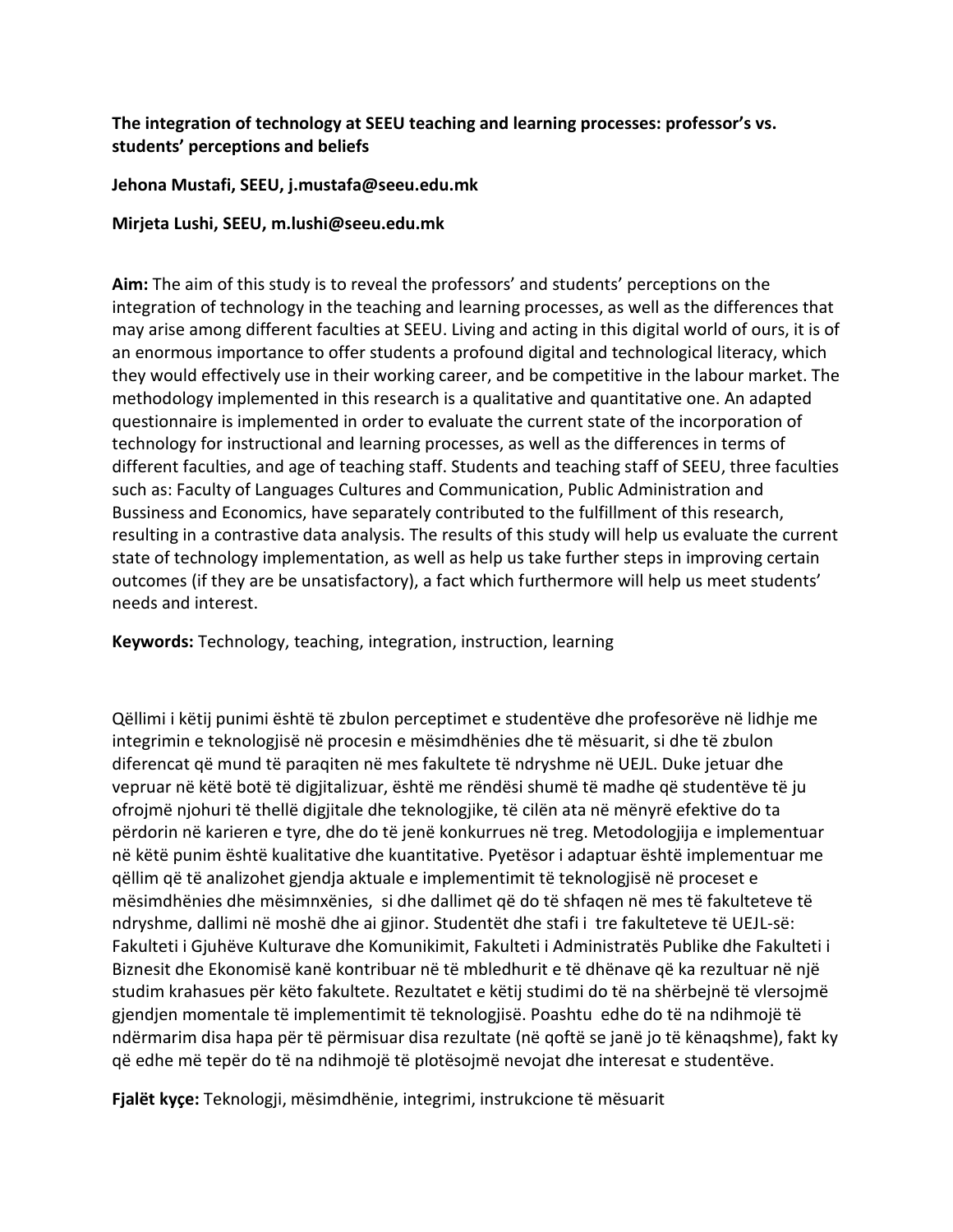#### **Kriteret e vlerësimit dhe vetëvlerësimit gjatë mësimdhënies**

#### **Dr. Ismet Osmani**

Kriteret e vlerësimit vetëvlersëimit si elemente bazë të mësimdhënësit për arritjen e rezultateve në mësim, krijojnë mundësi të mira në aplikimin e njohurive dhe aftësitë e reja të praktikës mësimdhënëse. Aplikimi i metodave të ndryshme mësimdhënëse nxisin mendimin kritik të studentit, si dhe zgjidhjen e problemeve ose krijimin e aftësive për punësim. Me këtë rast, aplikimi i metodave të ndryshme për vlerësimin dhe vetëvlerësimin e studentëve dhe arsimtarit krijohet një bazë e mire në përmirësimin e cilësisë së procesit mësimor, duke siguruar zhvillim permanent intelektual, social dhe fizik të të dyja palëve (studentit dhe arsimtarit). Përveç kësaj, shfrytëzimii i teknologjisë informatike-komunikative (TIK) për përmirësimin e procesit mësimor dhe mësimit të nxënësve është një bazë e mire novatore në krijimin e cilësisë. E tërë kjo duhet të jetë pjesë e procesit të punës ekipore (ose bashkëpunimit të ndërsjellë) në shkollë dhe përkrahjes që do t'i nxisë mësimdhënësit të punojnë së bashku për përmirësimin e cilësisë së praktikës mësimore. Aktivitetet në klasë duhet të përfshijnë punën në klasë me studentët, vlresëimin e punës së tyre, vetëvlerësimin, reflektimin/analizën e mësimdhënësve, vlerësimin e ndërsjellë mes mësimdhënësve dhe dhënien e informatave kthyese.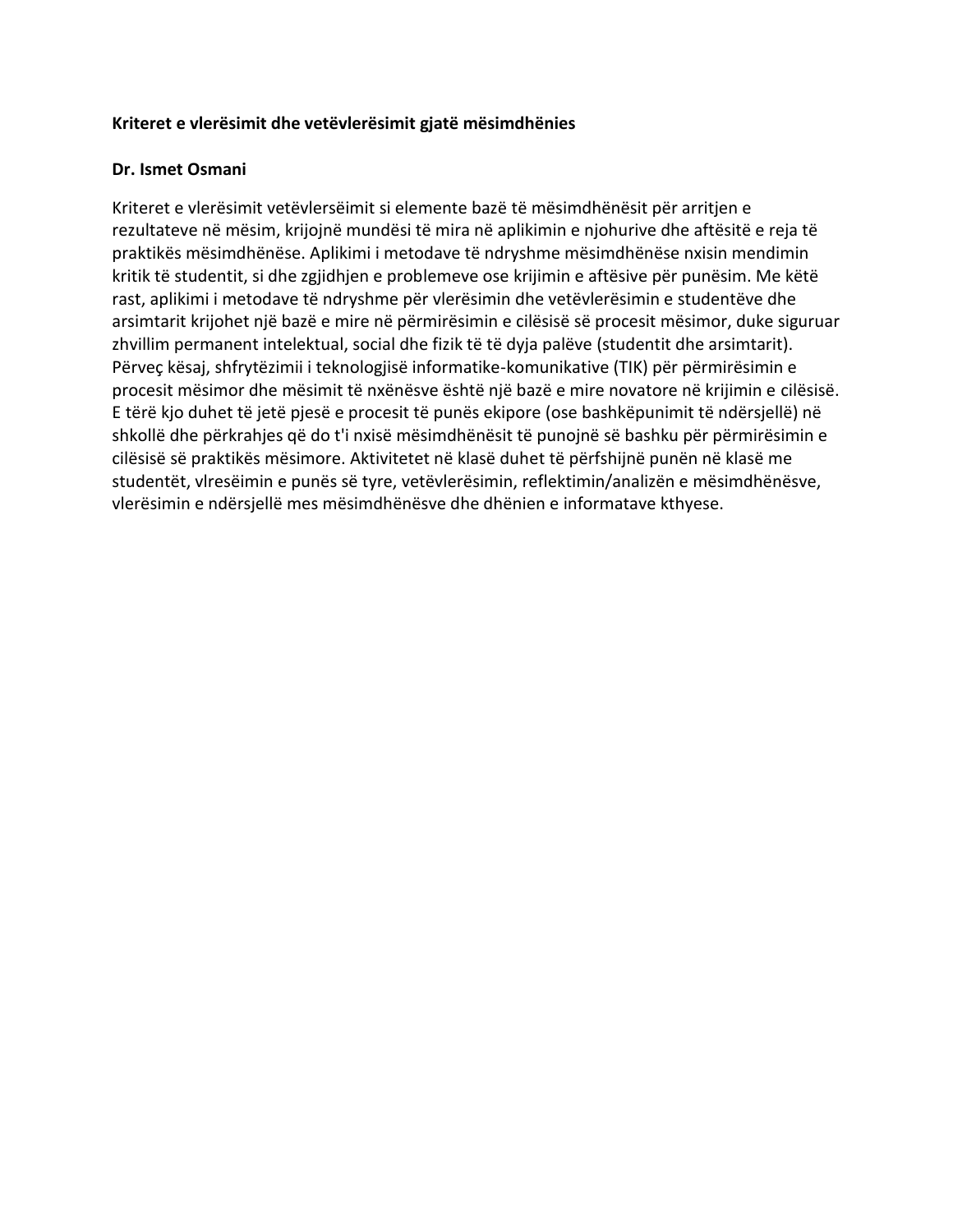## **Evaluating Classroom Teaching Practice that Affects Positively the Success of Students**

**Sadri Alija, Faculty of Business and Economics, SEE University, Tetovo, Macedonia, s.aliji@seeu.edu.mk**

## **Jusuf Zekiri, Faculty of Business and Economics, SEE University, Tetovo, Macedonia, j.zekiri@seeu.edu.mk**

The aim of this research paper is to find out the relationship between the teaching practices in the classroom and the success/ failure of students with the subjects of winter semester 2011/2012 at Faculty of Business and Economics, South East European University in Tetovo. The data were collected through an online questionnaire during March, 2012. They deal with three activities during the course development: beginning of the lesson, lesson development, and assignments and check-ups. In total, there are 22 variables divided into three groups. The variable "answer" is the pass rate. These variables will promote a better promotional educational process through quantitative statistical analyses.

In this paper, beside the descriptive statistics, a mathematical model will be designed in order to consider the success/ failure of students, as a function of measured variables. The results will identify the relationship between the teaching practices in the classrooms and the success/ failure of students.

**Keywords:** teaching practice, mathematical model, lesson development, success and failure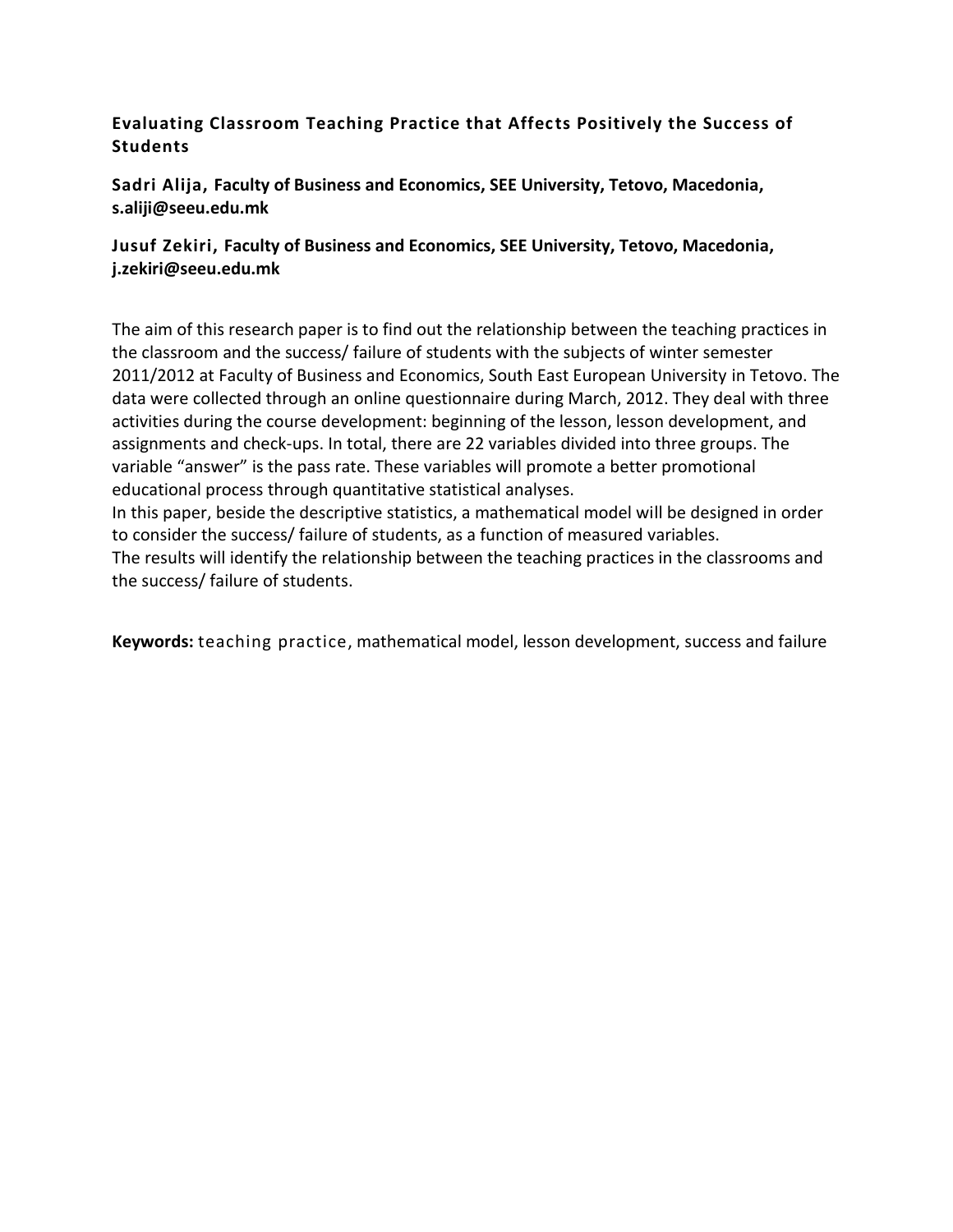#### **Learner-Centered Methods in the Communication Classroom**

#### **Linda Ziberi,PhD, SEEU, l.ziberi@seeu.edu.mk**

#### **Artan Limani, MA – PhD Candidate, SEEU, a.limani@seeu.edu.mk**

This paper will analyze, discuss, and assess methods used to create and sustain a 'Learner-Centered' classroom. Moreover, it will provide both a theoretical and practical framework of two classes taught by the presenters themselves, Linda Ziberi and Artan Limani, in two universities in the United States over a period of two years. All class components will be presented including curriculum outreach and objectives, syllabus design to meet studentcentered teaching standards, teaching methods, teaching philosophy, assessment methods and tools and other issues concerning the student population culture and their reaction towards this approach.

The major theoretical framework will be constructed using Phyllis Blumberg's work who believes that Learner-centered teaching is an approach to teaching that is increasingly being encouraged in higher education where Learner-Centered teachers do not employ a single teaching method but they rather emphasize a variety of different types of methods that shift the role of the instructors from givers of information to facilitators of student learning (Bloomberg, 2004).

Other scholars' work will be observed and taken into account. For example Epstein & Hundert, 2002;Huba & Freed, 2000; Suskie, 2004; Weimer, 2002 believe that although no standard definition exists, learner-centered assessments are often described as providing guidance to address learning needs and to evaluate a teaching program (in Schmitt, Hu & Bachrach, 2008). Along the same lines, the American Psychology Association [APA] Board of Educational Affairs (1997) provides a solid framework which will be taken into account to synthesize past, current, and future practices as far as best practices are concerned. According to them, learnercentered assessments; (1) give learners the opportunity to pursue personally relevant learning goals and to integrate new knowledge with prior knowledge; (2) make learners responsible for their own learning; (3) encourage learners to apply knowledge in novel situations, reflect on their learning, and set reasonable learning goals; (4) provide possibilities for collaboration and social interaction among learners; (5) respect individual learning styles and preferences; and (6) are appropriate to learners' skill level and cultural background (APA Board of Educational Affairs. 1997, in Schmitt, Hu & Bachrach, 2008)

**Keywords:** Learner – Centered, methods, philosophy, assessment, syllabus, curriculum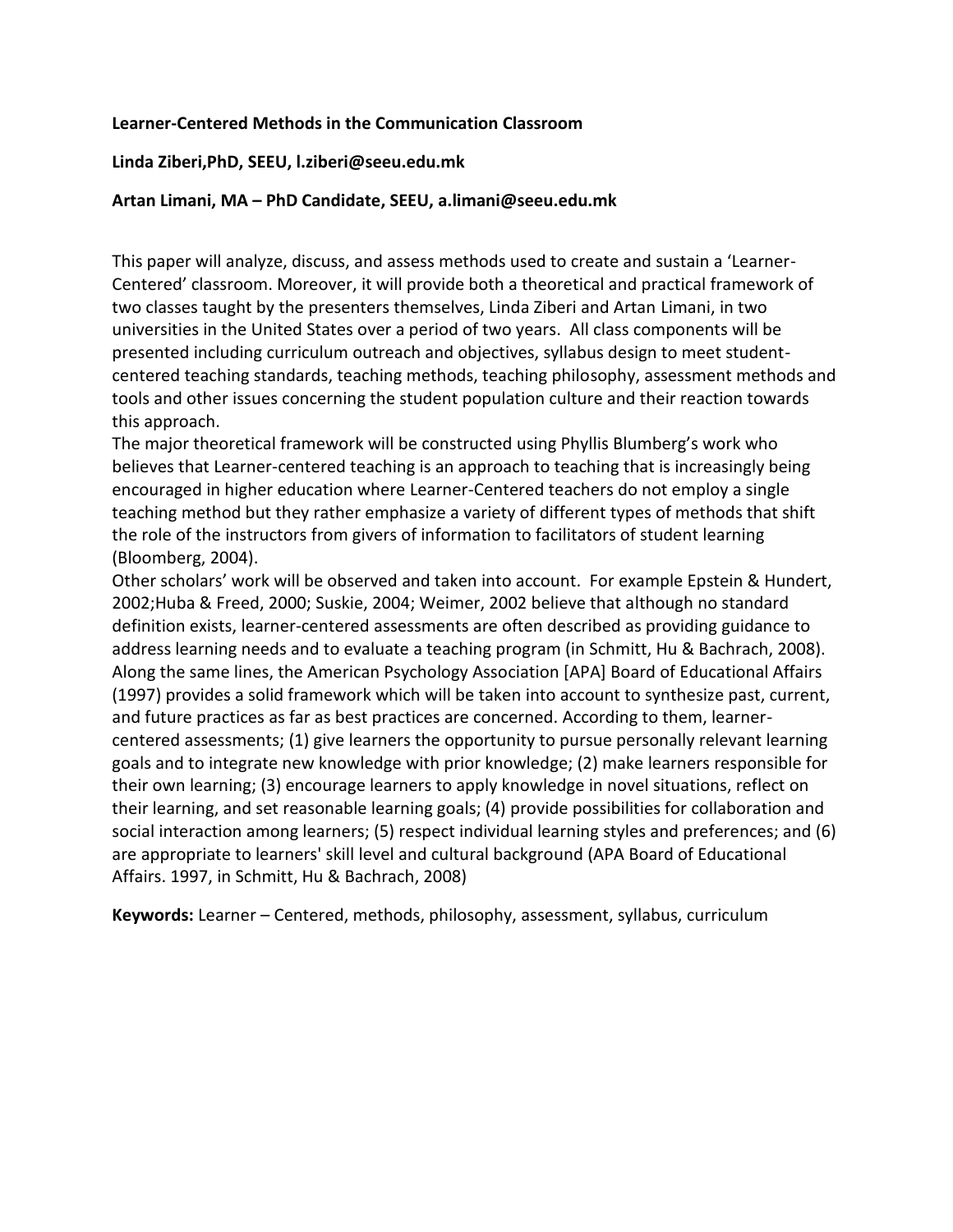#### **Статистичкото образование на студентите во Македонија**

### **Виолета Анѓелкоска, Лидија Горачинова-Илиева, ФОН Универзитет - Скопје, violeta.angelkoska@fon.edu.mk, lidija.goracinova@fon.edu.mk**

Новото дигитално време ја наметна потребата од информациска и информатичка писменост како предуслов за успешен професионален развој. Во услови на постоење на неисцрпни податочни ресурси достапни преку Интернет, пристапот кон релевантни информации неопходни за остварување на конкретни цели повеќе не е примарен проблем. Во врска со ова, многу поважно е прашањето за развивање на капацитетите на секој поединец за селектирање на вистинските податоци од мноштвото достапни, нивното поврзување, обработка и интерпретација на добиените резултати, како и изведување на соодветни заклучоци и завземање на критички став кон нив. Оспособувањето на секоја индивидуа за извршување на вакви операции не може да биде препуштено на случајот, туку треба да е дел од еден организиран и континуиран процес во рамки на повеќегодишно математичко образование, кое би кулминирало со стекнување на теориски знаења и практични вештини за изведување на елементарна научно-истражувачка работа уште за време на студиите од прв циклус на високото образование.

Во овој труд се изложуваат основните цели на статистичкото образование (стекнување на статистичка писменост, оспособување за статистичко размислување и развој на статистичко резонирање) и се аргументира потребата од збогатување на наставните програми со содржини од статистиката на сите нивоа од образование, со посебен акцент на високото образование. Сѐ ова е со цел да се направи подобро воведување на студентите во научно-истражувачката работа и да се придонесе во нивниот професионален развој. На крај се предоложени мерки кои треба да ги преземаат високообразовните институции за остварување на целите на статистичкото образование.

**Клучни зборови**: Статистика, образование, статистичко мислење, студент, образовни цели.

The new digital age imposes the need of information and computer literacy as a prerequisite for successful professional development. Access to relevant information necessary for any particular goal is not a primary issue any more, since there are inexhaustible data resources available on the Internet. In connection with this, more important is the question of the development of individual capacity for selecting and associate the appropriate information among the available one, processing and interpretation of the obtained results, as well as deducing adequate conclusions and critical standpoint development towards them. Training each individual for these operations should not be sporadic. It should be a part of an organized and continuing process within the mathematical education over the years, which would result with acquisition of theoretical knowledge as well as practical skills for elementary academic research even during the first cycle of higher education.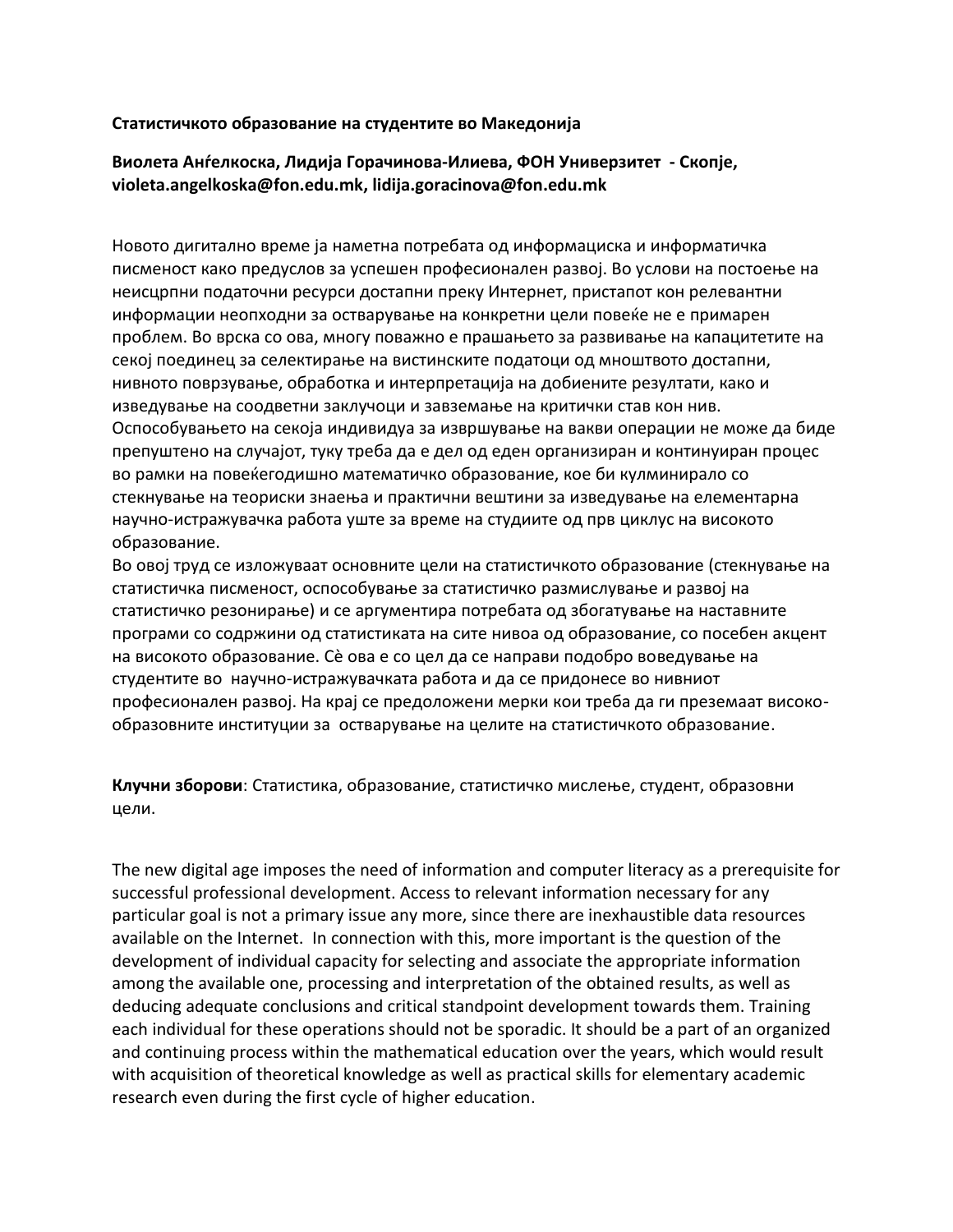This study encompasses the basic goals of statistical education (statistical literacy acquisition, statistical thinking skills and development of statistical reasoning), argumenting the necessity of curricula enrichment of all levels of education with statistical topics, emphasizing higher education. All of this is in order to make a better introduction of the students to scientific research processes, as well as to contribute their professional development. The last part covers our suggestion of measures that should be taken by the higher educational authorities in order to achieve the statistical education goals.

**Keywords**: Statistics, education, statistical thinking, student, educational goals.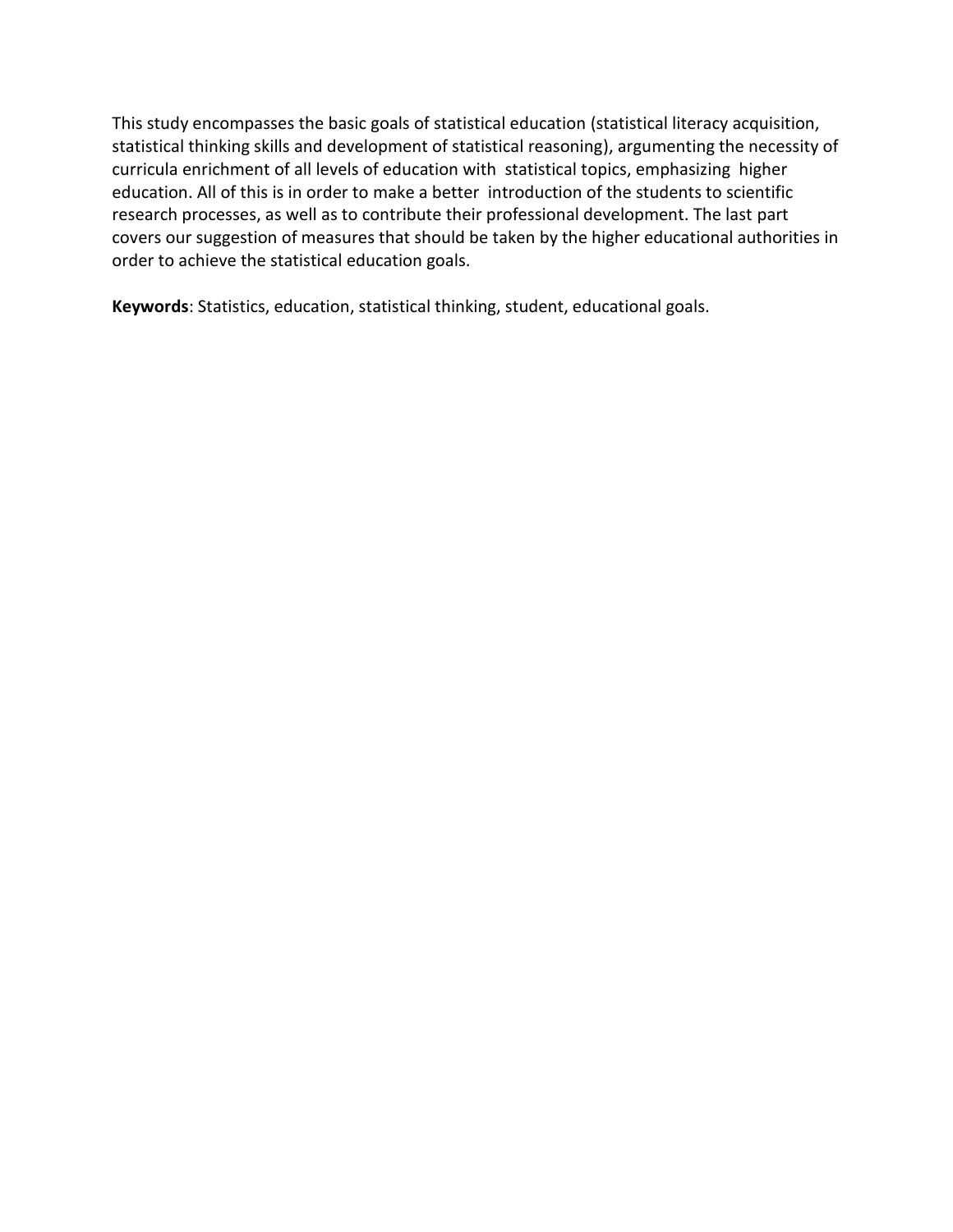## **Зголемување на професионалноста и знаењето во деловниот процес со примена на неформалното образование**

**Проф.д-р Маријан Стевановски, МИТ Универзитет Скопје, marijan.stevanovski@gmail.com** 

Креирањето на процесот на неформалното образование, привлекува внимание и во целост дава позитивни резултати во секојдневниот живот кои се пренесуваат во деловното опкружување. Можоста за професионалното усовршување низ целиот живот кај човекот не само што претставува парадигма туку и воспоставува прагматични односи кон кои се стремат многу компании во кои процесот на диверзификација на знаење се одвива во позитивна насока. Доживотното учење не само што овозможува процес на лично усовршување и сатисфакција кои се набљудуваат како персонални задоволства и можност за напредок во кариерата туку и основа за развој на компанијата и пошироко целата заедница. За да се дојде до целосно елаборирање за процесот на неформалното образование, потребно е да се диференцираат сите видови на образование кои се поврзани со образовниот процес: формално образование, неформално образование како и имплементација на концептот на доживотно учење. Овие пристапи во креирање на образованиот процес треба да се набљудуваат комплементарно што е и основа на овој труд. Со една таква кохезија се овозможува процес на усовршување на сите елементи кои се карактеристични за една успешност на поединецот и компанијата.

**Клучни зборови:** формално, неформално, учење, комплементарно, знаење.

# **Increasing the professionalism and knowledge in business process by applying of non-formal education**

Creating a process of informal education attracts attention and gives completely positive results in daily life that are transmitted in a business environment. The opportunity for professional development throughout the life is not only a paradigm but it also establishes a pragmatic relationship aspiring by many companies in which the process of diversification of knowledge go on in a positive direction. Lifelong learning not only provides a process of personal development and satisfaction which are seen as a personal pleasure and opportunity for career advancement but also a base for development of the company and the wider community. To get to fully elaboration of the process of informal education is necessary to distinguish all types of education related to the educational process: formal education, informal education and implementation of the concept of lifelong learning. These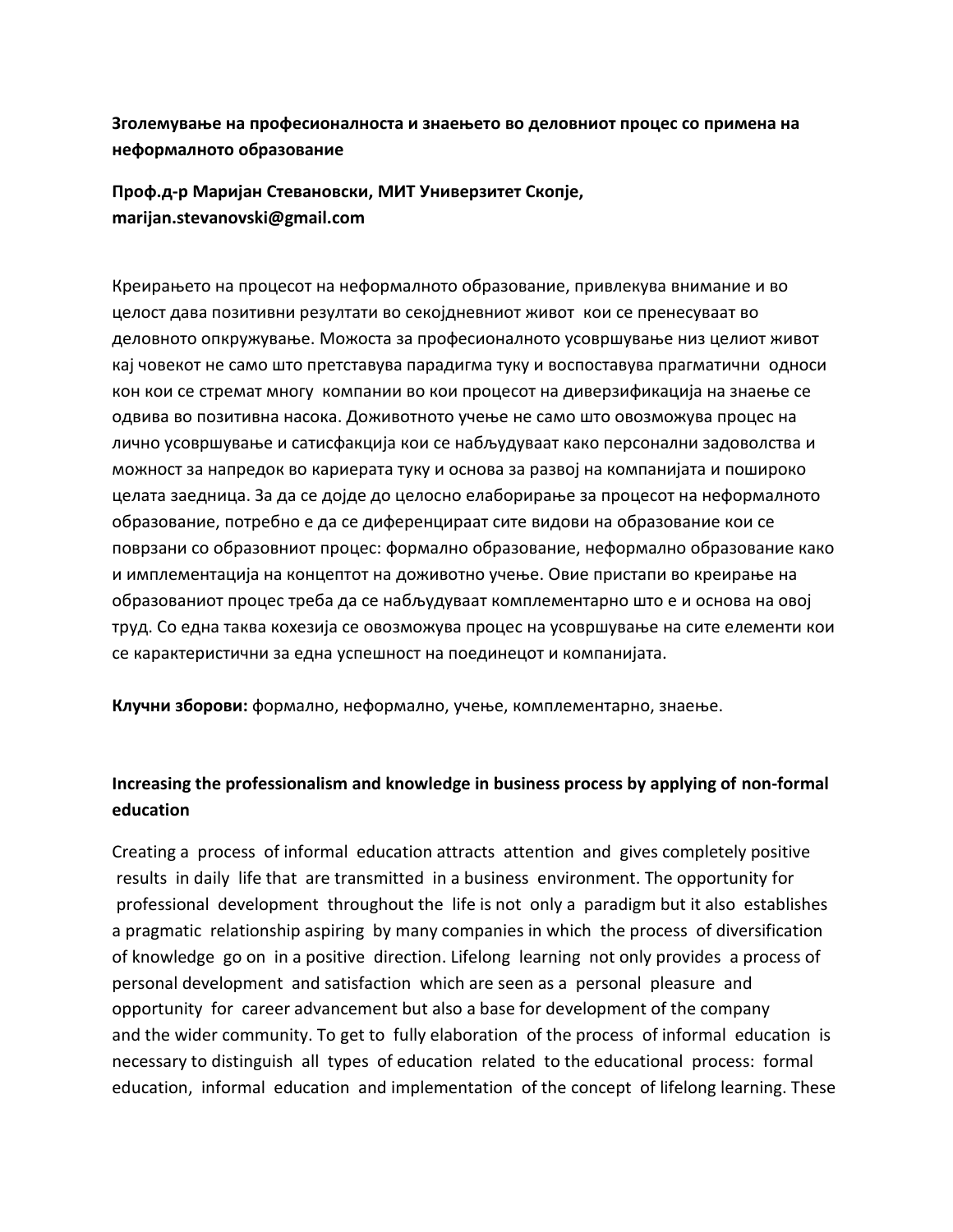approaches in creating the education process should be viewed as complementary, which is way they are the bases of this work. With such a cohesion is provided a process of improvement of all elements that are typical for the success of the individual and the company.

**Keywords:** formal, informal, learning, complementary, knowledge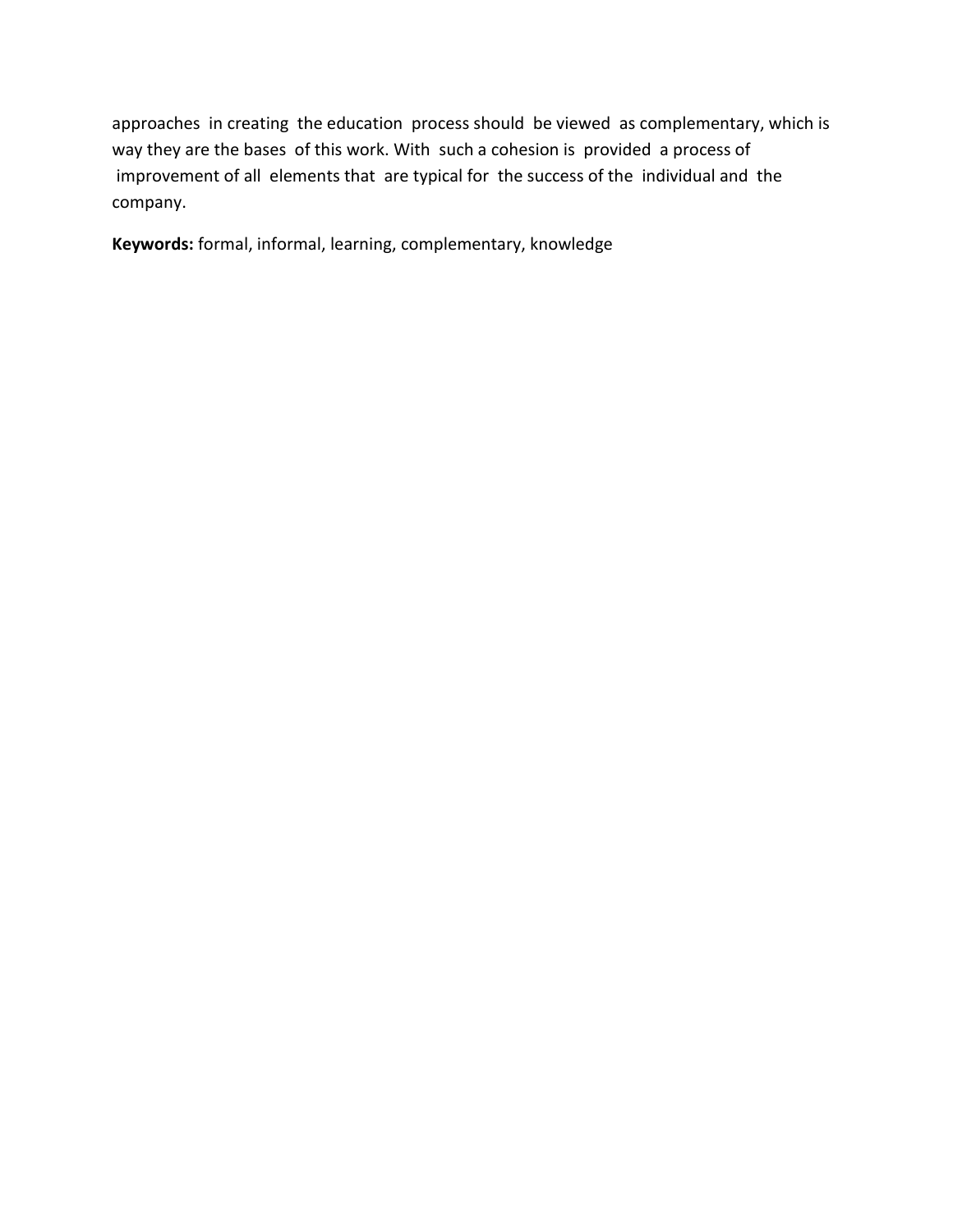**Avantazhe dhe disavantazhe të zbatimit të marrëveshjes së Bolonjës në realitetin rajonal me theks të veçantë në arsimimin në kuadër të shkencave juridike**

**Advantages and disadvantages of the implementation of the Bologna Charter in the regional reality with a special concern for the education in legal sciences**

**Doc. D-r Besa Arifi, Fakulteti Juridik – Universiteti i Evropës Juglindore, b.arifi@seeu.edu.mk**

Sistemi i Bolonjës solli ndryshime të mëdha në arsimimin sipëror në trevat shqiptare. Kur bëhet fjalë për studimet e jurisprudencës, këto ndryshime shikohen në mënyrë mjaft kritike duke pasur parasyshë se përgatitja për profesionin e juristit kërkon një qasje mjaft specifike ndaj edukimit dhe arsimimit që me sistemin e Bolonjës mund të anashkalohet në qoftë se nuk tregohet kujdes i veçzntë në përzgjedhjen e kurikulumit dhe të metodave të mësimdhënies dhe mësimnxënies. Në kuadër të këtij punimi do të analizoj mënyrën se si ky sistem ndikon në krijimin e kurikulumeve sa i përket studimeve të jurisprudencës. Vlerësoj se në këtë drejtim, duhen marrë në kosniderim nevojat specifike të kuadrit që përgatitet për të ushtruar funksionin e juristit. Në këtë aspekt, bindja ime është se arsimimi në trevat tona nuk jep sa duhet mundësi për studentët që të jenë të përgatitur edhe për aspektin praktik të punës së tyre në të ardhmen. Në këtë drejtim, dëshiroj të shpreh disa mendime lidhur me atë se si mund të përmirësohet ky realitet duke shfrytëzuar përvojën e vendeve fqinje si dhe duke marrë parasysh studimet komparative në një nivel më të gjërë. Punimi do të rezultojë me rekomandime konkrete sa i përket arsimimit të lartë në lëminë e jurisprudencës.

**Fjalët kyçe:** arsimim, jurisprudencë, sistemi i Bolonjës, mësimi praktik.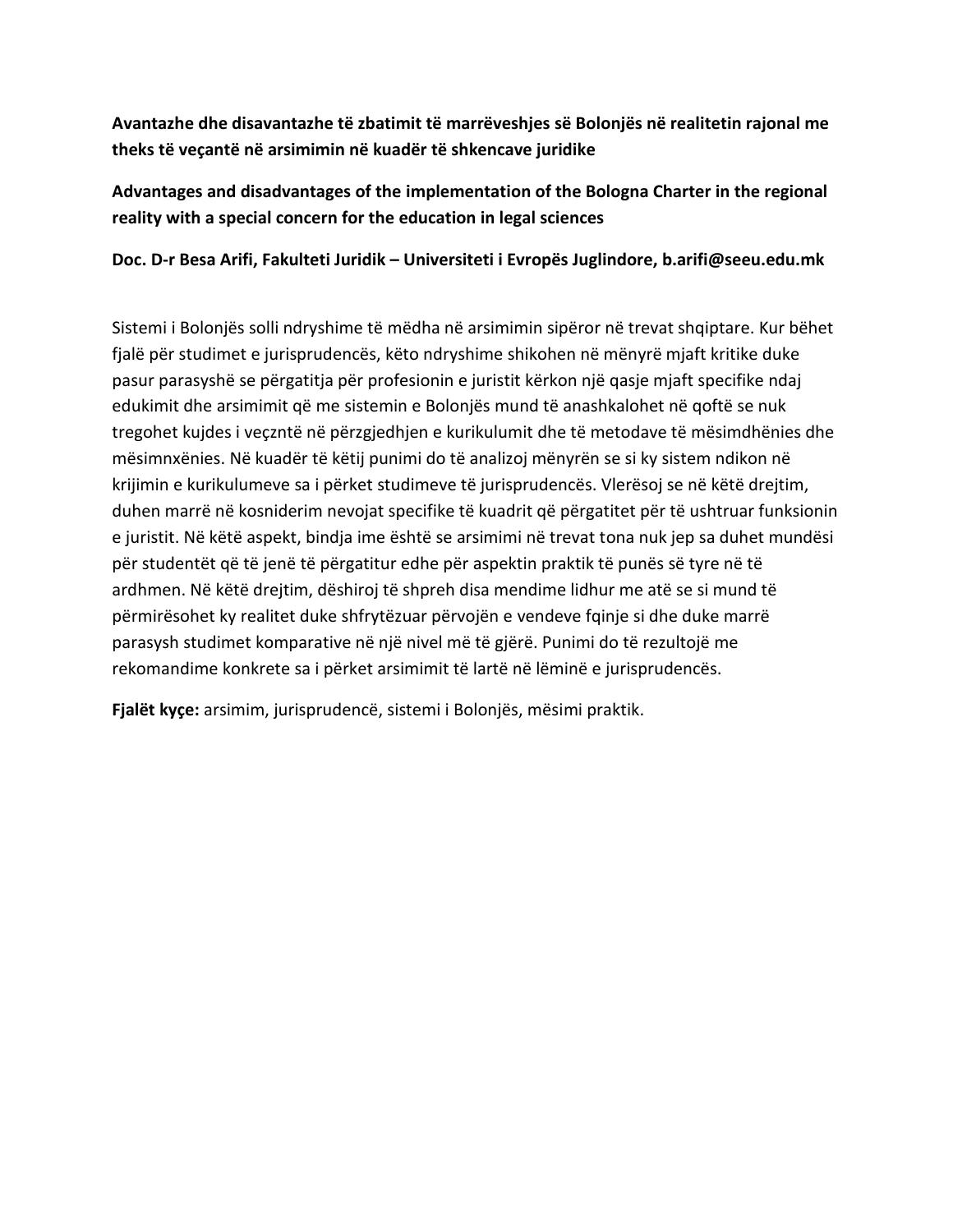# **National Framework of Higher Education Qualifications and the Associated Learning Outcomes Descriptors**

**Vladimir Radevski, PhD, Faculty of Contemporary Sciences and Technologies,**

**South East European University, v.radevski@seeu.edu.mk**

Although already a trend in reforming national education and training systems since late 1990, the development of National Qualifications Frameworks become again actual after the initiation of the Bologna process in 1999. The Bergen Conference of European Ministers responsible for Higher education in 2005 adopted the overarching framework for qualifications in the European High Education Area (EHEA) and the ministers committed themselves to elaborate national frameworks for qualifications by 2010. The basic elements of the qualification framework are (1) the Profile, (2) the Cycles and Levels, (3) the Descriptors of Learning Outcomes and (4) the Credit and Workload. In this paper we will be interested in the process of establishment of the National Framework of

Qualifications in Republic of Macedonia and the associated process of Learning Outcomes Descriptors on institutional level at South East European University in Tetovo.

The adoption of a learning outcomes approach focuses activity on the learner and away from the teacher. It promotes the idea of the teacher as a facilitator or manager of the learning process and recognises that much learning takes place outside the classroom without a teacher present.

**Keywords:** Learning Outcomes Descriptors, National Framework of Qualifications

### **Национална рамка на високообразовни квалификации и резултатите на учењето**

Националните рамки на високообразовните квалификации се присутни како тренд во реформирањето на националните образовни и системи на обуки уште од 1990-та година, тие повторно добиваат на важност и актуелност со Болоњскиот процес во 1999 година. Бергенската конференција на министри за високо образование во европските земји во 2005 год. усвои ориентациони рамки на квалификации во Европскиот Високообразовен Простор (ЕВП), а министрите се обврзаа да елаборираат соодветни национални рамки до 2010 година.

Основни елементи на една национална рамка на квалификации се: (1) Профил, (2) Циклуси и нивоа, (3) Описи на резултати од учењето и (4) Вредност во кредити и обем на работа.

Овој труд го претставува процесот на дефинирање на Националната рамка на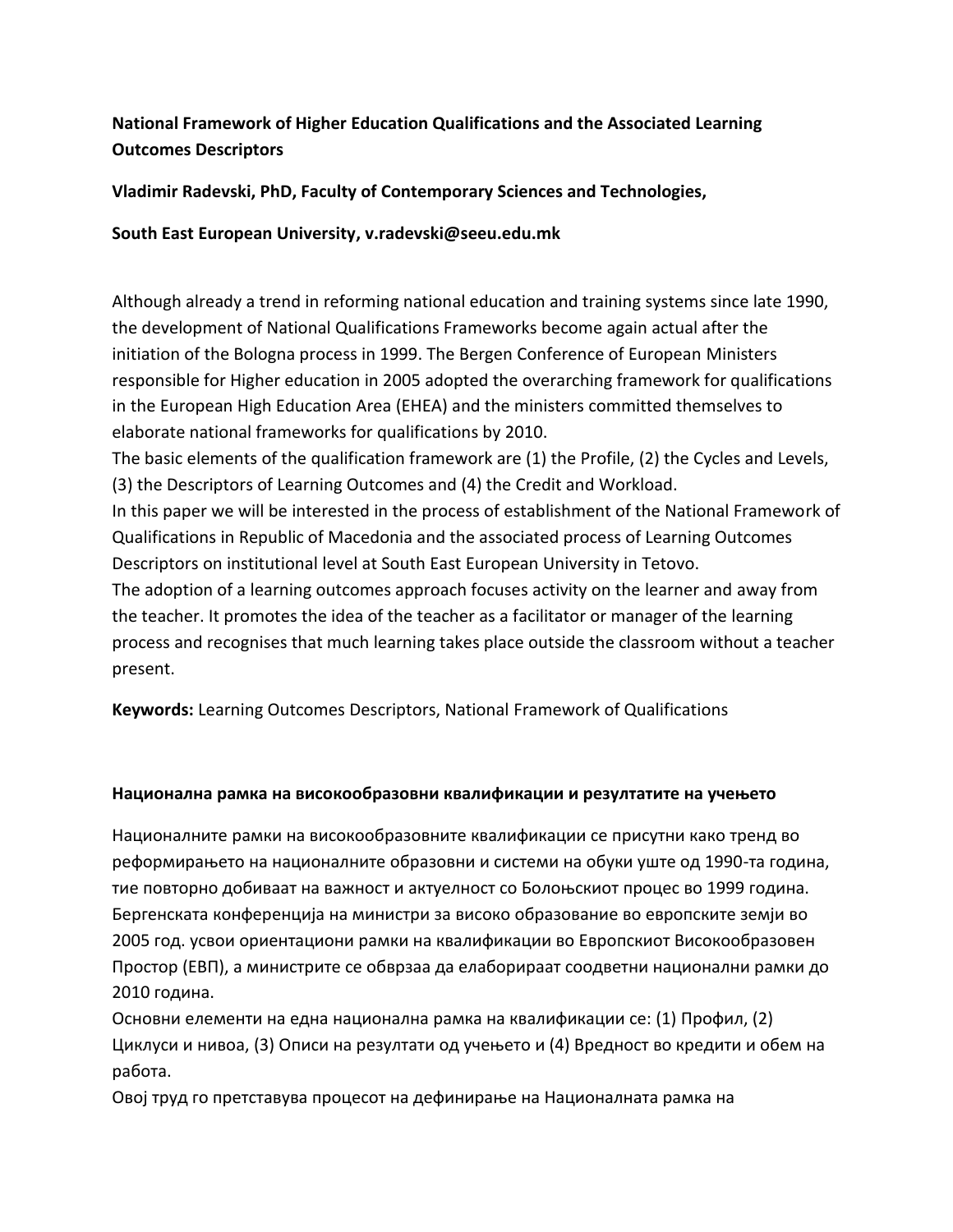високообразовни квалификации во Република Македонија и определувањето на Описите на резултатите на учењето на институционално ниво во Универзитетот на Југоисточна Европа во Тетово.

Определувањето на описите на резултатите на учењето е фокусирано на субјектите на процесот на учење – студентите. Ова е процес преку кој се проовира идејата за наставникот како олеснувач и управувач со процесот на учење и преку кој се зема в предвид дека поголемиот дел од учењето се одвива надвор од училниците и без присуство на наставникот.

**Клучни зборови:** Описи на резултати на учењето, Национална рамка на квалификации.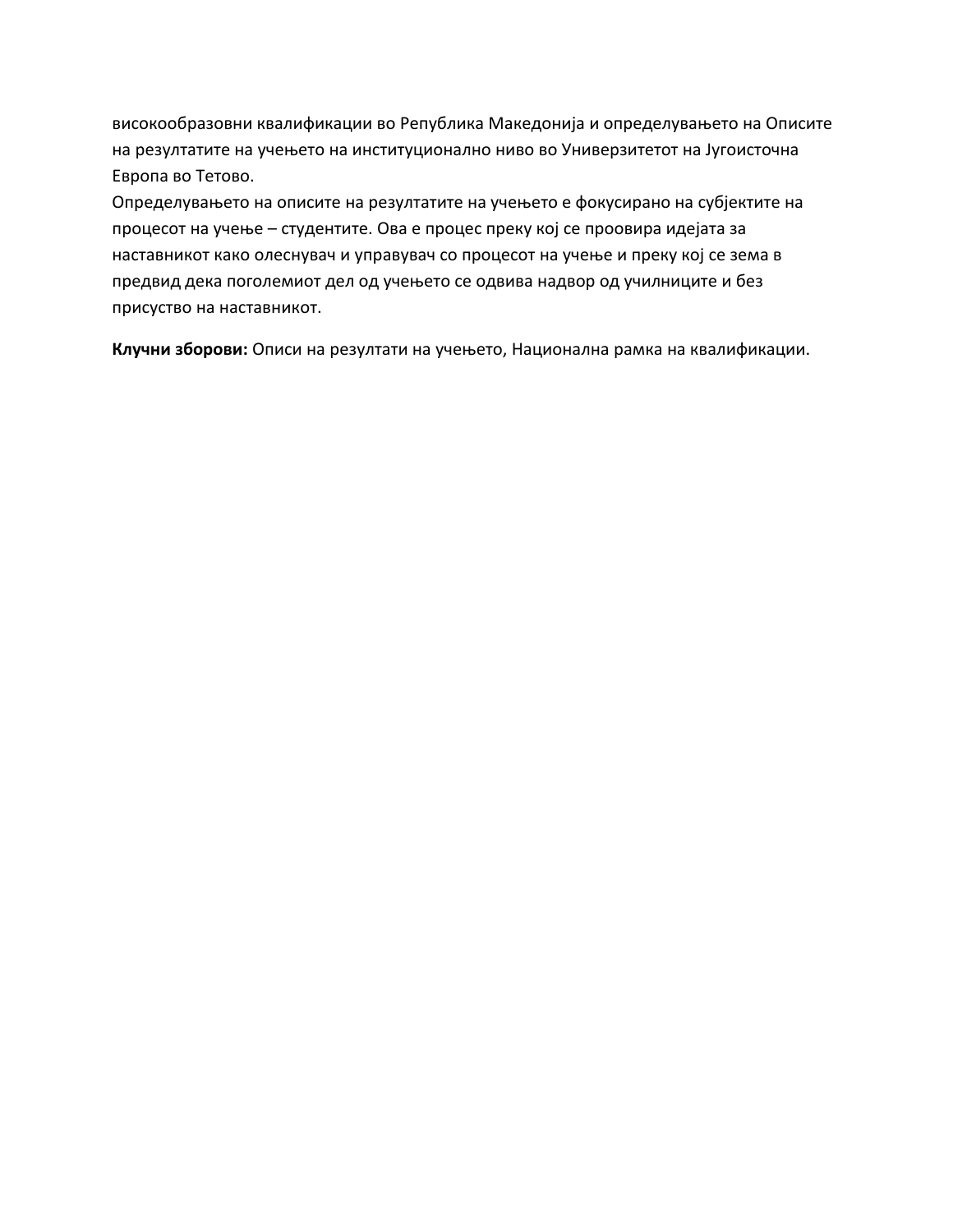# **The method of legal clinics in American law schools and the possibilities for its implementation Macedonia's law schools**

### **Sami Mehmeti, SEEU, s.memeti@seeu.edu.mk**

The main characteristic of the way of acquiring knowledge in the law schools in my country is through the memorization of the fundamental legal concepts and norms without taking care for the development of analytical and critical thinking that is necessary for their application in solving problems of everyday life. The introduction of the method of legal clinics in the teaching practice of our law schools would be attractive and challenging for both students and teachers. The American universities are in the lead in the implementation of the legal clinic method and other universities in the world are just transferring this method to their own milieu. By implementing this method two main goals can be achieved. Since this method is based on learning from experience or learning by doing, the first goal of educating law students in practical skills can be achieved. If students are engaged in finding solutions to everyday problems under the tutor's supervision, this would enable them to study with great interest and pleasure. This approach transforms the students from passive into active subjects in the teaching process.

The second goal of the application of the legal clinic would be the establishment of the direct communication between the students and the community. In the course of their activity in the legal clinic the students have the opportunity to offer legal assistance for free for the poor, the homeless, the stateless persons, the victims of domestic violence, victims of police maltreatment, etc. In this way the legal clinic not only trains the students to acquire skills and experience but also can equip them with such good moral standards that are necessary for lawyers in order to fulfill their duties with deep awareness, dedication and competence.

**Keywords:** law school, legal clinics, critical thinking, practical skills, legal assistance.

# **Metoda e klinikës juridike në fakultetet juridike amerikane dhe mundësitë e zbatimit të saj në fakultetet juridike në Maqedoni**

Duke qenë se një karakteristikë themelore e mënyrës së përvetësimit të njohurive në fakultetet tona juridike është memorizimi i koncepteve dhe normave të përgjithshme juridike pa mos i zhvilluar aftësitë analitike dhe kritike për të kuptuar mënyrën dhe rëndësinë e zbatimit të të njëjtave në problemet e përditshme, futja e metodës së klinikës juridike dhe aplikimi i saj në fakultetet tona juridike për studentët dhe mësimdhënësit do të paraqiste një lloj risie e cila do të ishte sa tërheqëse aq edhe sfiduese.

Si prijës në zbatimin e metodës së klinikës juridike fakultetet juridike amerikane arritur të transferojnë atë në fakultetet juridike të shumë vendeve tjera. Nëpërmjet zbatimit të kësaj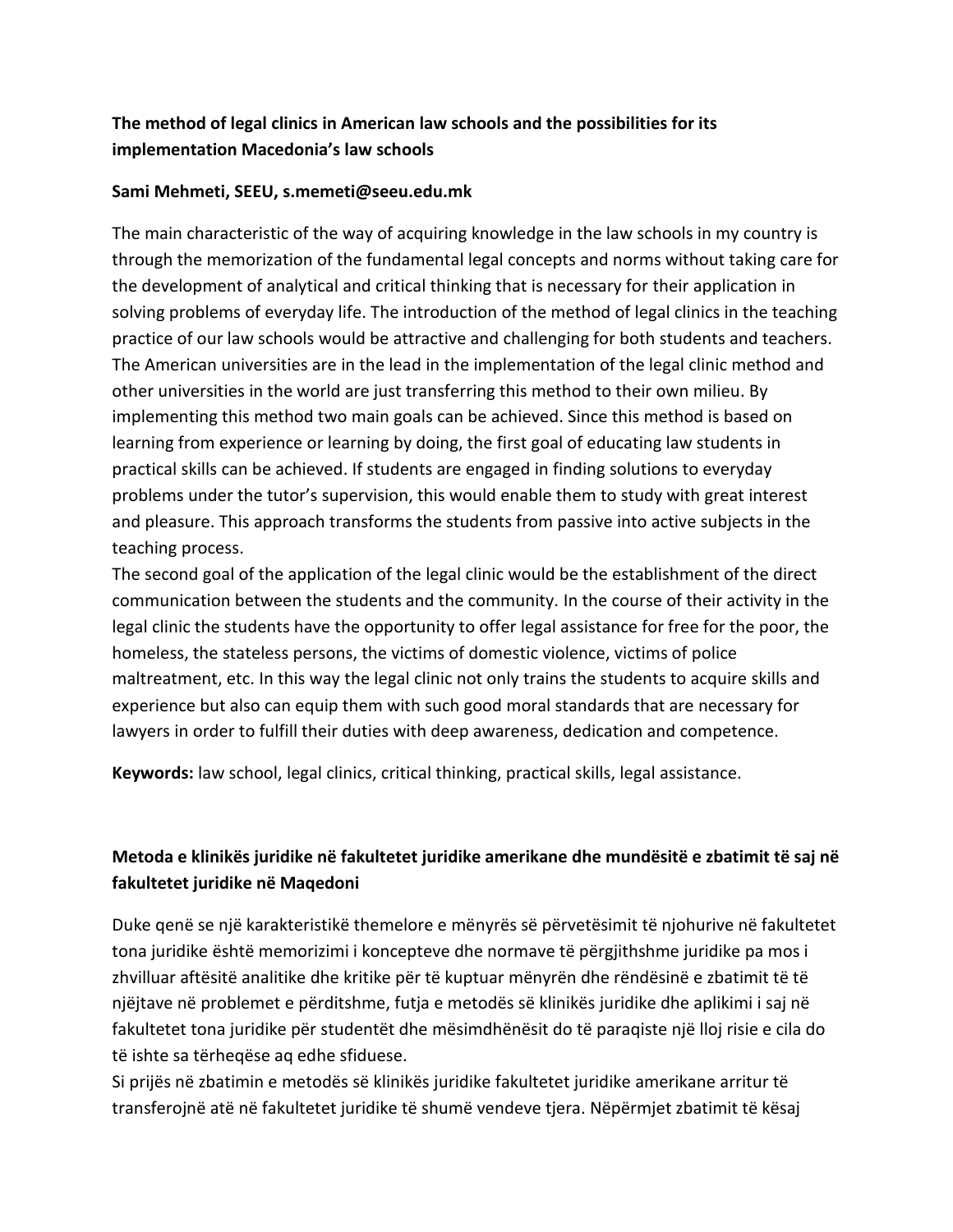metode realizohen dy qëllime kryesore. Qëllimi i parë i kësaj metode e cila mbështetet në 'mësimin nga përvoja' (learning from experience) ose 'mësimin në bazë të veprimit' (learning by doing) është plotësimi i nevojës për të prodhuar studentë me aftësi praktike. Duke zgjidhur probleme të marra nga përditshmëria e njerëzve dhe duke vepruar nën mbikëqyrjen e tutorit, studentët kanë mundësi që me interesim dhe kënaqësi më të madhe t'i zhvillojnë studimet e tyre. Kjo studentët i shëndron nga subjektë pasivë në subjektë aktivë në procesin e mësimdhënies.

Qëllimi i dytë i zbatimit të klinikës juridike është krijimi i një komunikimi të drejtëpërdrejtë mes studentëve dhe komunitetit. Studentët përmes aktivitetit të tyre në klinikën juridike mund të ofrojnë ndihmë juridike pa pagesë per të varfërit, të pastrehët, apatridët, viktimat e dhunës familjare, etj. Në këtë mënyrë, klinika juridike përveç që studentëve u mundëson të fitojnë shkathtësi dhe përvojë ajo ata i pajis me standarde morale të cilat janë të domosdoshme për ta realizuar karrierën e tyre në të ardhmen me ndërgjegje, përkushtim dhe kompetencë.

**Fjalët kyçe:** fakulteti juridik, klinika juridike, mendimi kritik, shkathtësitë praktike, ndihma juridike.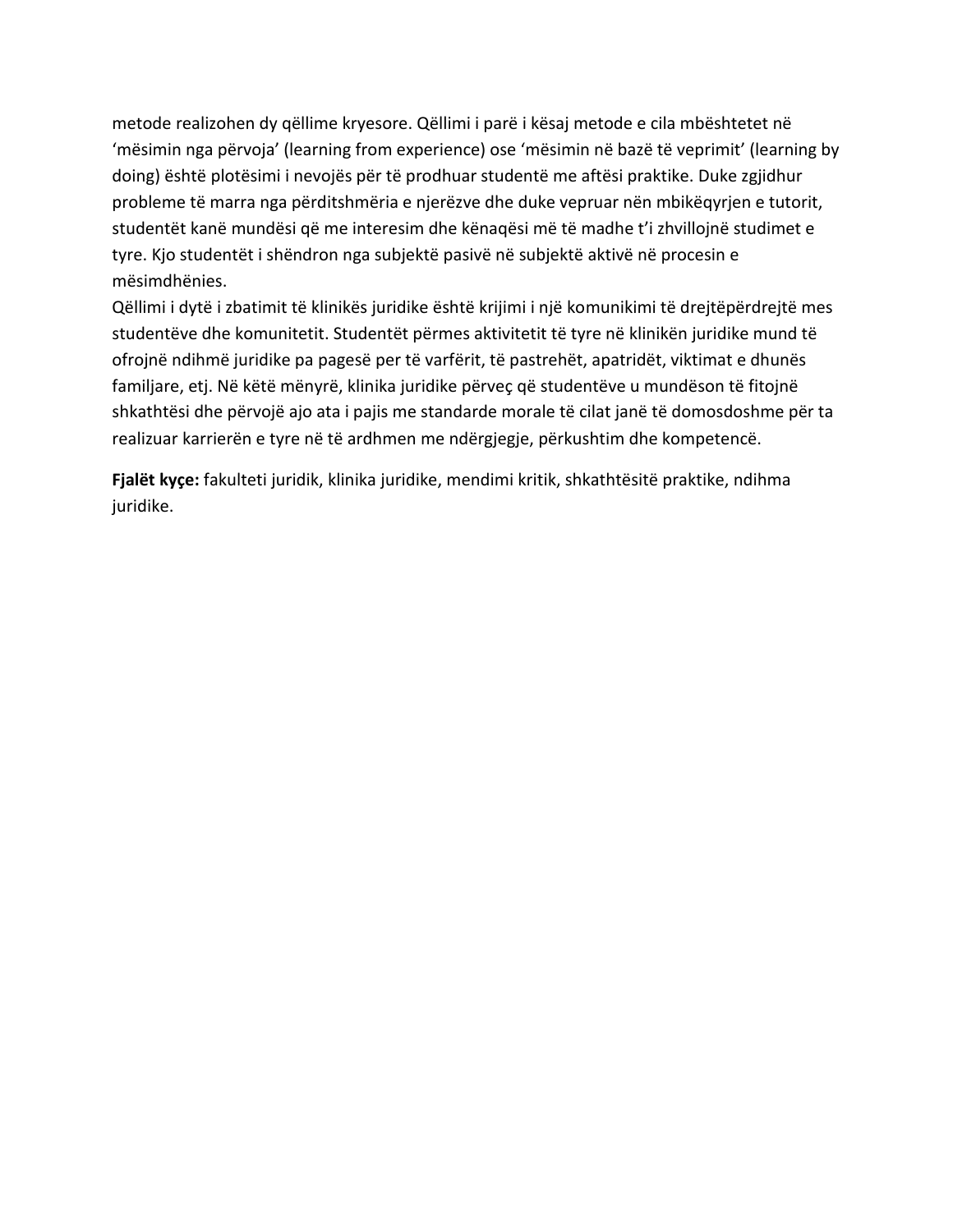# **Use of active teaching and learning methodologies in the higher education: The case of Macedonian Universities**

#### **Student-centered learning and teaching in specific disciplines: Methodologies**

# **Ana Mickovska-Raleva, MPhil in Education, University of Cambridge, UK, amickovska2@yahoo.com**

One of the requirements of the Bologna process is putting more focus on the student, and placing him/her at the center of the teaching and learning process. Though Macedonian higher education institutions have accepted this goal on a formal level, it is not necessarily reflected in the everyday classroom practices. This is partially due to the incomplete understanding of the concept of student-centered teaching on behalf of the academic staff, as well as the lack of experience with the methodologies which endorse such teaching.

The paper elaborates the concept of active (student-centered) teaching and learning methodologies and focuses on their application in the tertiary education. It presents a general overview of the following methods: problem-centered learning, simulations, collaborative learning, case-study techniques and elaborates their value in developing higher-order thinking (analysis, synthesis, application of knowledge etc. - according to Bloom's Taxonomy). Furthermore, it analyses the prospective of Macedonian higher education institutions to apply such methods in their everyday work with students, assessing the potential setbacks as well as the opportunities.

Finally, the findings of a field research conducted by the author, referring to the actual understanding and application of active teaching and learning methods by students enrolled at different programs at three Macedonian universities are presented. The data which will be presented is qualitative and based on conducted focus groups with students and teachers.

**Keywords:** active teaching and learning methods, tertiary education, higher-order thinking, perceptions of students, perceptions of teachers

# **Користењето на активната настава и учење во високото образование: Случајот на Македонските универзитети**

#### **Учење и настава фокусирано на студентот во конкретни дисциплини: Методологии**

Еден од критериумите на Болољскиот процес е ставање на поголем фокус на студентот, и негово/нејзино постевување во центарот на процесот на учење и настава. Иако универзитетите во Македонија ја имаат прифатено оваа цел на формално ниво, таа не секогаш се рефлектира во нивните секојдневни наставни практики. Ова делумно се должи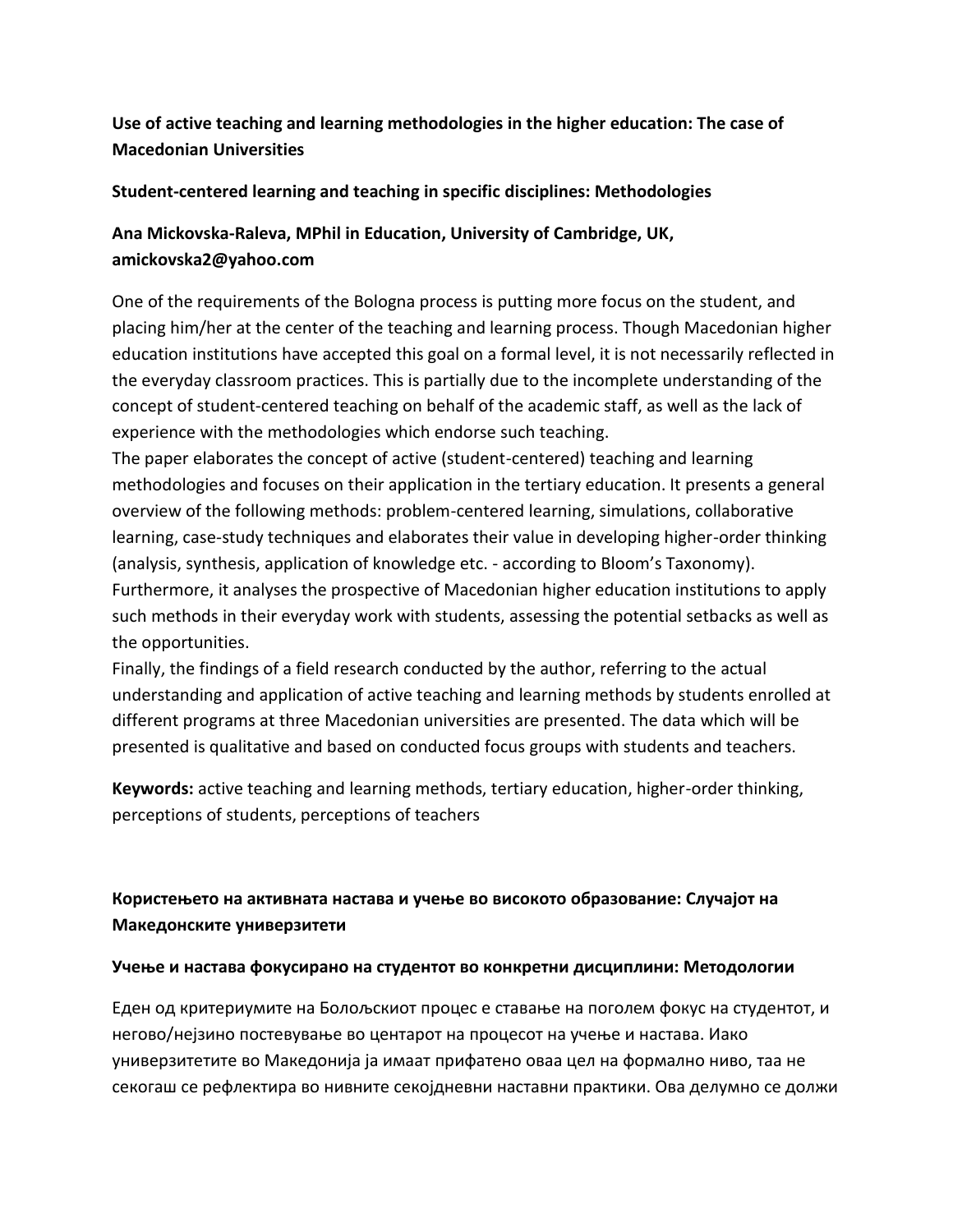на некомплетното разбирање на концептот на настава фокусирана на студентот, како и недоволното искуство со методиките кои поддржуваат ваков вид на настава. Во овој труд најпрво се образложува концептот на активна настава и учење и нивната примена во високото образование. Се дава преглед на следните методи: проблемскиориентирано учење, симулации, колаборативно/тимско учење, техники на студии на случај и се елеборира нивното значење за развојот на мислење од повисок ред (според Блумовата таксономија). Понатаму, се анализираат можностите на македонските високообразовни институции за примена на вакви методи на настава во нивната секојдневна пракса, преку процена на потенцијалните пречки и можности. Конечно, се презентираат резултатите од теренско истражување спроведено од страна на авторот, кои се однесуваат на конкретното разбирање и примена на активната настава и учење од страна на студенти запишани на различни студиски програми на три универзитети. Податоците кои ќе бидат презентирани се квалитативни и се базирани на спроведени фокус групи со студенти и наставен кадар.

**Клучни зборови:** активна настава и учење, високо образование, мислење од повисок ред, перцепции на студенти, перцепции на наставници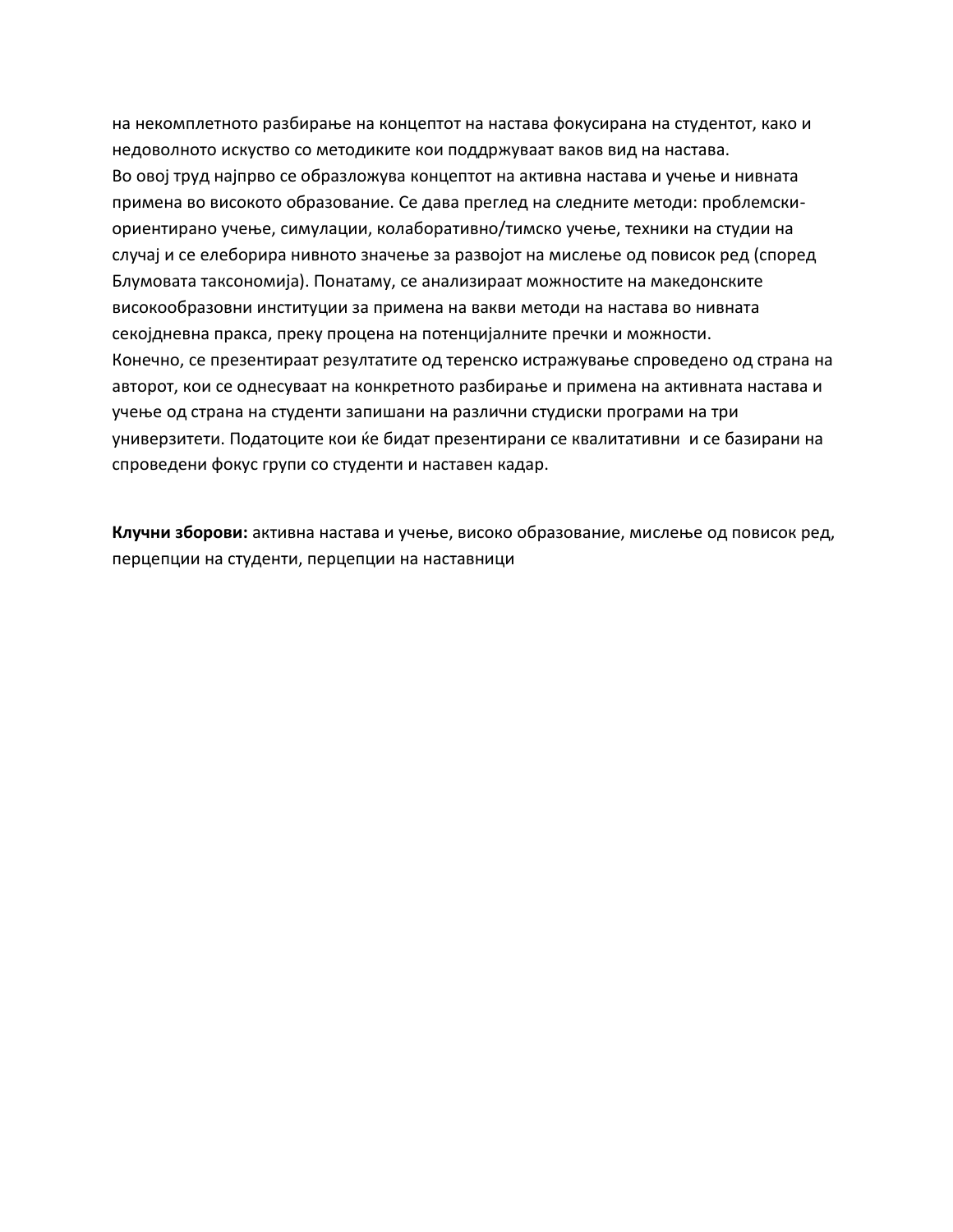**Вклучување на студентите во процесот на учење: работни групи и студиски тимови**

**Доц. д-р Цена Димова, раководител на Стоматологија, Ивона Ковачевска, Киро Папакоча, Маја Пандилова, Весна Коруноска- Стефковска, Факултет за медицински науки, Универзитет "Гоце Делчев" – Штип, cena.dimova@ugd.edu.mk**

**Вовед**: Студентите најдобро учат кога се активно вклучени во процесот на учење. Сознанијата укажуваат дека, без разлика за кој наставен предметот се работи, соработката на студентите во мали групи има тенденција да научат повеќе од она што се учи и го задржуваат истото повеќе отколку кога истата содржина е претставена во други наставни форми. Постојат три општи типови на работа во групи: неформални групи за учење, формални групи за учење и студиски тимови.

**Цел**: Цел на трудот е да се покаже ефектот од имплементацијата на процесот на учење кај неколку различни групи и тимови на студенти.

**Материјал, метод и резултати:** Во истражувањето беа вклучени 190 студентите од прва, втора и трета година на студиските програми по Стоматологија (130 студенти), како и студентите од Стручните студии за забен техничар – протетичар (60 студенти) на Факултетот за медицински науки во Штип. Беа применети три вида на учење:

**неформалното учење во групи** - ad hoc времени групи на студентите во рамките на една сесија; **формалното учење во групи** - тимови формирани со цел да се заврши одредена задача (вообичаено, студентите работат заедно додека проектната задача е завршенаи оценета) и **студиските тимови** - долгорочни групи, обично постоечките во текот на еден семестар. Резултатите укажуваат дека колку е поголема класата и предметот е посложен, толку се поголеми вредностите на студиските тимови. Кај овие тимови и групи најдобри резултати беа постигнати преку поддршка со компјутерска обработка на колаборативно учење (CSCL) кое се нарекува Е-учење 2.0.

**Заклучок**: Концептот на соработка na групи за учење при наставните методи се наменети за поттикнување на студентите да работат заедно. Потребно е да се прави разлика помеѓу колаборативно учење од моделот на традиционалниот "директен пренос", во која се смета дека професорот треба да биде дистрибутер на знаења и вештини.

**Клучни зборови:** вклучување, учење, подучување, настава

#### **Students inclusion in the learning process. Group work and study teams**

**Introduction**: Students learn best when they are actively involved in the learning process. Researchers report that, regardless of the subject matter, students working in small groups tend to learn more of what is taught and retain it longer than when the same content is presented in other instructional formats. Тhere are three general types of group work: informal